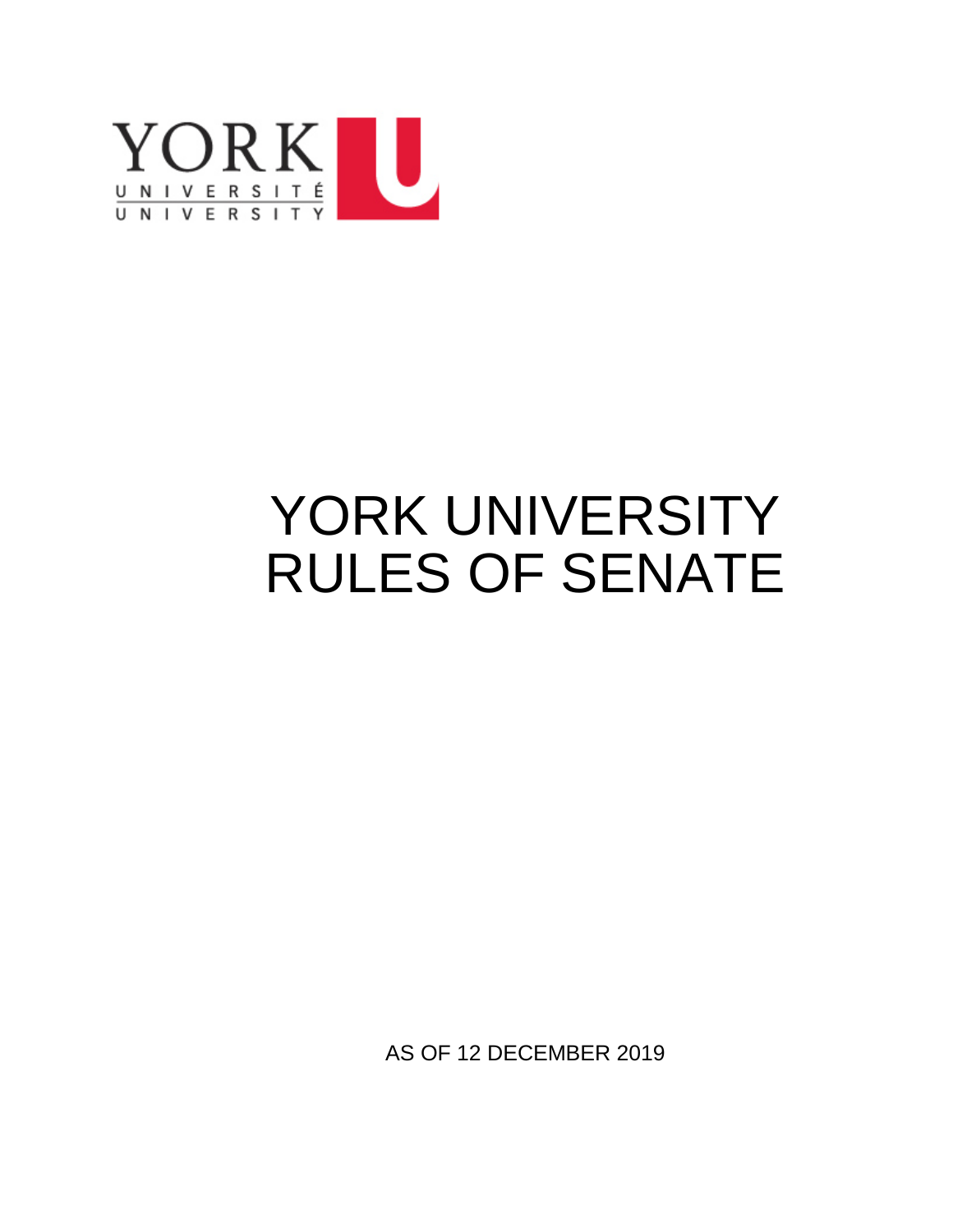| 1. RESPONSIBILITIES, POWERS AND PRINCIPLES OF SENATE  1                  |  |
|--------------------------------------------------------------------------|--|
|                                                                          |  |
| 2.                                                                       |  |
|                                                                          |  |
|                                                                          |  |
|                                                                          |  |
|                                                                          |  |
|                                                                          |  |
|                                                                          |  |
|                                                                          |  |
|                                                                          |  |
| Failure to Attend Meetings, Temporary Absences and Resignation  4        |  |
| Periodic Review and Publication of Senate Membership Reviews5            |  |
|                                                                          |  |
| 3.                                                                       |  |
|                                                                          |  |
|                                                                          |  |
|                                                                          |  |
|                                                                          |  |
|                                                                          |  |
|                                                                          |  |
|                                                                          |  |
|                                                                          |  |
|                                                                          |  |
|                                                                          |  |
|                                                                          |  |
|                                                                          |  |
|                                                                          |  |
|                                                                          |  |
|                                                                          |  |
|                                                                          |  |
|                                                                          |  |
|                                                                          |  |
|                                                                          |  |
|                                                                          |  |
|                                                                          |  |
|                                                                          |  |
|                                                                          |  |
|                                                                          |  |
|                                                                          |  |
|                                                                          |  |
| Motion to Introduce Business for Which Due Notice Has Not Been Given  14 |  |
|                                                                          |  |
|                                                                          |  |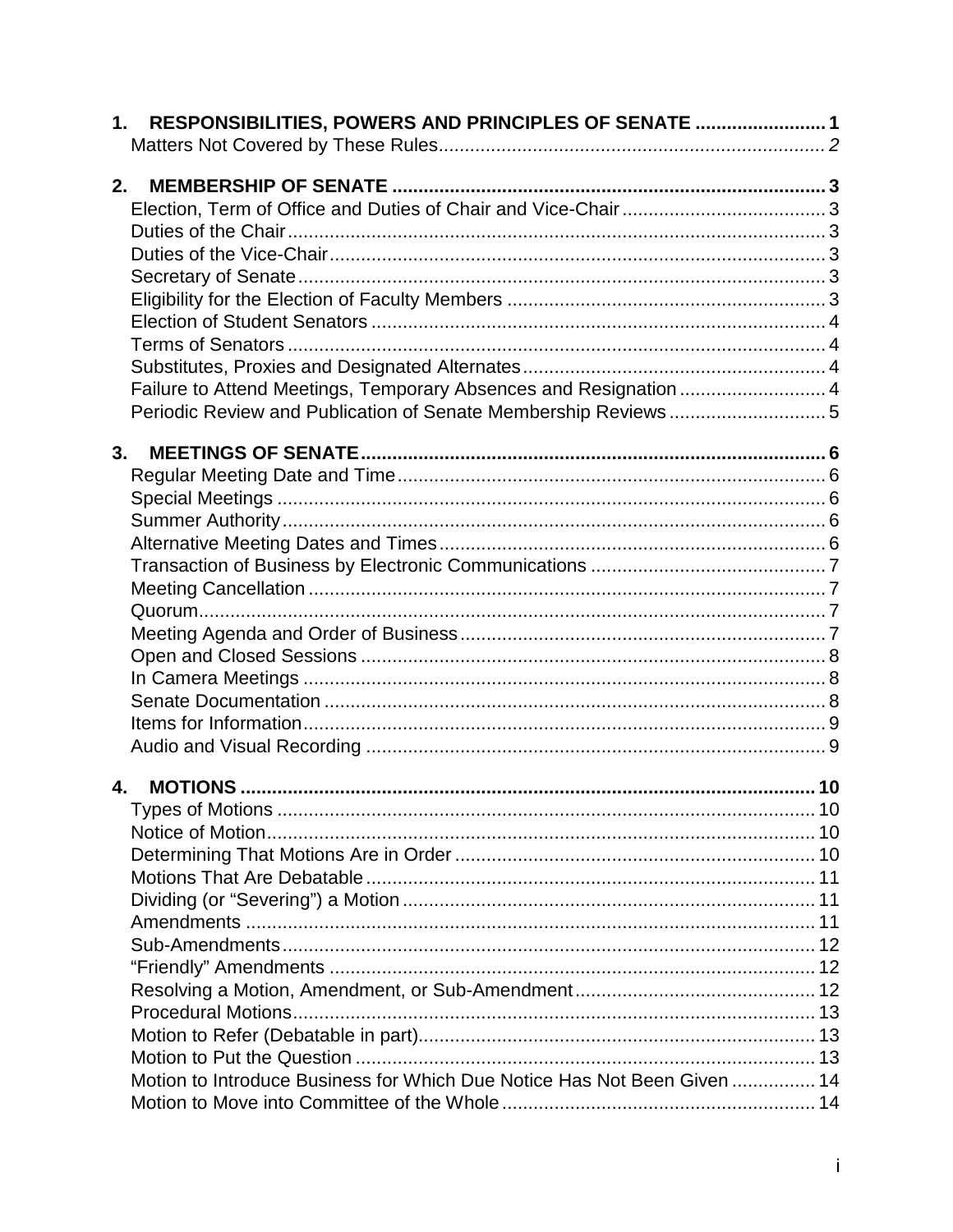| 5. |                                                                         |  |
|----|-------------------------------------------------------------------------|--|
|    | Participation in Discussion and Debate by Senators and Non-Senators  16 |  |
|    |                                                                         |  |
|    |                                                                         |  |
|    |                                                                         |  |
|    |                                                                         |  |
|    |                                                                         |  |
|    |                                                                         |  |
|    |                                                                         |  |
|    | 6.                                                                      |  |
|    |                                                                         |  |
|    |                                                                         |  |
|    |                                                                         |  |
|    |                                                                         |  |
|    |                                                                         |  |
|    |                                                                         |  |
|    |                                                                         |  |
|    |                                                                         |  |
|    |                                                                         |  |
|    |                                                                         |  |
|    |                                                                         |  |
|    | 7.                                                                      |  |
|    |                                                                         |  |
|    |                                                                         |  |
|    |                                                                         |  |
|    |                                                                         |  |
|    |                                                                         |  |
| 8. |                                                                         |  |
|    |                                                                         |  |
|    |                                                                         |  |
|    |                                                                         |  |
|    |                                                                         |  |
|    |                                                                         |  |
|    |                                                                         |  |
|    |                                                                         |  |
|    |                                                                         |  |
|    |                                                                         |  |
|    |                                                                         |  |
|    |                                                                         |  |
|    |                                                                         |  |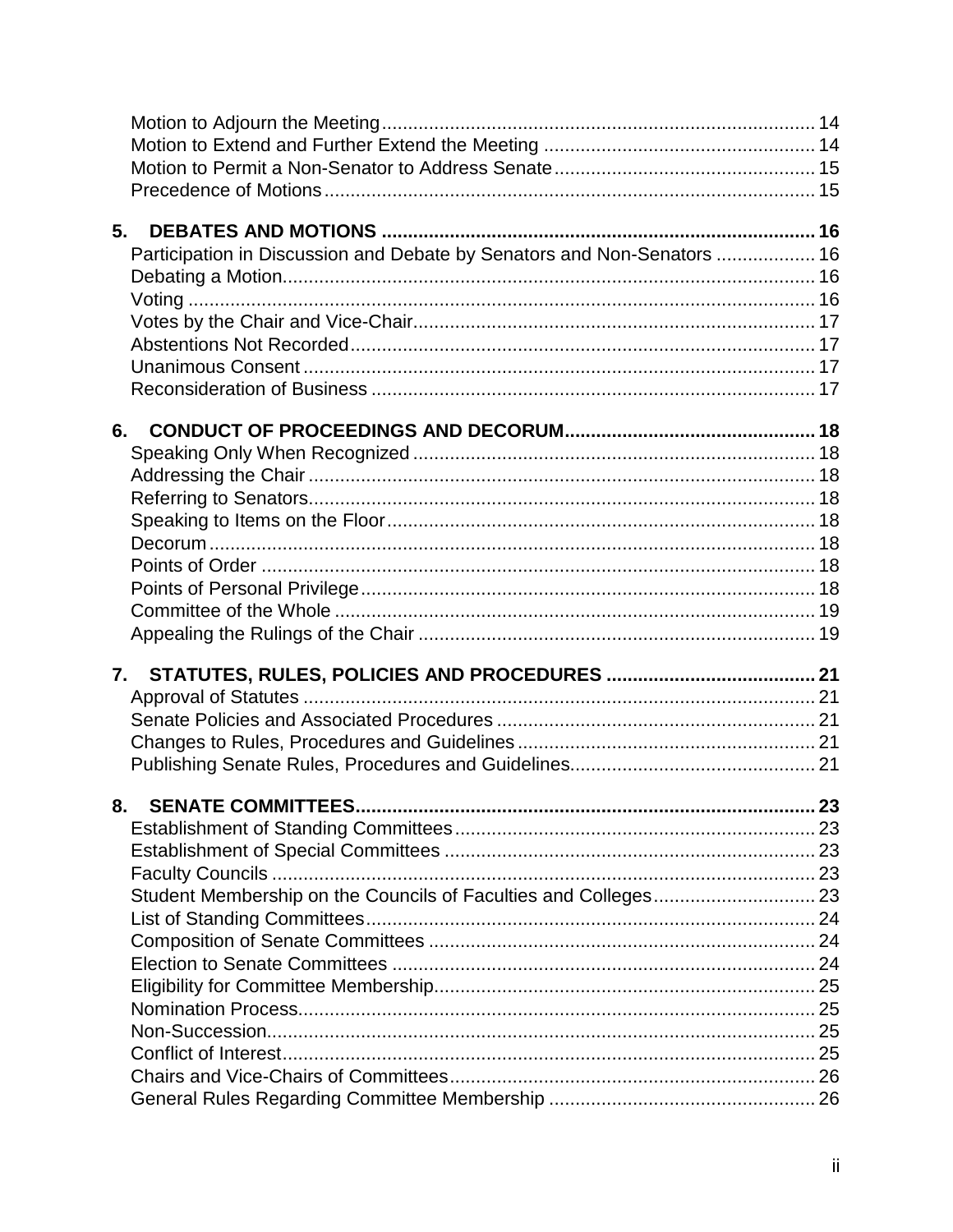| 1.2 Membership of Senate as Determined by Resolution of Senate 31 |  |
|-------------------------------------------------------------------|--|
|                                                                   |  |
|                                                                   |  |
|                                                                   |  |
|                                                                   |  |
|                                                                   |  |
|                                                                   |  |
|                                                                   |  |
| 2. ACADEMIC STANDARDS, CURRICULUM AND PEDAGOGY 36                 |  |
|                                                                   |  |
|                                                                   |  |
|                                                                   |  |
|                                                                   |  |
|                                                                   |  |
|                                                                   |  |
| 4.                                                                |  |
|                                                                   |  |
|                                                                   |  |
|                                                                   |  |
|                                                                   |  |
| 5.                                                                |  |
|                                                                   |  |
|                                                                   |  |
|                                                                   |  |
|                                                                   |  |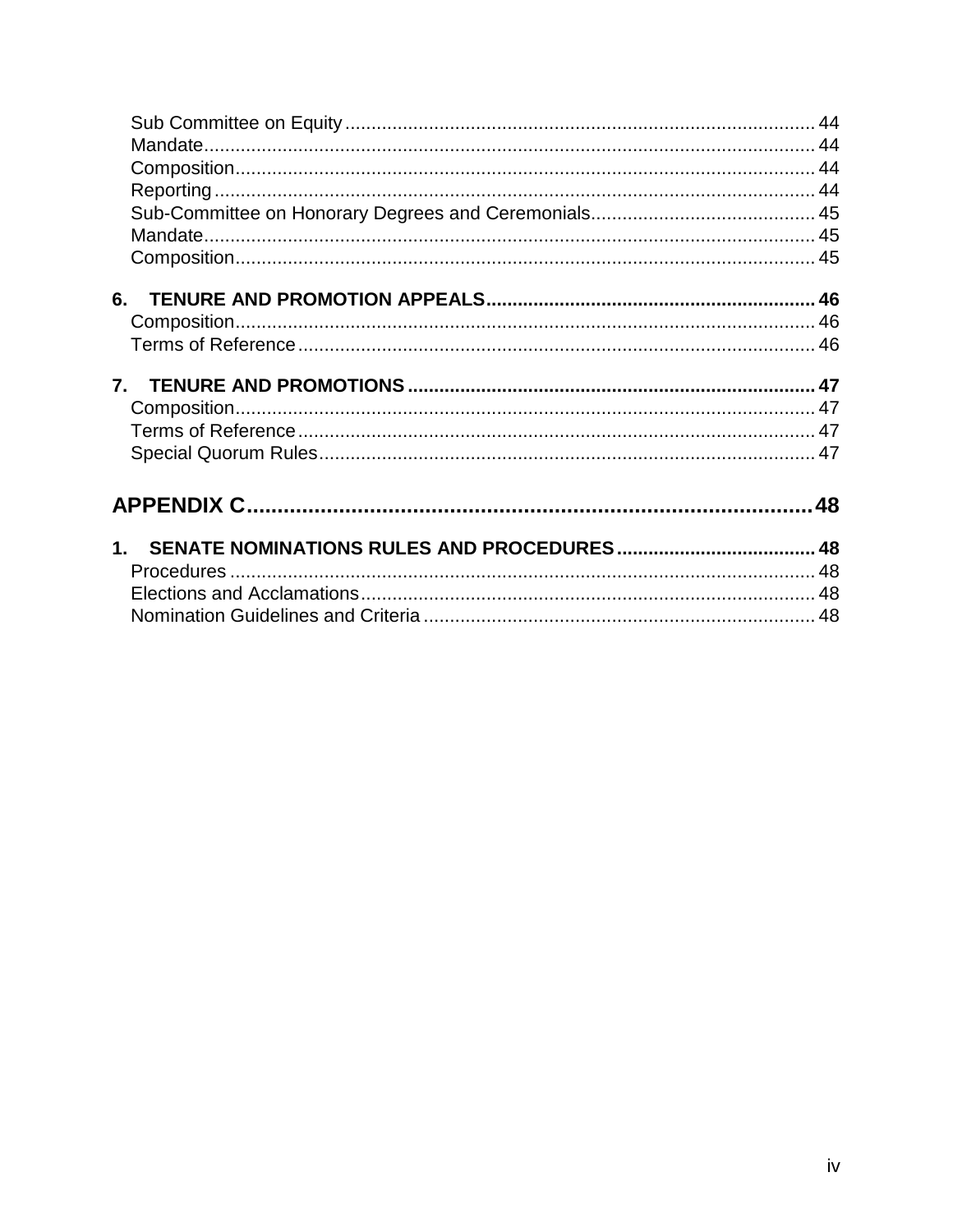# <span id="page-5-0"></span>**1. RESPONSIBILITIES, POWERS AND PRINCIPLES OF SENATE**

- 1.1. The Senate is responsible for the academic policy of the University and may recommend to the Board the establishment of Faculties, Schools, Institutes and Departments, and the establishment of Chairs, and may establish Councils in the Faculties, Schools or Institutes established, and may enact by laws, rules and regulations for the conduct of its affairs, and without limiting the generality of the foregoing, has power
	- a. to consult with the Board and to make recommendations as to the appointment of the Chancellor and President
	- b. to determine and regulate the standards for the admission of students to the University, the contents and curricula of all courses of study, and the requirements for graduation
	- c. to conduct examinations and appoint examiners
	- d. to deal with matters arising in connection with the award of fellowships, scholarships, medals, prizes and other awards for academic achievement
	- e. to confer the degree of Bachelor, Master and Doctor and all other degrees, diplomas and certificates in all branches of learning that may appropriately be conferred by a university
	- f. after consultation with the Board, to confer honorary degrees.

(York University Act, Legislature of Ontario, 1965, c. 143, s.12)

- 1.2. Senate has a responsibility to conduct its business and carry forward its mandate of academic governance as described in the York Act.
- 1.3. The following principles inform the rules of Senate, and the interpretation and application of the rules shall be consistent with these principles:
	- a. Senate shall provide Senators with due notice of matters to be decided at a meeting.
	- b. Senate is open to the University community unless it duly resolves to move into closed session.
	- c. Senators have a duty to attend meetings of the Senate and to vote on resolutions which come before the Senate. In so doing, Senators have an obligation to act with civility and decorum.
	- d. Senate shall provide Senators with the opportunity to debate issues under consideration before a decision is made.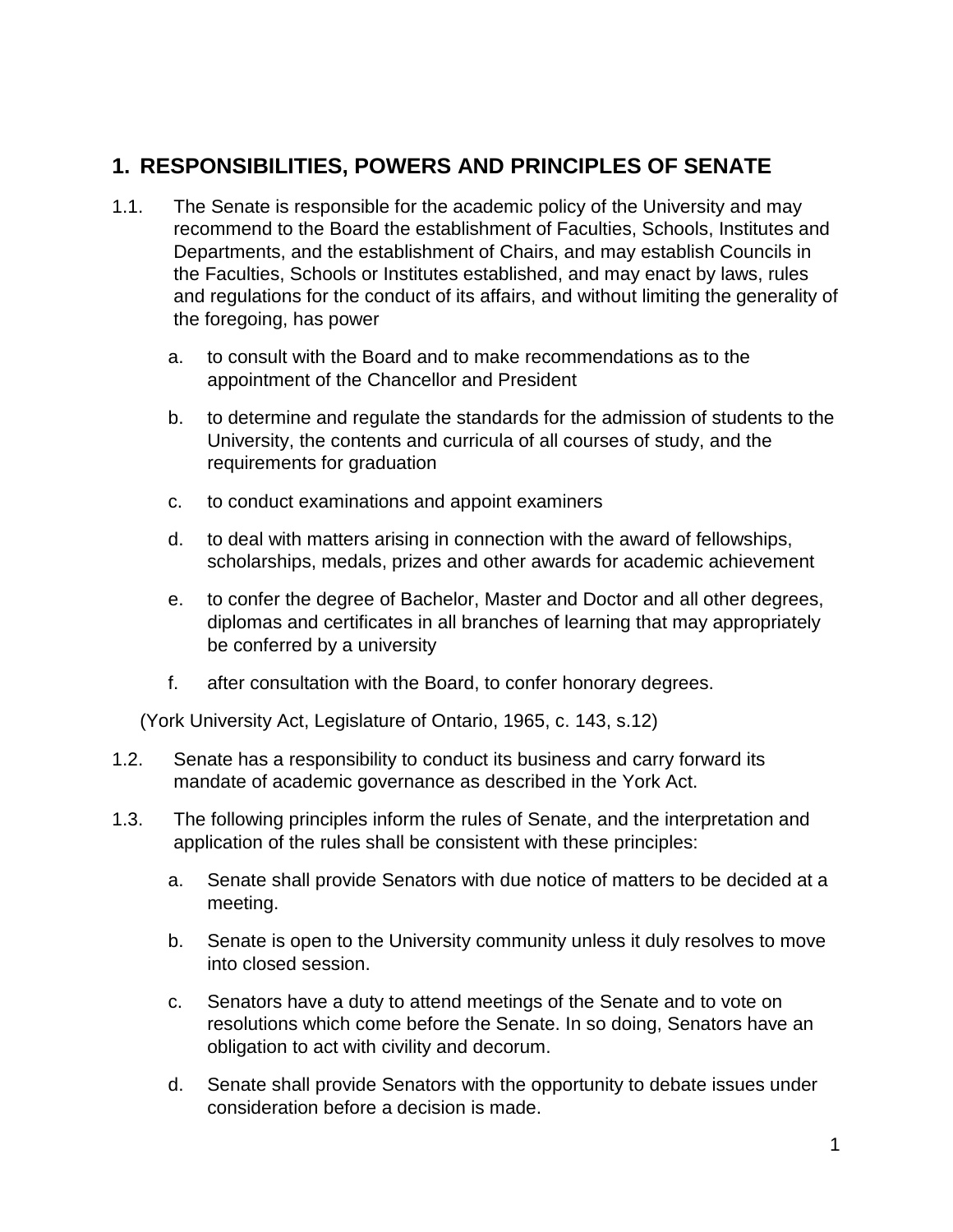- e. Unless specifically indicated otherwise, Senate shall make its decisions on the basis of a simple majority of those Senators present and voting at a duly constituted meeting.
- f. All Senators have the same rights and obligations under Senates rules.
- 1.4. The Chair of Senate shall enforce the rules in the spirit of these principles and, in so doing, will act fairly and impartially. [June 28, 2001]

# <span id="page-6-0"></span>**Matters Not Covered by These Rules**

- 1.5. These rules are inspired by the parliamentary traditions of Canada and other democratic jurisdictions and reflect these traditions as interpreted by recognized authorities.
- 1.6. These rules are intended to be comprehensive. When an issue not foreseen by these rules arises, the Chair, in keeping with the principles outlined in the preamble, shall make a ruling or consult with Senate Executive. The Chair shall report at the next meeting of Senate, which may consider what action to amend these rules and procedures, if any, should occur.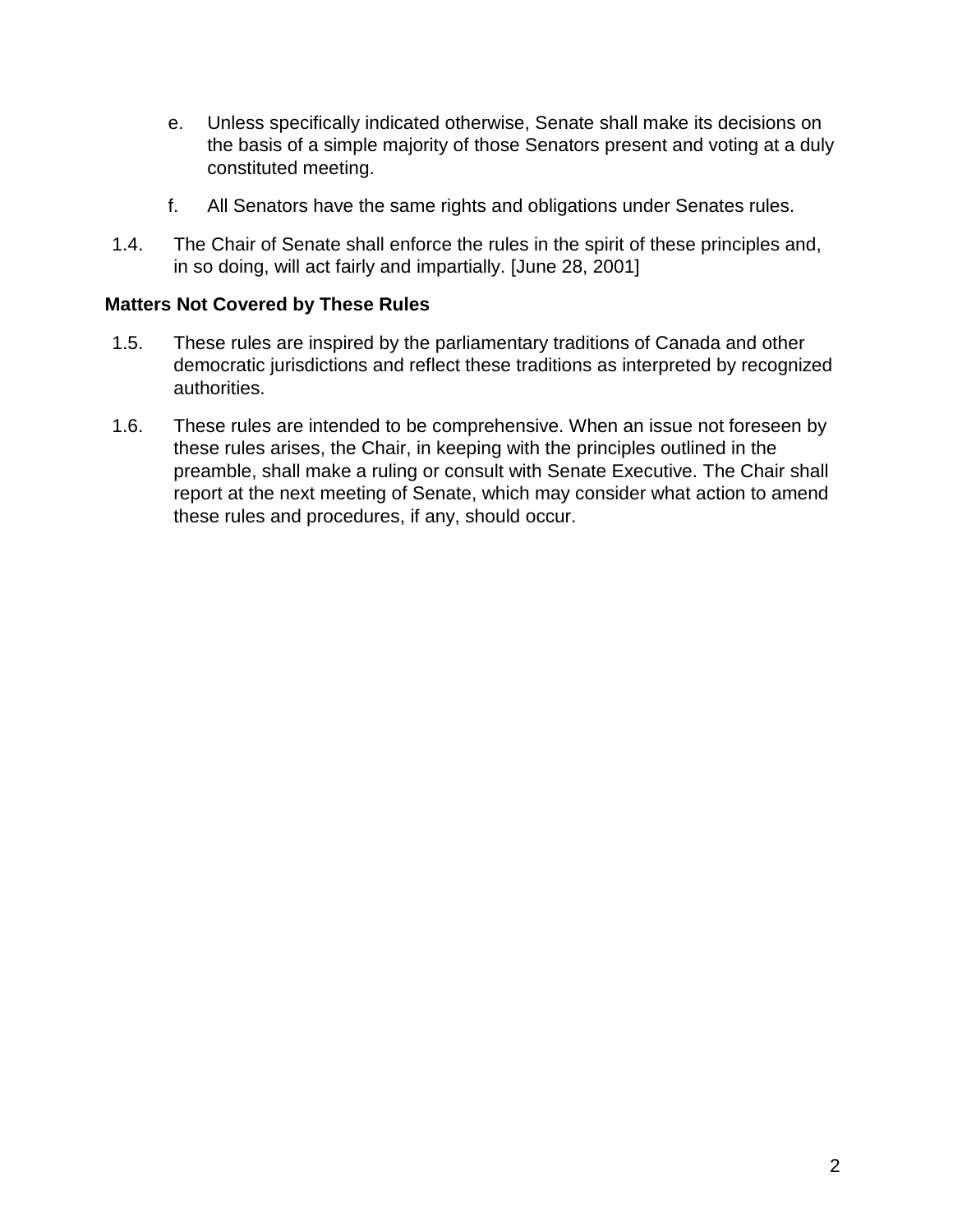# <span id="page-7-0"></span>**2. MEMBERSHIP OF SENATE**

2.1 Senate membership is established in accordance with section 12 of the York University Act. The current membership is set out in Appendix A.

# <span id="page-7-1"></span>**Election, Term of Office and Duties of Chair and Vice-Chair**

2.2. The Chair shall be elected by Senate to serve for a period of eighteen months. The Vice-Chair is elected by Senate and serves for a period of eighteen months and succeeds the Chair for eighteen months. [March 27, 2003]

# <span id="page-7-2"></span>**Duties of the Chair**

2.3. The Chair of Senate is responsible for giving leadership to the Senate in the pursuit of its mandate. Without limiting the generality of the foregoing, the Chair presides at all meetings of Senate, ensures order is preserved at meetings, acts as the official spokesperson for Senate, chairs the Executive Committee of Senate, and ensures that Senate and its committees operate in conformity with the rules enacted by Senate. [May 22, 1986]

# <span id="page-7-3"></span>**Duties of the Vice-Chair**

2.4. The Vice-Chair of Senate assists the Chair in giving leadership to Senate, serves as the vice- chair of the Senate Executive Committee, and presides at meetings of Committee of the Whole. In the absence of the Chair, the Vice-Chair may exercise any and all powers and authorities of the Chair. The Vice-Chair of Senate succeeds the Chair at the expiration of the Chair's term or in the event of the Chair's resignation. The Vice-Chair is the Chief Teller for all votes at Senate meetings. [May 22, 1986]

# <span id="page-7-4"></span>**Secretary of Senate**

2.5. The Secretary of Senate is appointed by the President and is responsible for the proper maintenance of Senate's records. The Secretary attends all meetings of the Senate and prepares minutes of all proceedings. The Secretary prepares all resolutions, reports or other documents which the Senate may direct, and all copies which may be required of any such document, prepares and countersigns all official documents, and generally discharges such other duties as may be assigned by the Senate or, when the Senate is not in session, by the Chair. In the case of the absence or illness of the Secretary, an Assistant Secretary shall act as Secretary pro tempore and for such period shall have all the powers of the Secretary. [February 25, 2016]

# <span id="page-7-5"></span>**Eligibility for the Election of Faculty Members**

2.6. All full-time and contract faculty members are eligible for membership on Senate. [October 27, 1994]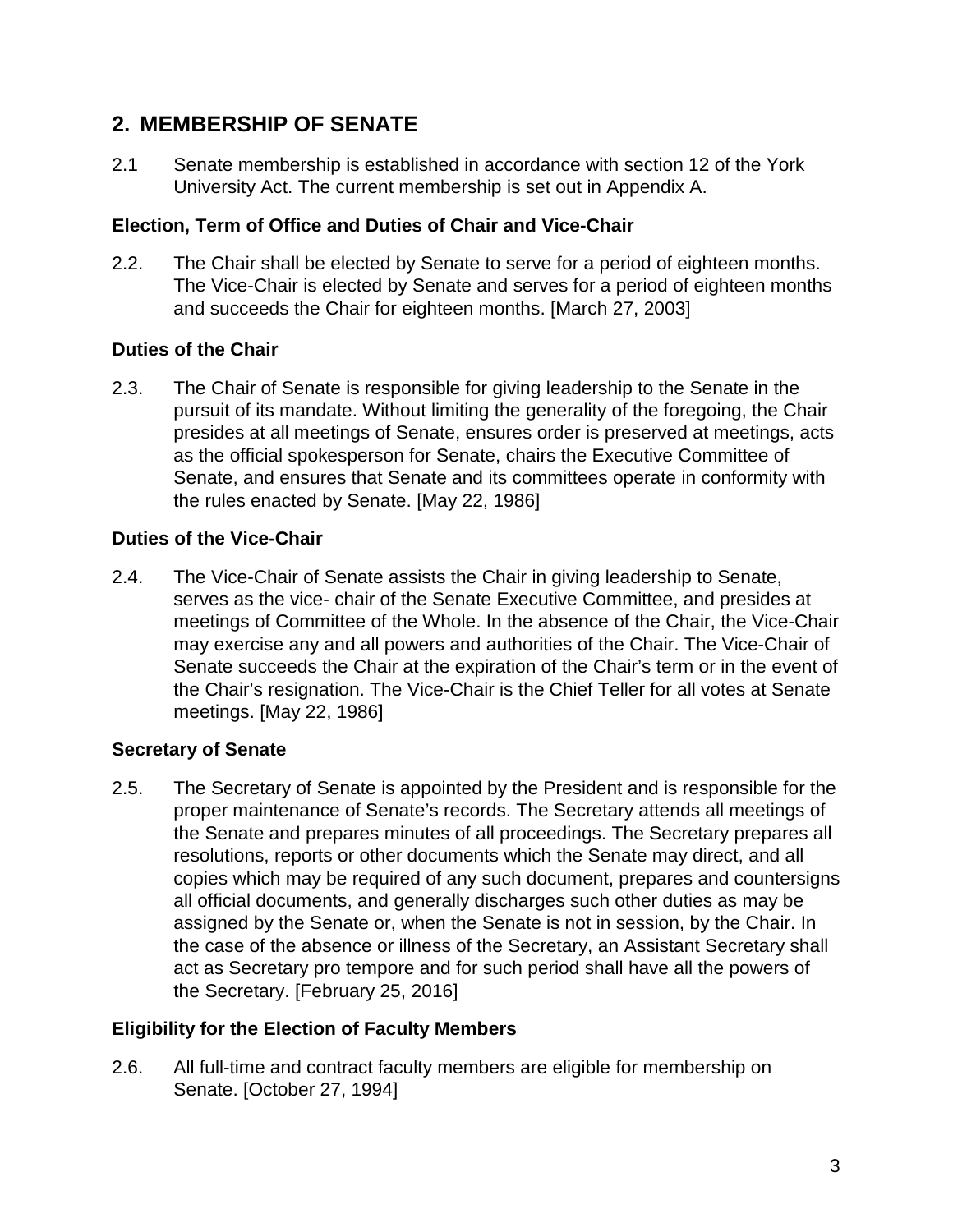# <span id="page-8-0"></span>**Election of Student Senators**

2.7. Faculty Councils are responsible for reporting the results of elections of student representatives to Senate. [Amended October 26, 2006]

# <span id="page-8-1"></span>**Terms of Senators**

2.8. Apart from those Senators defined by the York University Act (1965) as ex officio members, all Senators shall serve for a three-year term (re-election being possible), one-third retiring each year, except for student Senators whose terms of office shall be for two years from July 1 and for representatives of contract faculty whose term of office shall be one year from July 1 following their election. [February 27, 1992]

# <span id="page-8-2"></span>**Substitutes, Proxies and Designated Alternates**

- 2.9. Unless provision has been made for a designated alternate in the membership list found at Appendix A, elected and ex officio members shall not be entitled to designate a substitute or to vote by proxy. [Amended February 25, 2016]
- 2.10. Designated alternates may cast a vote only in the absence of the regular member.
- 2.11. Designated alternates must report to the Chair and Secretary prior to a meeting at which they will attend and vote in the absence of the regular member. [Amended February 25, 2016]

#### <span id="page-8-3"></span>**Failure to Attend Meetings, Temporary Absences and Resignation**

- 2.12. Elected Senators are deemed to have resigned upon accepting a full-time teaching position in another Faculty of York or at another University.
- 2.13. Senate Executive shall inform Faculty Councils of the names of elected Senators who miss three consecutive meetings. Councils may declare the seats vacant and elect replacements for Senators who have missed three consecutive meetings. [June 24, 2004]
- 2.14. Senators holding an elected seat who wish to retain their Senate seat while on leave for a term or more shall so inform the Secretary of the University, in writing, by April 1 of the academic year preceding the one in which leave is to be taken. Senators on leave who do not inform the Secretary of their intentions shall be deemed to have resigned their seats. [November 22, 1973]
- 2.15. In the case of Senators opting to retain their seats while on leave, a temporary replacement is elected by the appropriate body to serve for the period of the leave.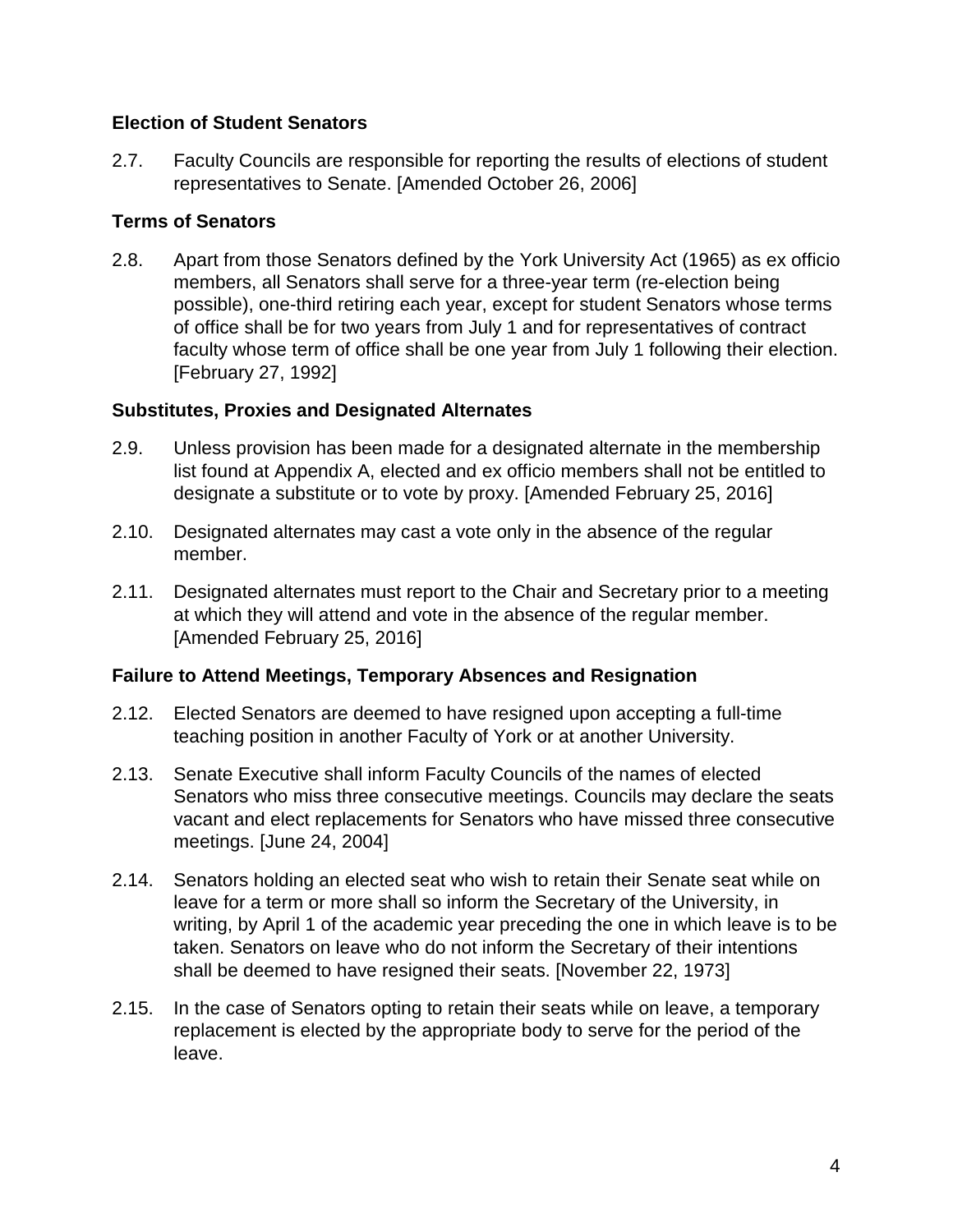- 2.16. Senators on leave in the third year of their term are automatically deemed to have resigned their seats. [November 22, 1973]
- 2.17. Students who cease to be enrolled in the Faculty that elected them also cease to be Senators or members of a Senate committee. Students may continue to serve to the end of June if they graduate at the Spring Convocation. [February 27, 1992]
- 2.18. Elected Senators automatically vacate their elected seats when they accept an ex officio seat on Senate.

#### <span id="page-9-0"></span>**Periodic Review and Publication of Senate Membership Reviews**

- 2.19. Senate Executive shall review changes in structures, faculty complements and student enrolments every two years and will recommend to Senate that seats be reallocated as necessary.
- 2.20. Membership rules shall be published in these Rules and the membership list provided in Appendix A. [amended February 25, 2016]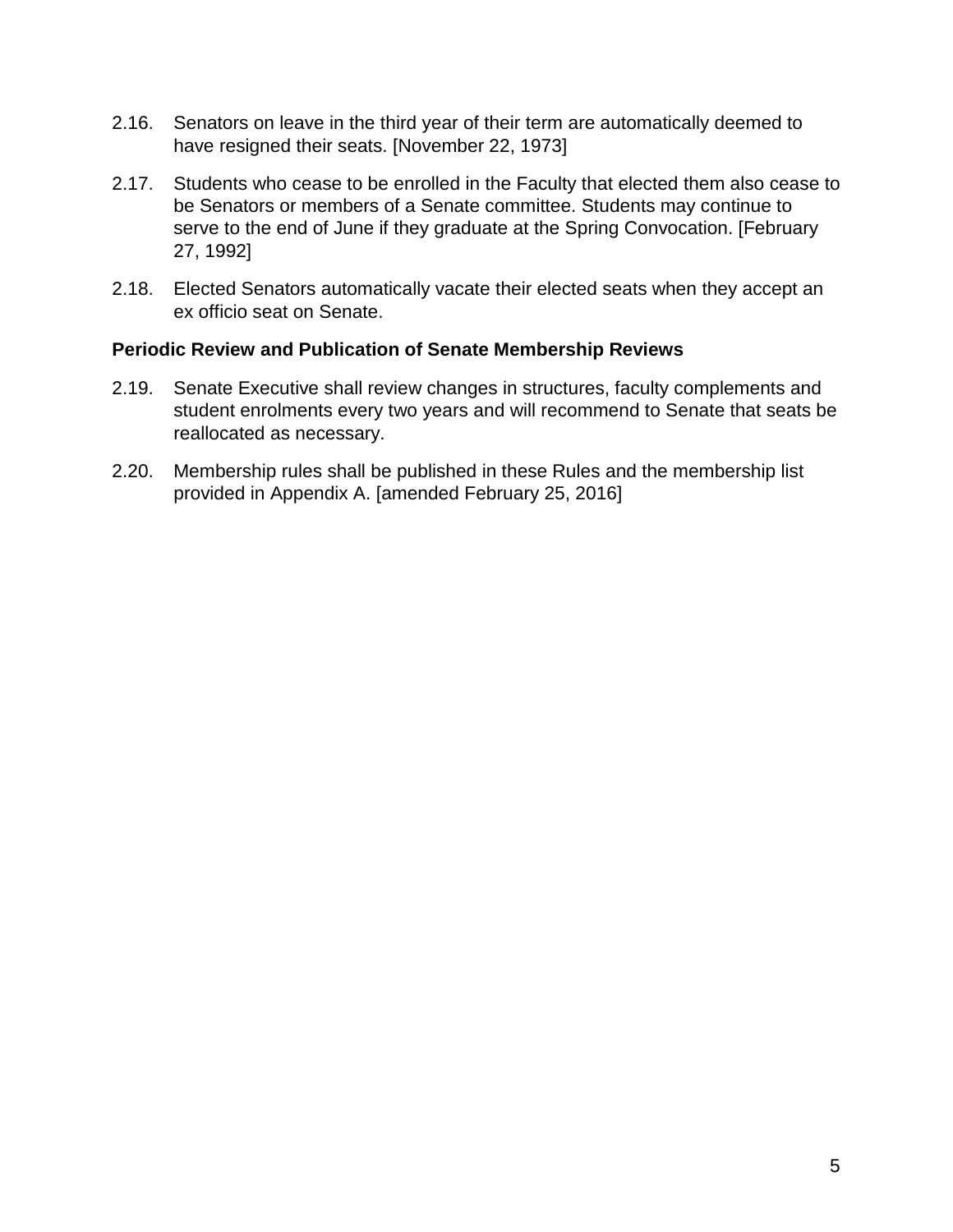# <span id="page-10-0"></span>**3. MEETINGS OF SENATE**

# <span id="page-10-1"></span>**Regular Meeting Date and Time**

3.1 Senate shall meet at 3:00 p.m. on the fourth Thursday of each month except July and August. No meeting may go beyond 5:00 p.m. unless a motion to this effect is passed by a two-thirds majority of Senators present and voting, or unless the agenda clearly indicates an alternate termination time as determined by the Executive Committee. [March 27, 2003]

# <span id="page-10-2"></span>**Special Meetings**

- 3.2 The Chair may call a special meeting at any time. A special meeting shall also be called by the Chair on receipt of a signed petition submitted to the Secretary by a minimum of 18 Senators. The petition shall specify the purpose of and need for the special meeting. [June 28, 2001]. For the purpose of requesting a special meeting of Senate, individual petitioners may send an electronic communication in lieu of signing a petition.
- 3.3 Normal rules will be observed at special meetings of Senate with the following exceptions:
	- a. Notice: The period of notice for a special meeting is a minimum of twentyfour hours, and
	- b. Business: Only items of business specifically identified in the notification of such meeting can be transacted at a special meeting (i.e., there is no "Other Business" on the agenda).

#### <span id="page-10-3"></span>**Summer Authority**

3.4 Between the June meeting of Senate and the first regular meeting of Senate in September, the Executive Committee of Senate shall possess and may exercise any or all of the powers, authorities, and discretions vested in or exercisable by the Senate, save and except only such acts as may by law be performed by the members of Senate themselves and the Executive Committee shall report to the Senate at its first regular meeting in September, what action has been taken under this authority. [April 24, 1975 amended March 25, 1982 amended June 24, 1993 amended October 26, 2006]

# <span id="page-10-4"></span>**Alternative Meeting Dates and Times**

3.5 Senate Executive may set an alternate meeting time and day. Meetings that begin at a time other than 3:00 p.m. will end after no more than two hours, unless with the consent of two- thirds of the Senators present and voting or if the agenda clearly indicates an alternative termination time as determined by the Executive Committee. [March 27, 2003]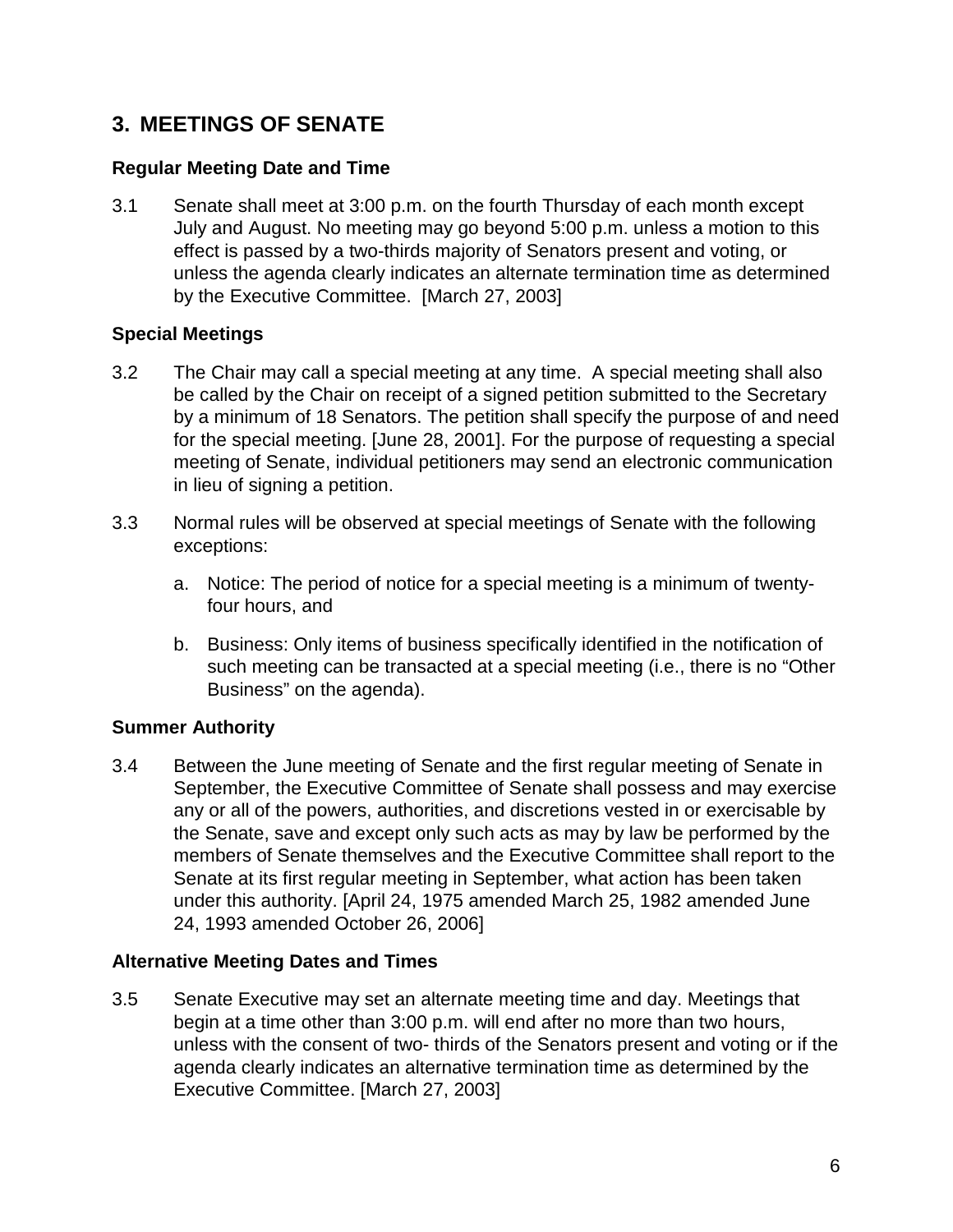# <span id="page-11-0"></span>**Transaction of Business by Electronic Communications**

- 3.6 In exceptional circumstances, the Executive Committee may authorize the transaction of Senate business by electronic communications. This may include the transmittal of reports or the conducting of votes on Senate business. The Executive Committee will provide a rationale for its authorizations. [February 25, 2016]
- 3.7 Senate committees may transact business by means of electronic communications. [Amended October 26, 2006]

# <span id="page-11-1"></span>**Meeting Cancellation**

3.8 If the Executive Committee determines that there is insufficient business ready for consideration by Senate, it may agree not to hold a regular meeting.

# <span id="page-11-2"></span>**Quorum**

3.9 Senate may convene and conduct business only when 20 per cent or more of its membership is present at a regular or special meeting. If, during a duly constituted meeting the Chair observes (independently or at the request of a Senator) that quorum is no longer present, the Chair may adjourn the meeting. [September 24, 1981]

#### <span id="page-11-3"></span>**Meeting Agenda and Order of Business**

- 3.10 The agenda of each regular meeting of Senate is set by the Executive Committee and is published or circulated to each member of Senate no later than six days prior to the meeting for which notice is being given. The accidental omission of notice to a member shall not invalidate a meeting which has otherwise been duly convened. The agenda page or reports shall identify any additional items which may be dealt with or supplementary documents that will be distributed prior to or at a meeting. [February 25, 2016]
- 3.11 Unless Senate Executive exercises its authority to alter the agenda, the items of business considered at a meeting of the Senate will follow this order, without variation, except with the consent of two-thirds of Senators present and voting:
	- a. Chair's Remarks
	- b. Business Arising from the Minutes
	- c. Inquiries and Communications (Colleague's Report and other items)
	- d. Report of the President
	- e. Reports of Standing Committees Reports of Special Committees
	- f. Other Business for Which Due Notice Has Been Given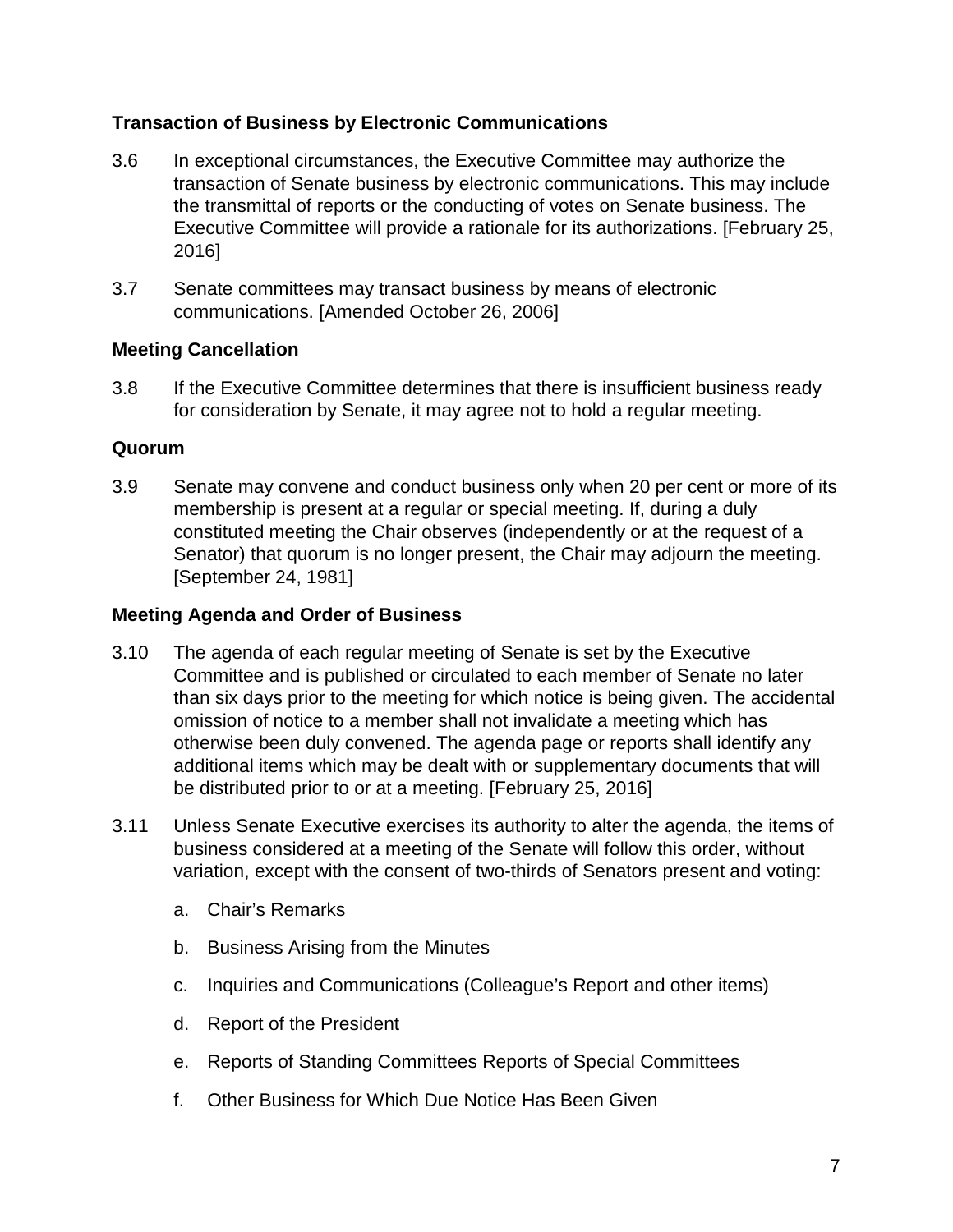- g. Other Business
- h. Consent agenda (Minutes, Board synopsis and other items)

[amended February25, 2016]

- 3.12 The Executive Committee may alter the order of the agenda for a particular meeting in order to prioritize matters coming before Senate provided that the order of business appears on the notice of meeting.
- 3.13 The notice of meeting may identify items to be dealt with by consent. A consent agenda item is deemed to be approved unless, prior to the commencement of a meeting, one or more Senators advises the Chair of a request to debate it.

# <span id="page-12-0"></span>**Open and Closed Sessions**

3.14 Meetings of Senate are open to members of the University community, subject to the availability of space. [October 24, 1968 affirmed by Senate Executive, June 2001]

# <span id="page-12-1"></span>**In Camera Meetings**

- 3.15 When Senate considers matters relating to specific individuals or to other matters where confidentiality must be observed, the Executive Committee may, in the notice for a meeting, declare part of a meeting to be closed or in camera.
- 3.16 If notice has not been given by Senate Executive, a motion to conduct all or part of a meeting in camera requires a majority of Senators present and voting.
- 3.17 When Senate meets in camera, only Senators and staff of the University Secretariat may be present. [November 22, 2001]

#### <span id="page-12-2"></span>**Senate Documentation**

- 3.18 Documents shall only be distributed at Senate meetings with the approval of Senate Executive, the Chair of Senate or the Secretary of Senate.
- 3.19 All formal actions and decisions by Senate and its standing committees shall be recorded in minutes. The minutes of Senate and Senate committees are maintained in the University Secretariat, and documentation is available for examination with the exception of material that is identified as confidential. [October 26, 2006]
- 3.20 The agenda and minutes for each meeting of Senate shall be sent to the Secretary of each Faculty Council. [September 28, 1967]
- 3.21 A synopsis of the actions taken at each meeting shall be made available to Faculty Councils and published in the daily bulletin or other campus media.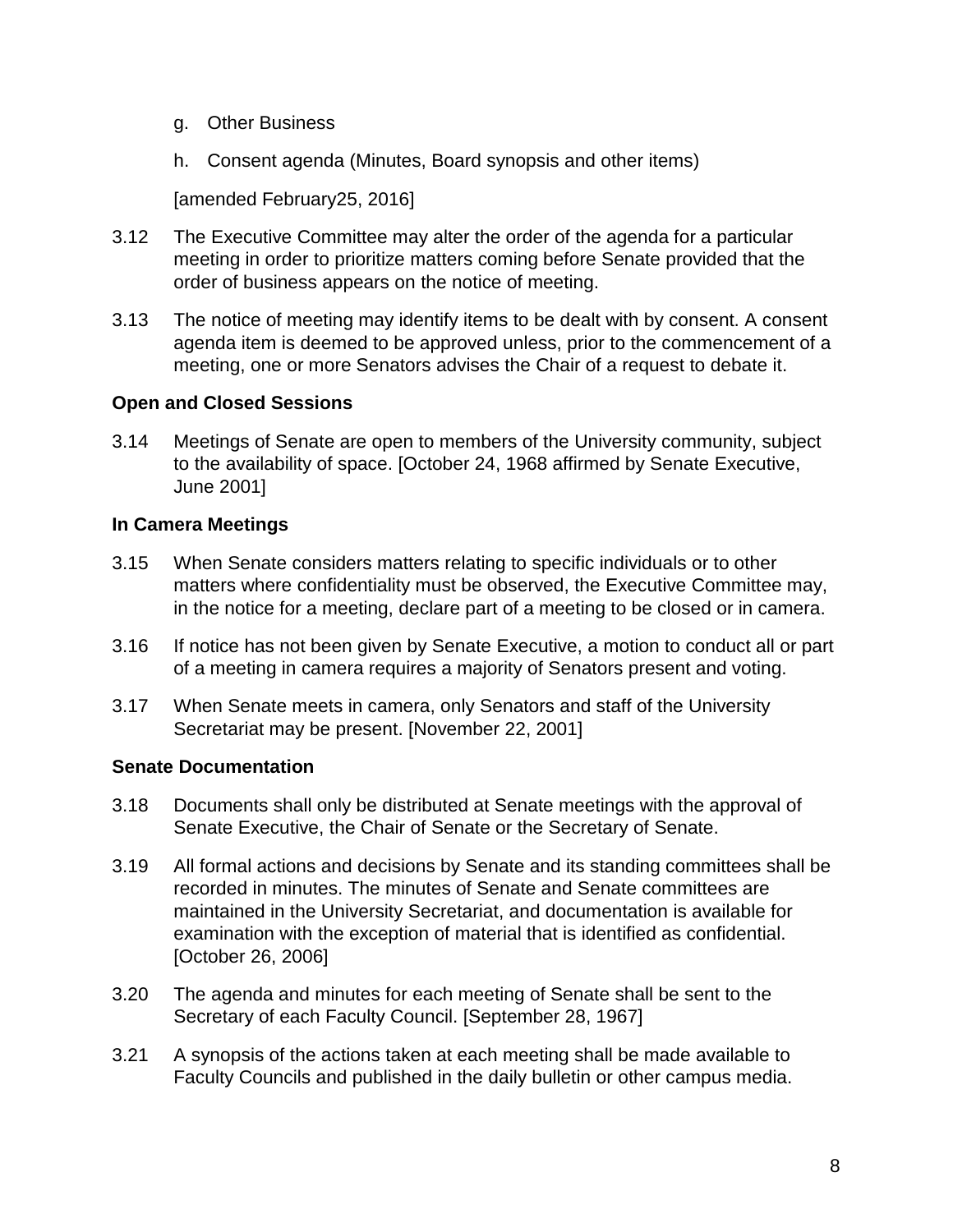- 3.22 Minutes of each Senate meeting shall be posted on the University Secretariat Website.
- 3.23 A synopsis of each meeting of the Board of Governors shall be provided to Senate.
- 3.24 Senate Executive may declare that certain documents are confidential. [amended February 25, 2016]

#### <span id="page-13-0"></span>**Items for Information**

3.25 Information published in the agenda for a meeting of Senate or any matter distributed at a meeting of Senate, or transmitted to Senators by other means, is deemed to have been received by Senate.

# <span id="page-13-1"></span>**Audio and Visual Recording**

3.26 No audio or visual recordings of Senate meetings, whether live or through audio or video streaming, are permitted except with the agreement of the Chair, who shall announce the presence of persons authorized to make such recordings.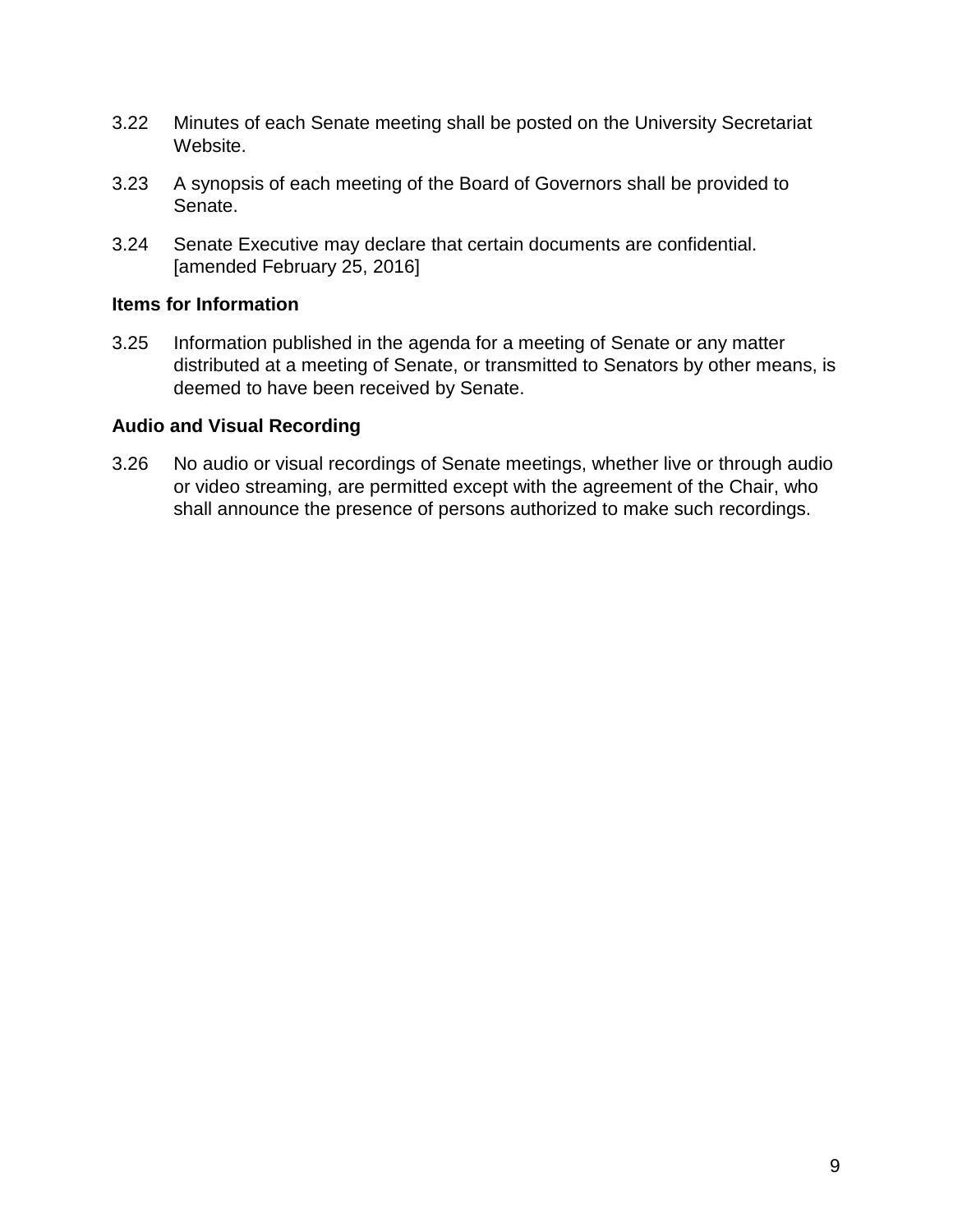# <span id="page-14-0"></span>**4. MOTIONS**

4.1 All decisions are to be framed in the form of a motion and must be accompanied by a rationale which explains the import of the motion, outlines its intended consequences, and reports on the consultations undertaken in its preparation.

# <span id="page-14-1"></span>**Types of Motions**

- 4.2 Motions are categorized as follows:
	- a. Substantive motions: Substantive motions propose that Senate exercise its authority to achieve a specified substantive objective.
	- b. Statutory motions: Senate determines what matters are statutory in nature. Without limiting the generality of the foregoing, these include:
		- i the establishment of Faculties or other academic units (with the exception of research centres which are established according to the Senate Policy on Organized Research Units)
		- ii the establishment of Faculty Councils
		- iii the establishment of degrees
		- iv the establishment or dissolution of a Committee of Senate
		- v changes in Senate and committee rules including those related to membership
- 4.3 Procedural motions: Procedural motions relate only to process and not to substance (e.g. adjournment, referral, etc.).
- 4.4 Hortative motions express Senate's opinion on matters lying outside its jurisdiction [Amended October 26, 2006 amended February 25, 2016]

# <span id="page-14-2"></span>**Notice of Motion**

- 4.5 Substantive and hortative motions intended for Senate's consideration at its regular monthly meeting or special meeting of Senate must be submitted to the Executive Committee for consideration at its regular monthly meeting, which is normally held in the two weeks prior to regular meetings of Senate.
- 4.6 No notice is required for a procedural motion. [Amended October 26, 2006]

# <span id="page-14-3"></span>**Determining That Motions Are in Order**

- 4.7 The Chair, with the advice of the Executive Committee, is responsible for determining if motions submitted for Senate's consideration in advance of regular or special meetings by committees, Councils, Senators and others are in order.
- 4.8 All motions circulated with the agenda are deemed to be in order.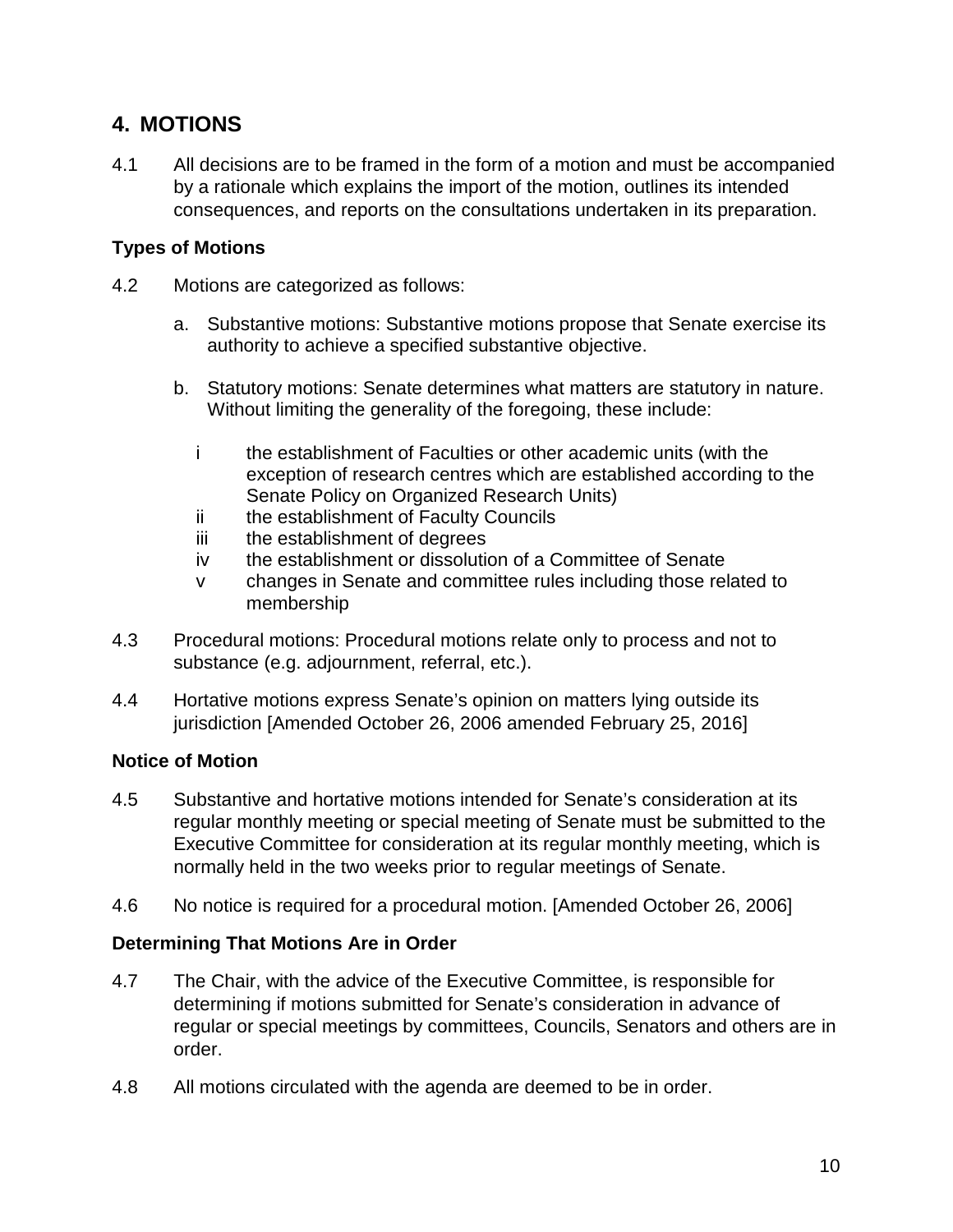- 4.9 All rulings by Senate Executive that a motion is out of order will be reported to Senate by the Chair together with a rationale for the ruling. Any such ruling is subject to appeal.
- 4.10 Substantive and hortative motions for which notice has not been given must be delivered to the Chair in writing before the commencement of a meeting for a determination whether or not a motion is in order.

# <span id="page-15-0"></span>**Motions That Are Debatable**

- 4.11 The following motions are debatable:
	- a. substantive, hortative and statutory motions
	- b. amendments to substantive, hortative and statutory motions
	- c. sub-amendments to amendments, as above
	- d. referral (debate is limited to the issues raised by the referral)
	- e. changes to the order of the agenda
	- f. rescinding previous actions
	- g. limitations on the duration of a debate or on the length of time Senators may speak.

#### <span id="page-15-1"></span>**Dividing (or "Severing") a Motion**

- 4.12 If a motion raises more than one issue for decision, the Chair may, with the agreement of the mover and seconder, divide the motion in a manner which will help Senate deal effectively with the issues.
- 4.13 A motion may also be divided by means of a procedural motion to do so.
- 4.14 A motion to divide shall take precedence over the substantive or hortative motion under debate.
- 4.15 There is no debate on a motion to divide.

#### <span id="page-15-2"></span>**Amendments**

- 4.16 An amendment is designed to alter the main motion without substantially changing its intent and shall be strictly relevant to the business under consideration.
- 4.17 The Chair shall rule out of order any amendment which would negate or substantially alter the main motion
- 4.18 An amendment to a substantive or hortative motion may be moved without notice during debate on the main motion.
- 4.19 Normally the mover of an amendment is required to provide a written version of the amendment to the Chair.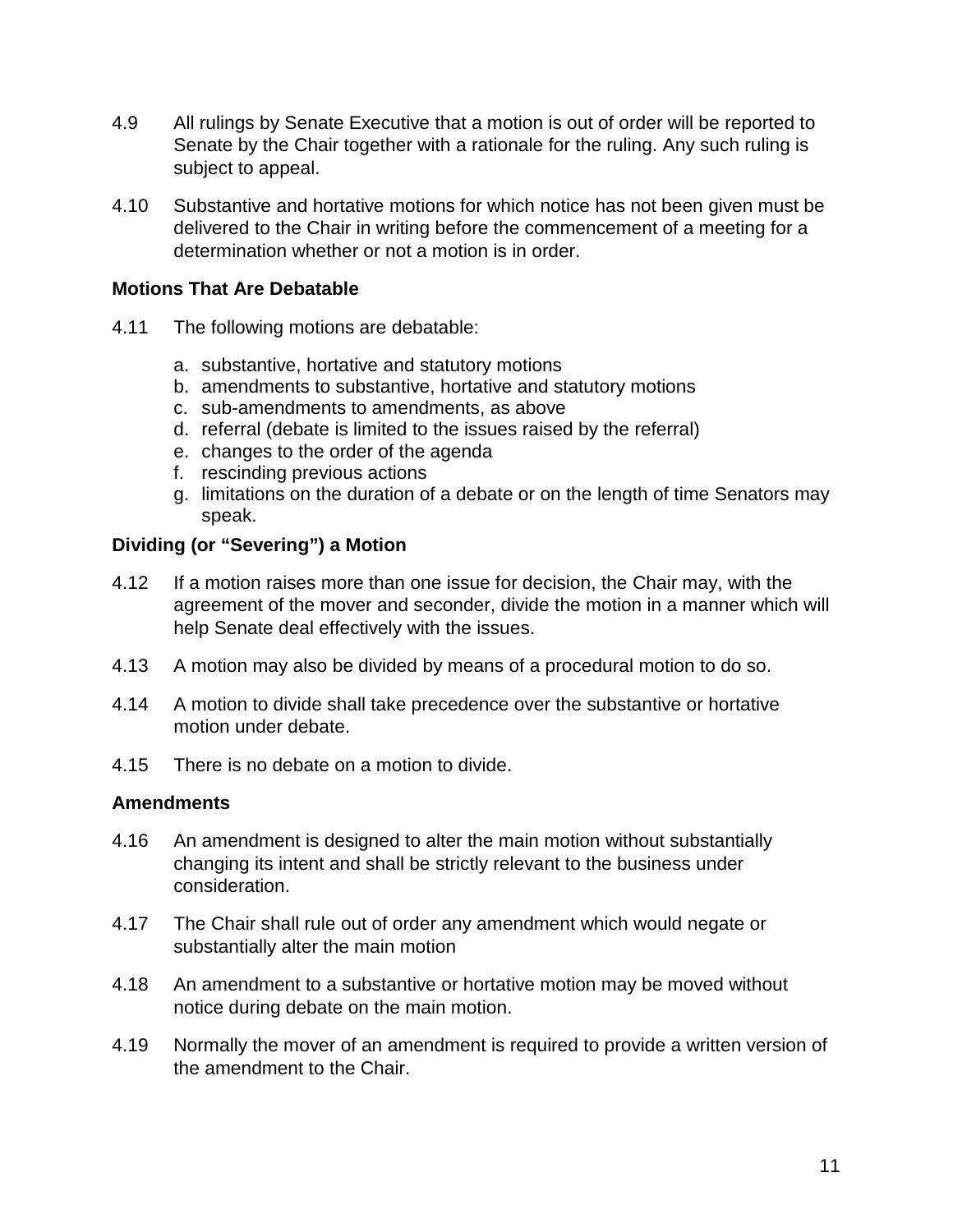- 4.20 If a motion to amend is seconded and recognized by the Chair to be in order, discussion will be limited to the issues raised by the amendment until the amendment is resolved.
- 4.21 Only one amendment to a motion may be on the floor at one time.
- 4.22 Each amendment must be resolved before another amendment or the main motion may be considered.

#### <span id="page-16-0"></span>**Sub-Amendments**

- 4.23 A sub-amendment is intended to amend an amendment under consideration.
- 4.24 A sub-amendment can only be moved when an amendment is on the floor.
- 4.25 Normally the mover of a sub-amendment is required to provide a written version of the amendment to the Chair.
- 4.26 A sub-amendment is out of order if it has the effect of negating the amendment or altering the amendment to such an extent that it significantly frustrates the purpose of the amendment.
- 4.27 If a sub-amendment is seconded and recognized by the Chair to be in order, discussion will be limited to the issues raised by the sub-amendment until such time as the sub-amendment is resolved.
- 4.28 Only one sub-amendment may be on the floor at one time and must be resolved before another may be considered.
- 4.29 Sub-amendments must be resolved before the amendment can be resolved.

#### <span id="page-16-1"></span>**"Friendly" Amendments**

- 4.30 During the course of debate, the mover and seconder may receive suggestions from the floor about the wording of motions. If the mover and seconder of a motion agree that the intent of the motion would be clarified by a change of wording, they may, with the agreement of the Chair alter the wording of the motion accordingly.
- 4.31 Any proposed change to the wording which significantly alters the intent of a motion is not a friendly amendment and may be ruled as such by the Chair.

#### <span id="page-16-2"></span>**Resolving a Motion, Amendment, or Sub-Amendment**

4.32 Motions, amendments, or sub-amendments which are moved, seconded, and recognized by the Chair to be on the floor of Senate for discussion must be brought to a vote unless debate is ended by an intervening and overriding procedural motion.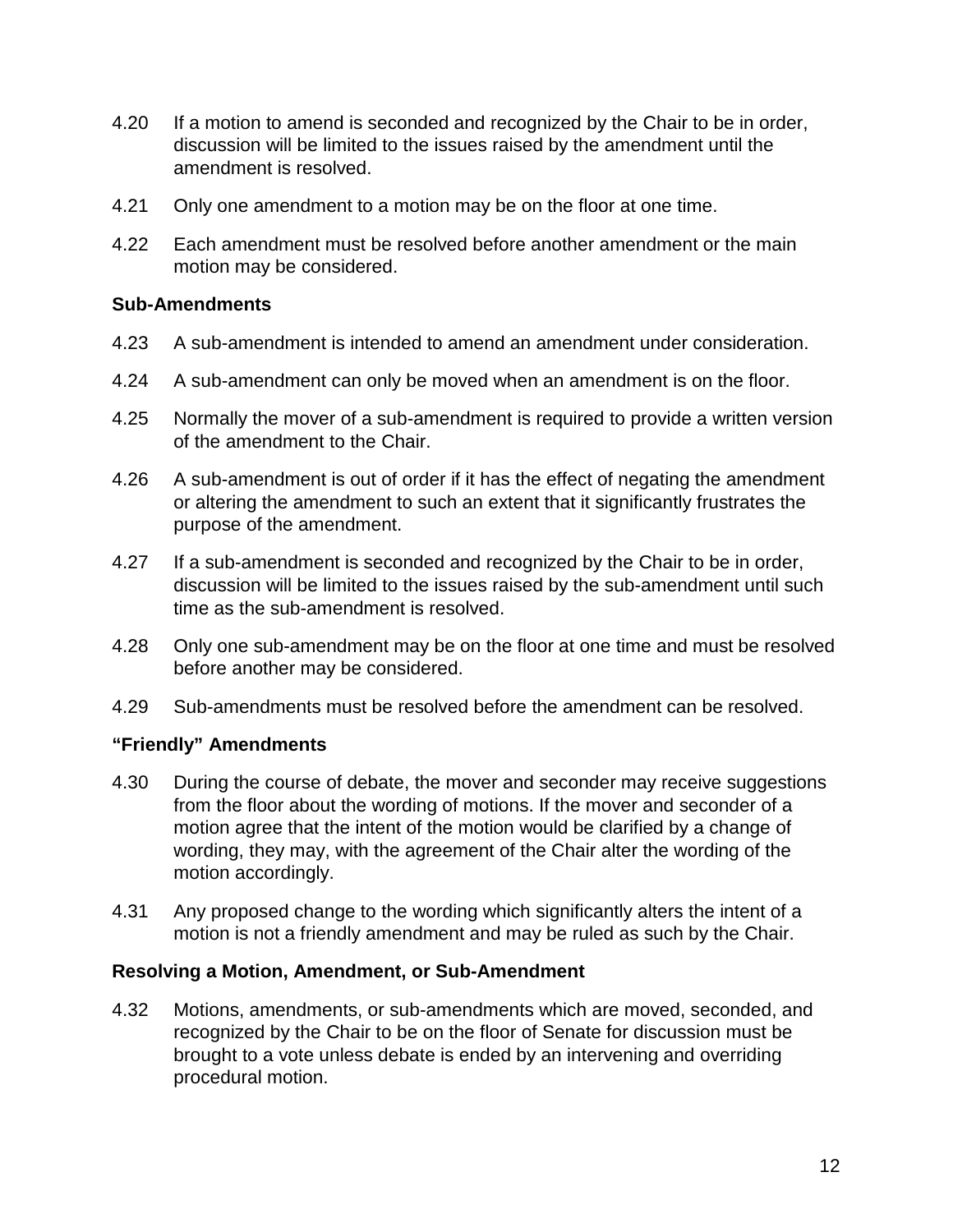- 4.33 A motion may be withdrawn by the mover and seconder if no Senator objects. If there is an objection the question of withdrawal may be put to a vote.
- 4.34 The Chair may request that the mover and seconder withdraw a motion if it appears that further debate is not in the best interests of Senate.

# <span id="page-17-0"></span>**Procedural Motions**

- 4.35 Most procedural motions are not debatable.
- 4.36 If a non-debatable motion has been moved, the Chair may invite the mover of the motion to explain in brief the reason for the motion.
- 4.37 Procedural motions require a mover and seconder and take precedence over the substantive or hortative motions which are under at the time they are moved.
- 4.38 The Chair may recognize other procedural motions (such as a motion to recess for a specified time) in circumstances where the implementation of such a motion would assist Senate in conducting its business effectively.

# <span id="page-17-1"></span>**Motion to Refer (Debatable in part)**

- 4.39 Although procedural in nature, a motion to refer has substantive elements that are debatable. In particular, a motion to refer must identify the person or body to whom the reference is made.
- 4.40 A motion to refer is in order when a substantive or hortative motion is on the floor of Senate for discussion. A motion to refer is not in order when an amendment or sub- amendment is on the floor.
- 4.41 When a motion to refer is on the floor, only issues relating to the nature of the proposed referral may be debated (for example, to whom the reference is made, why the reference is being made, when a report back should be expected, etc.).
- 4.42 If a motion to refer is defeated, no further motion to refer may be considered with respect to the specific substantive or hortative motion being considered unless, in the opinion of the Chair, significant new information has been provided in the debate which would warrant the re- consideration of a referral.

# <span id="page-17-2"></span>**Motion to Put the Question**

- 4.43 A motion to put the question may be considered when a main motion, amendment, sub-amendment, or a debatable procedural motion is on the floor.
- 4.44 If a motion to put the question is resolved in the affirmative, the Chair invites the mover of the main motion to make concluding remarks and then puts the question to Senate.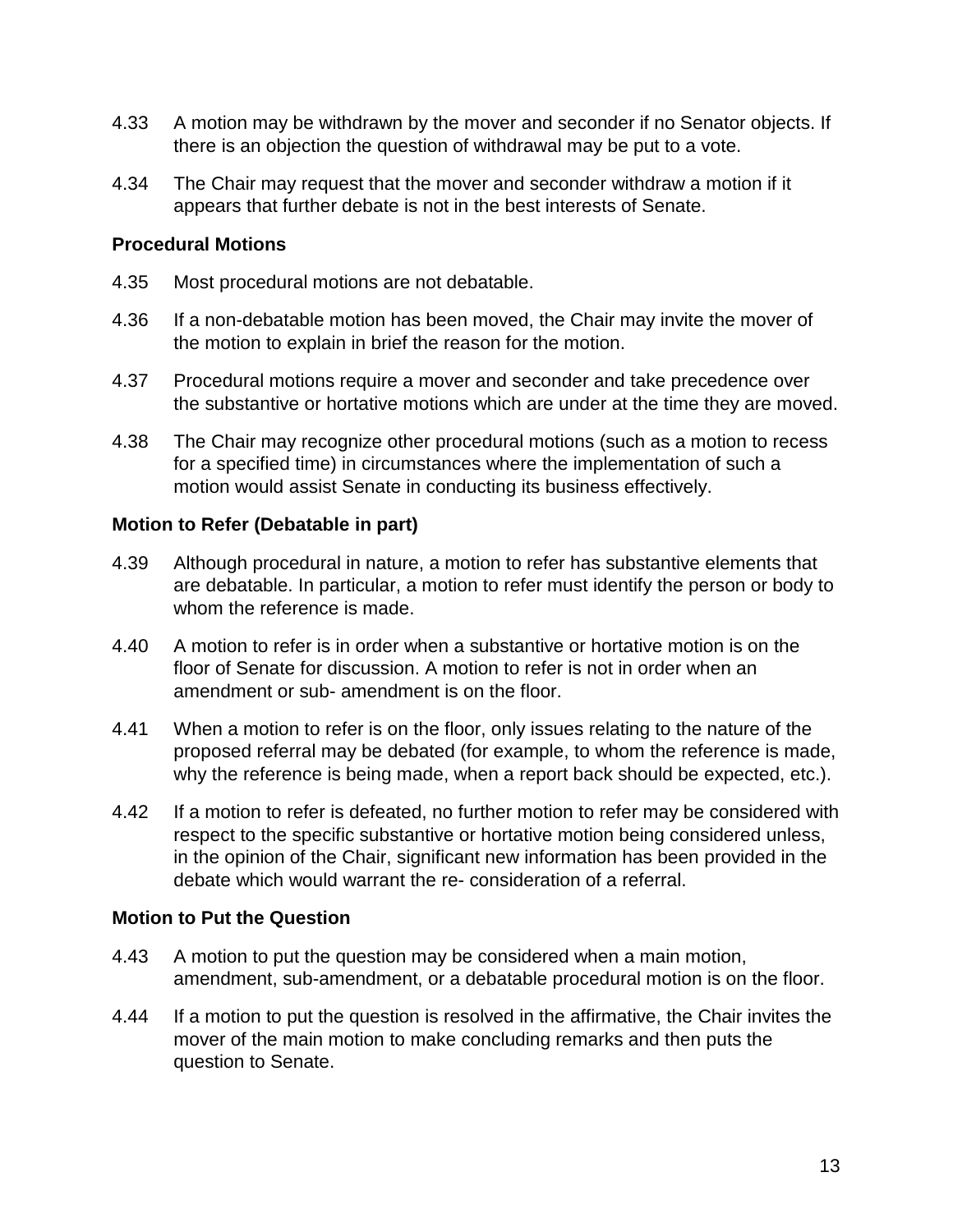- 4.45 If a motion to put the question is resolved in the negative, debate on the main motion resumes.
- 4.46 No further motion to put the question can be considered regarding the same motion unless, in the opinion of the Chair, the nature of the subsequent debate warrants the consideration of such motion.

#### <span id="page-18-0"></span>**Motion to Introduce Business for Which Due Notice Has Not Been Given**

- 4.47 A motion to consider matters for which due notice has not been given shall be considered under the agenda item of "Other Business."
- 4.48 A motion to introduce new business without due notice is in order only if a written copy of the motion is filed with the Chair before the meeting commences so that the Chair may determine if the motion is in order and may inform Senators at the beginning of the meeting as to the business to be considered at the meeting.
- 4.49 The consideration of new business for which due notice has not been given can only proceed with the consent of two-thirds of Senators present and voting. [Amended February 25, 2016]

#### <span id="page-18-1"></span>**Motion to Move into Committee of the Whole**

4.50 A motion to move into Committee of the Whole is in order when any substantive or hortative motion, amendment, or sub-amendment is under consideration.

#### **Motion to Adjourn Debate**

- 4.51 A motion to adjourn debate is always in order.
- 4.52 If a motion to adjourn debate is carried, Senate shall move immediately to the next item of business.
- 4.53 The Chair, with the advice of the Executive Committee shall determine when and how the debate will be resumed.

#### <span id="page-18-2"></span>**Motion to Adjourn the Meeting**

- 4.54 A motion to adjourn the meeting is always in order.
- 4.55 If a motion to adjourn the meeting is carried, the meeting ends immediately following the vote.

#### <span id="page-18-3"></span>**Motion to Extend and Further Extend the Meeting**

- 4.56 A motion to extend a meeting is always in order.
- 4.57 A motion to extend a meeting shall specify the new time by which the meeting will conclude.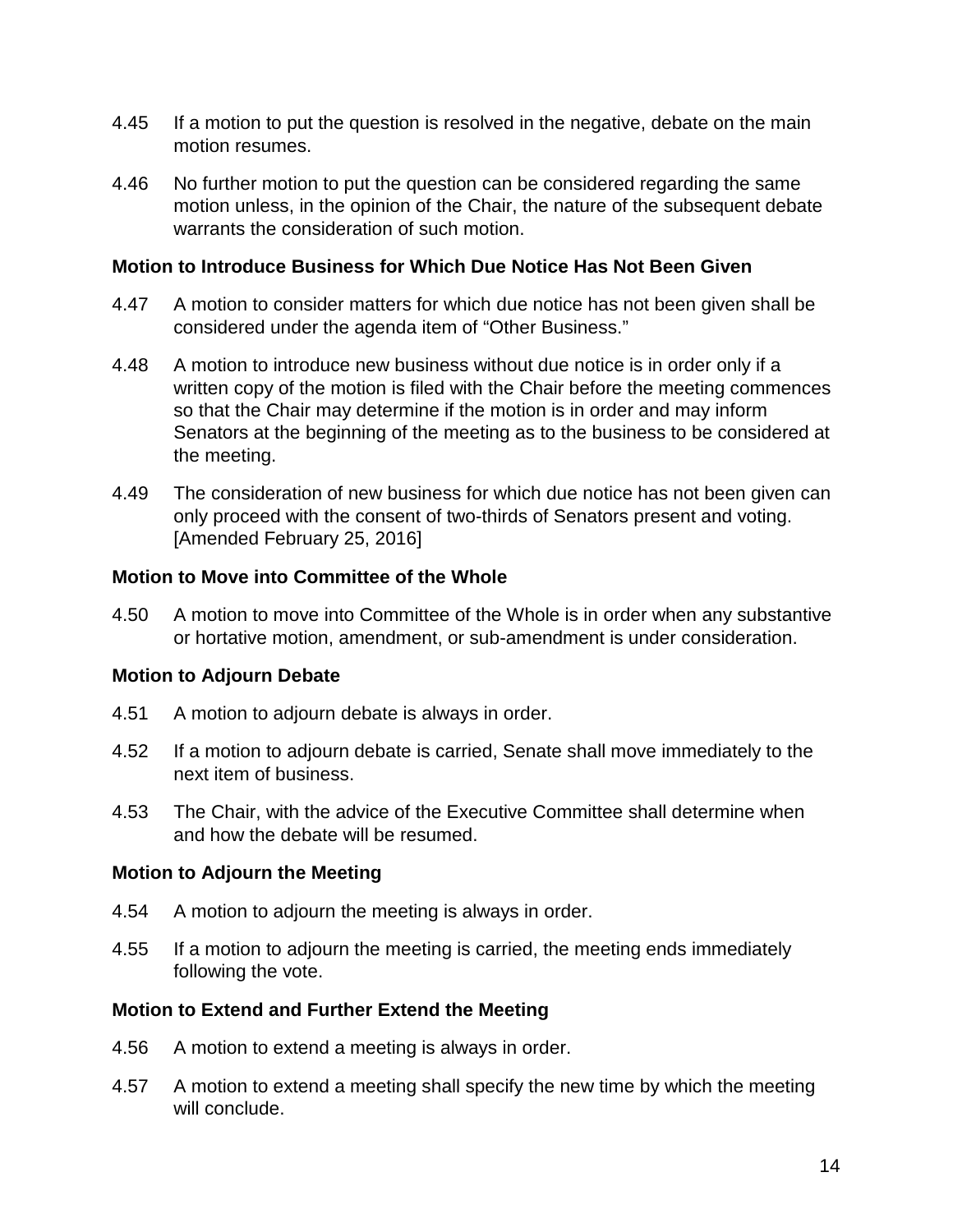- 4.58 If a motion to extend a meeting is defeated, only one other such motion to extend may be considered subsequently.
- 4.59 A meeting can only be extended with the consent of two-thirds of Senators present and voting.

#### <span id="page-19-0"></span>**Motion to Permit a Non-Senator to Address Senate**

- 4.60 A motion to permit a non-Senator to address Senate is always in order.
- 4.61 While there is no debate on such a motion, the mover shall provide a brief rationale.

## <span id="page-19-1"></span>**Precedence of Motions**

- 4.62 The Chair shall give precedence to motions as follows (from highest precedence to lowest):
	- a. to adjourn the meeting
	- b. to adjourn debate (or "table" a motion)
	- c. to put the question
	- d. to move in camera
	- e. to move into Committee of the Whole
	- f. to permit a non-member of Senate to speak
	- g. to refer
	- h. to amend an amendment
	- i. to amend.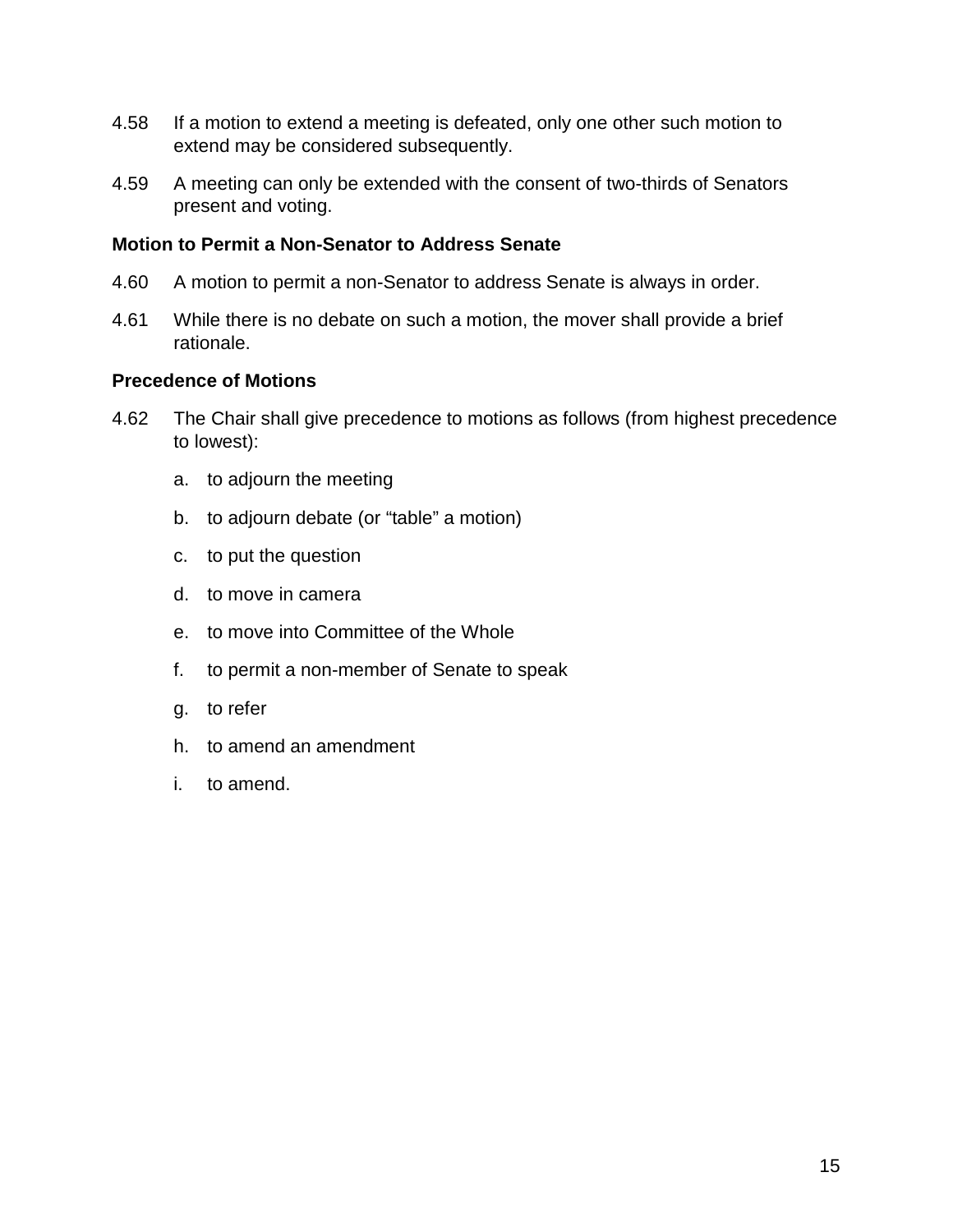# <span id="page-20-0"></span>**5. DEBATES AND MOTIONS**

# <span id="page-20-1"></span>**Participation in Discussion and Debate by Senators and Non-Senators**

- 5.1 Only Senators may participate in discussions and debates.
- 5.2 On occasion, Senate may wish to hear from persons who are not Senators. The Executive Committee or Chair may extend an invitation to a non-Senator to speak to Senate. Senate itself may, by majority resolution, agree to hear non-Senators on a particular subject for the purpose of adding new information within their expertise. [Amended February 25, 2016]

#### <span id="page-20-2"></span>**Debating a Motion**

5.3 Senators may speak to any debatable motion but may speak only once to each such motion and for a maximum of 5 minutes to maximize Senator participation in debate.

Exceptions are as follows:

- a. the mover of a motion is entitled to speak first and last, each time for up to 5 minutes,
- b. the Chair determines that circumstances warrant extending the speaking time and specifies the amount of additional time allotted to the speaker in such instances.
- c. the mover, or an expert designated by the mover, may respond to questions as necessary or clarify material issues.
- 5.4 The Chair may rule out of order any remarks which are not relevant to the issue before Senate.

#### <span id="page-20-3"></span>**Voting**

- 5.5 Only Senators may vote at Senate meetings. Elected and *ex-officio* Senators enjoy the same voting rights.
- 5.6 Votes must be cast in person.
- 5.7 When the Chair is satisfied that the debate on an item has covered a full range of issues, or when a motion to call the question has been approved, the Chair shall call the question.
- 5.8 When a question has been called, no motion can be made and no other intervention or discussion is permitted until the tally is completed and the results announced.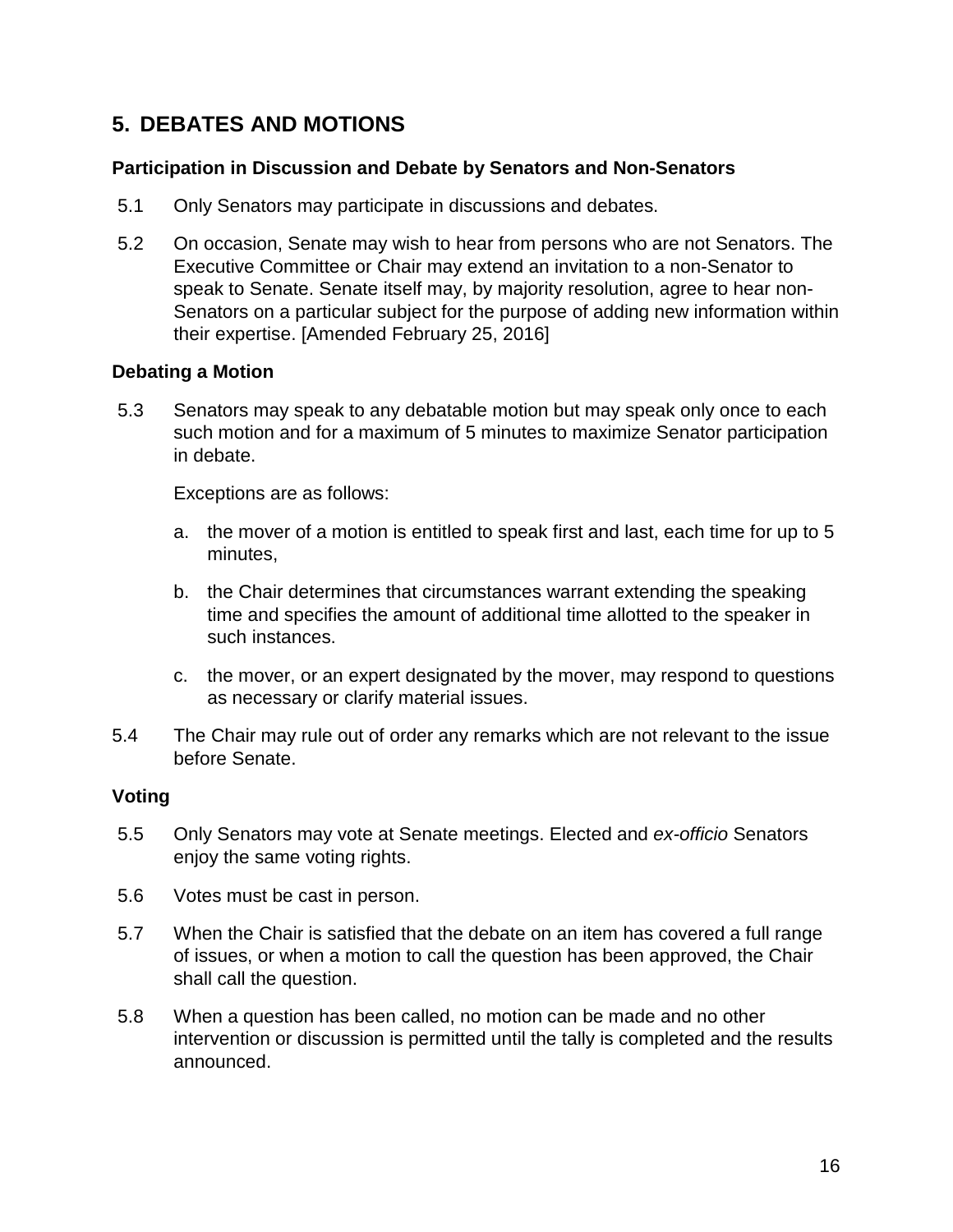5.9 Unless otherwise specified by the Executive Committee or Senate, voting is conducted by a show of name placards. [Amended February 25, 2016].

# <span id="page-21-0"></span>**Votes by the Chair and Vice-Chair**

- 5.10 The Chair may only vote in order to break a tie.
- 5.11 The Vice-Chair of Senate may vote on any motion.

#### <span id="page-21-1"></span>**Abstentions Not Recorded**

5.12 Senators may choose not to vote. Abstentions are not votes, are not recorded, and are not factored in the tallying of votes (although Senators who are present and who choose not to vote are counted as part of quorum).

#### <span id="page-21-2"></span>**Unanimous Consent**

5.13 On non-contentious issues, the Chair may dispense with taking a vote, provided no member objects.

#### <span id="page-21-3"></span>**Reconsideration of Business**

5.15 When an issue is decided at a meeting of Senate, it may not be considered again during that meeting. Any subsequent consideration must conform to the notice provisions of these rules. [Amended October 26, 2006]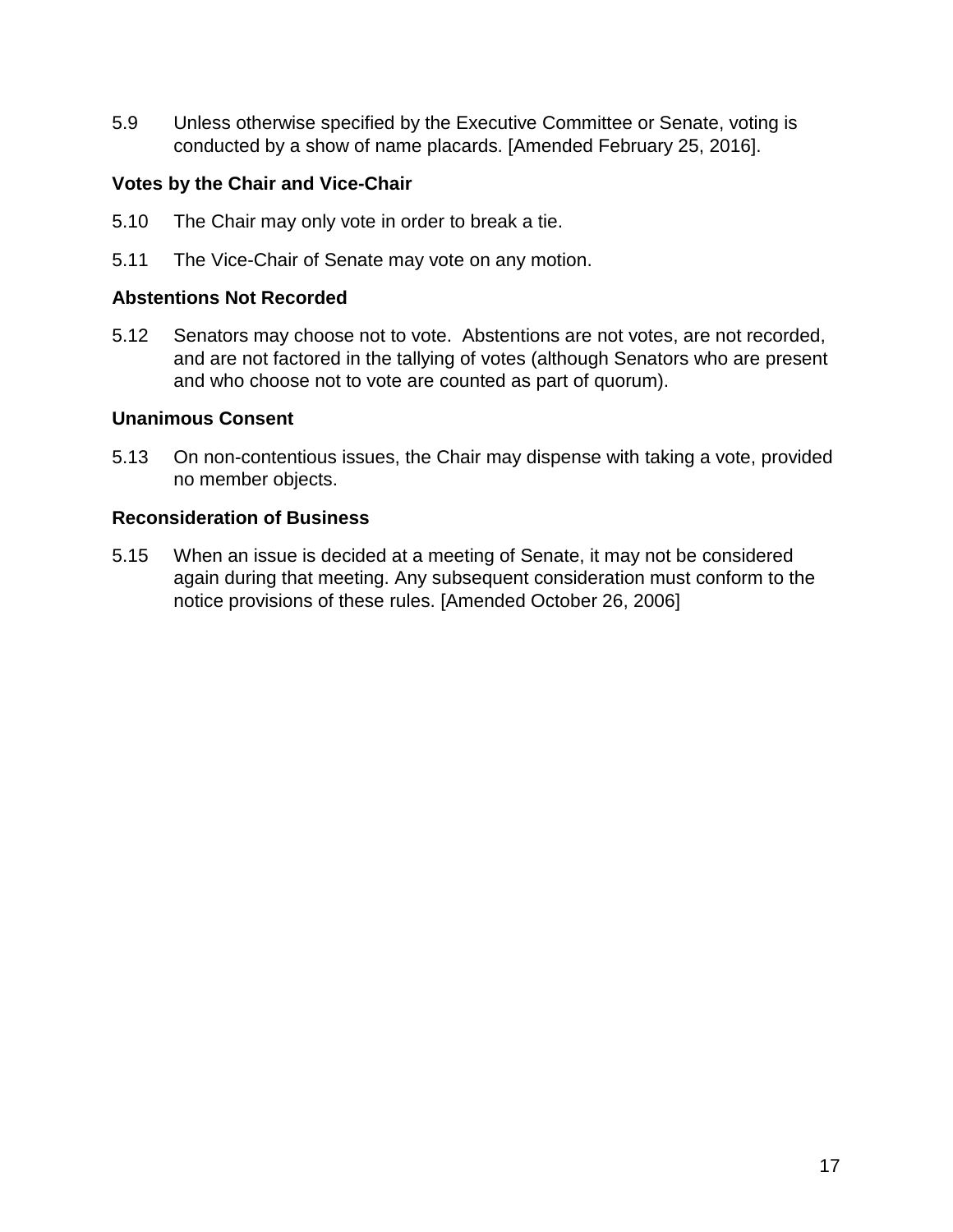# <span id="page-22-0"></span>**6. CONDUCT OF PROCEEDINGS AND DECORUM**

# <span id="page-22-1"></span>**Speaking Only When Recognized**

6.1 No one may speak in Senate until they have been recognized by the Chair.

# <span id="page-22-2"></span>**Addressing the Chair**

6.2 Remarks must be addressed to the Chair who will ensure that Senate business is conducted in an orderly manner consistent with the principles, rules and procedures in this document.

# <span id="page-22-3"></span>**Referring to Senators**

6.3 Individual members of Senate are always referred to as Senator at meetings and in communications relating to Senate.

# <span id="page-22-4"></span>**Speaking to Items on the Floor**

6.4 Speakers shall confine their remarks to items that are on the floor as determined by the Chair. [Amended February 25, 2016]

# <span id="page-22-5"></span>**Decorum**

- 6.5 Decorum is to be observed at all Senate meetings. If, in the judgment of the Chair, decorum is not being exhibited and the proceedings are being adversely affected, the Chair will call for the Senator or visitor to observe decorum. [October 24, 2019]
- 6.6 If a Senator or an observer does not respect the Chair's request to observe decorum, the Chair may require that the Senator(s) or observer(s) leave the meeting. [Amended October 26, 2006]

# <span id="page-22-6"></span>**Points of Order**

- 6.7 Points of order are made when it is alleged that there has been a breach of the rules of Senate.
- 6.8 Senators have a right and responsibility to rise on a point of order if they believe that the proceedings of a meeting are not consistent with these rules.
- 6.9 A point of order should be made as soon as the alleged irregularity occurs and should not be dealt with if other matters have intervened.
- <span id="page-22-7"></span>6.10 The Chair shall rule on a point of order without debate. (Amended October 26, 2006]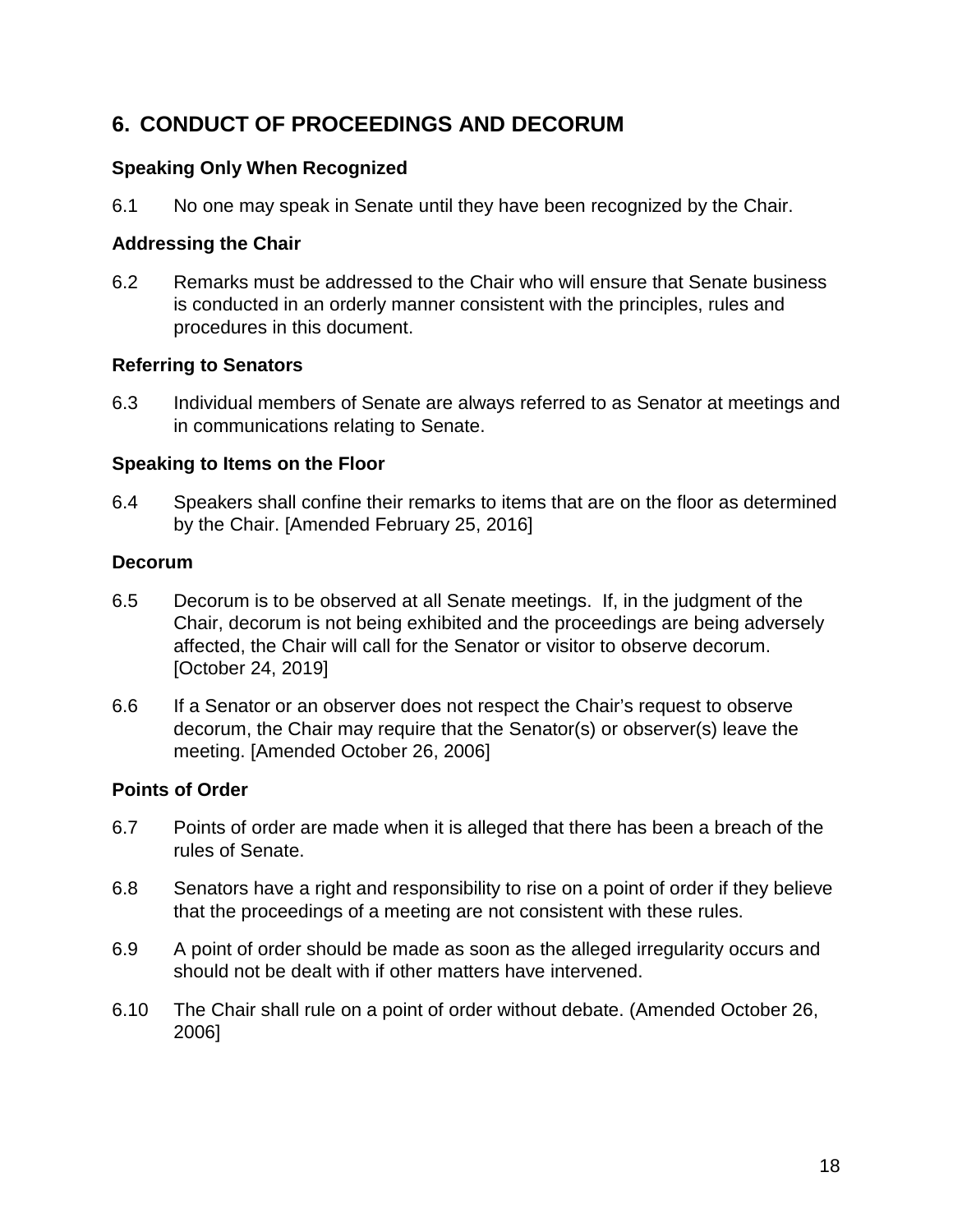#### **Points of Personal Privilege**

- 6.11 Senators may raise a point of privilege based on the belief that the integrity of Senate or a Senator has been compromised.
- 6.12 If the Chair agrees that a privilege has been violated, the Chair's ruling may include remedies such as requesting an apology or the withdrawal of a remark, correction of a document, or other actions consistent with the principles of Senate membership.
- 6.13 The Chair shall rule without debate. However, the Chair may seek the advice of Senators, and may also consult with the Executive Committee for disposition at a later time. In any event a ruling shall be made no later than the next regular meeting of Senate. [Amended October 26, 2006]

# <span id="page-23-0"></span>**Committee of the Whole**

- 6.14 From time to time Senate may meet as the Committee of the Whole. The purpose of meeting as the Committee of the Whole is to facilitate discussion of important items of business on the floor by relaxing some rules.
- 6.15 The Vice-Chair of Senate (or, in the absence of the Vice-Chair, a member of Senate designated by the Executive Committee) is the Chair of the Committee of the Whole.
- 6.16 Proceedings of the Committee of the Whole are concluded by a non-debatable motion "to rise and report." The presiding officer then reports to the Chair on the outcome of the proceedings.
- 6.17 Normal rules apply to proceedings in Committee of the Whole with the following exceptions:
	- a. motions do not require a seconder
	- b. Senators are not limited in the numbers of times they may speak to a particular issue under consideration.

# <span id="page-23-1"></span>**Appealing the Rulings of the Chair**

- 6.20 Senators may appeal a ruling of the Chair to the Senate. When a ruling of the Chair is appealed on a motion from the floor, the Chair shall seek a seconder for the motion.
- 6.21 If there is no seconder, the appeal shall be declared to have failed.
- 6.22 If the motion to appeal is seconded, the Chair shall surrender the chair to the Vice- Chair (or in the absence of the Vice-Chair, to the Secretary).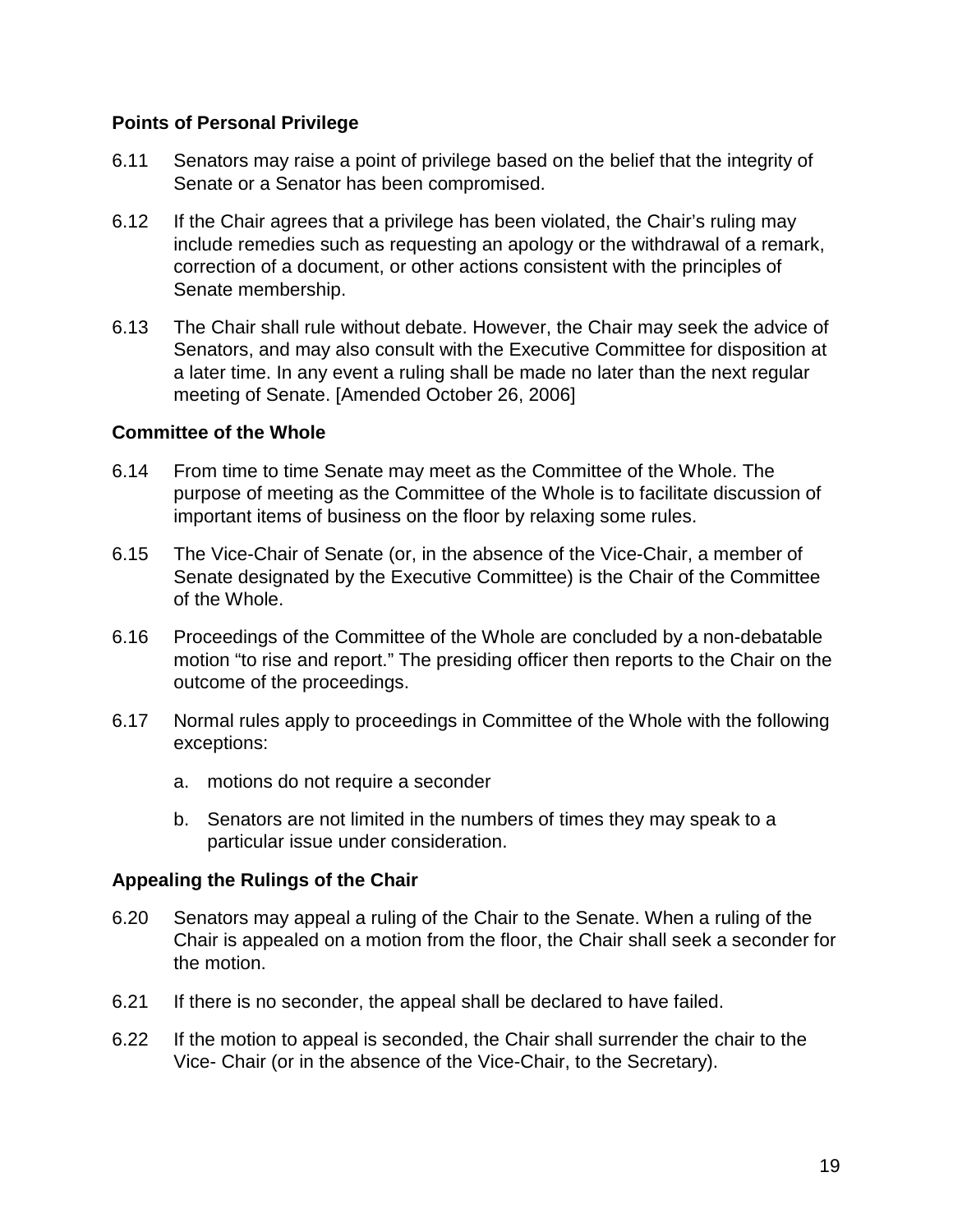- 6.23 On assuming the chair, the Vice-Chair shall invite the mover of the motion to provide the reason(s) for the appeal. The Vice-Chair shall then invite the Chair to explain the reason(s) for the ruling. No other Senator may speak to an appeal.
- 6.24 At the conclusion of a vote involving an appeal, the Chair shall resume the chair. [Amended February 25, 2016]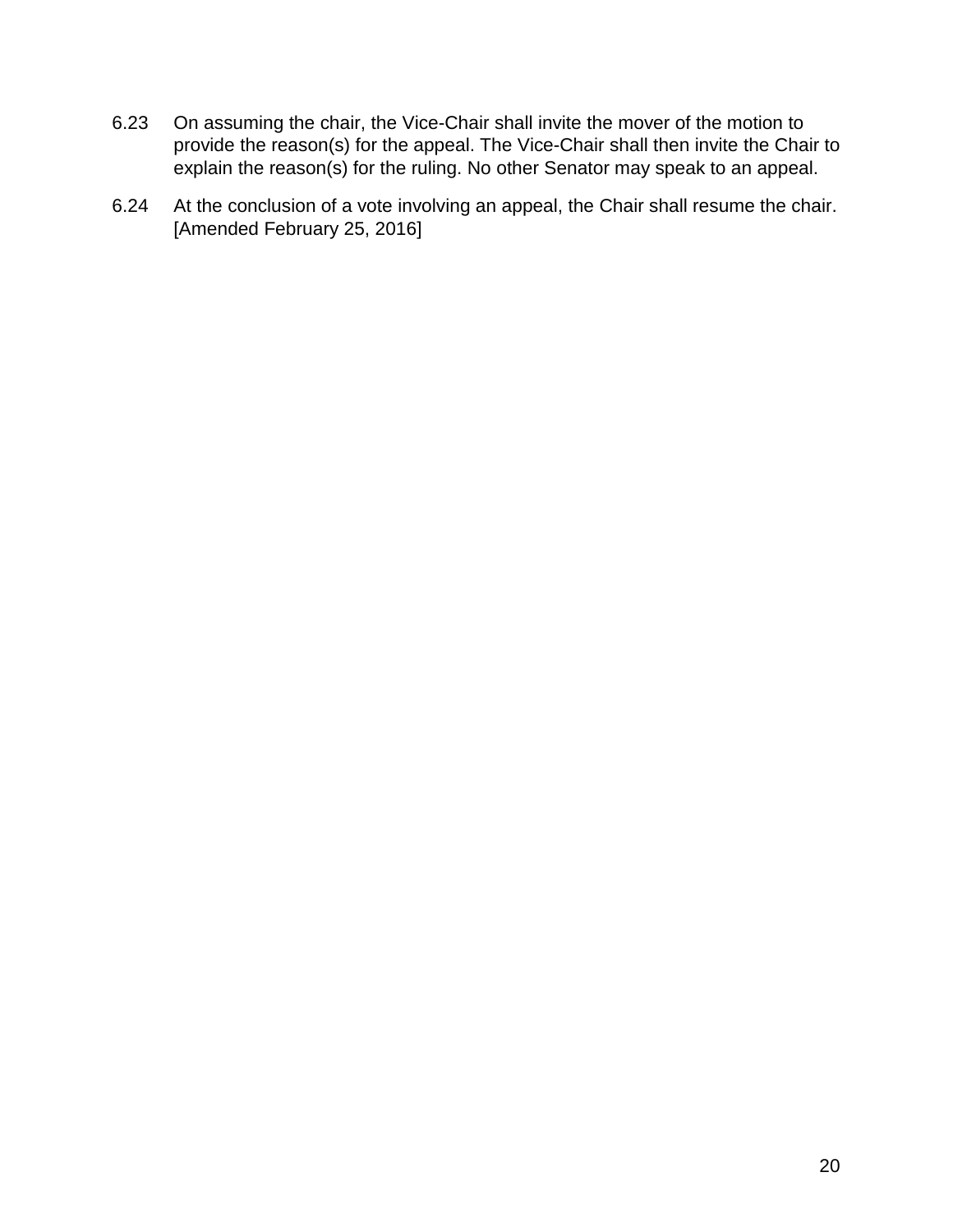# <span id="page-25-0"></span>**7. STATUTES, RULES, POLICIES AND PROCEDURES**

# <span id="page-25-1"></span>**Approval of Statutes**

- 7.1 Statutes shall be approved by the following procedure:
	- a. a notice of motion, whereby
		- i Senate is informed at a regular meeting of a pending statutory motion
		- ii the notice of motion is accompanied by detailed documentation
		- iii when a notice of motion is on the agenda, Senators may comment on substantive matters within the normal rules applying to consideration of information items.
	- b. debate by Senate of the motion at a subsequent meeting. [Amended October 26, 2006]

# <span id="page-25-2"></span>**Senate Policies and Associated Procedures**

- 7.2 Policies are subject to the approval of Senate and may not be enacted or amended without Senate's approval.
- 7.3 Procedures for the implementation of policies do not normally require Senate approval but shall be reported to Senate for information when they are adopted or amended. [amended October 26, 2006]

# <span id="page-25-3"></span>**Changes to Rules, Procedures and Guidelines**

7.4 Substantive additions or alterations to or deletions from any of the rules of Senate shall not be made except by resolution of the Senate. [February 28, 2002]

#### <span id="page-25-4"></span>**Publishing Senate Rules, Procedures and Guidelines**

- 7.5 Not less frequently than every three years an updated version of Senate's Rules, Procedures and Guidelines shall be published online.
- 7.6 Nothing shall be included in Senate's Rules, Procedures and Guidelines that purports to be a statute, by- law, rule or regulation of the Senate unless that statute, by- law, rule or regulation has been adopted by express resolution of the Senate.
- 7.7 No modifications of Senate's Rules, Procedures and Guidelines shall be made unless any and all amendments, revisions, alterations, or changes have been included in the body of a Senate Agenda and adopted by express resolution of the Senate.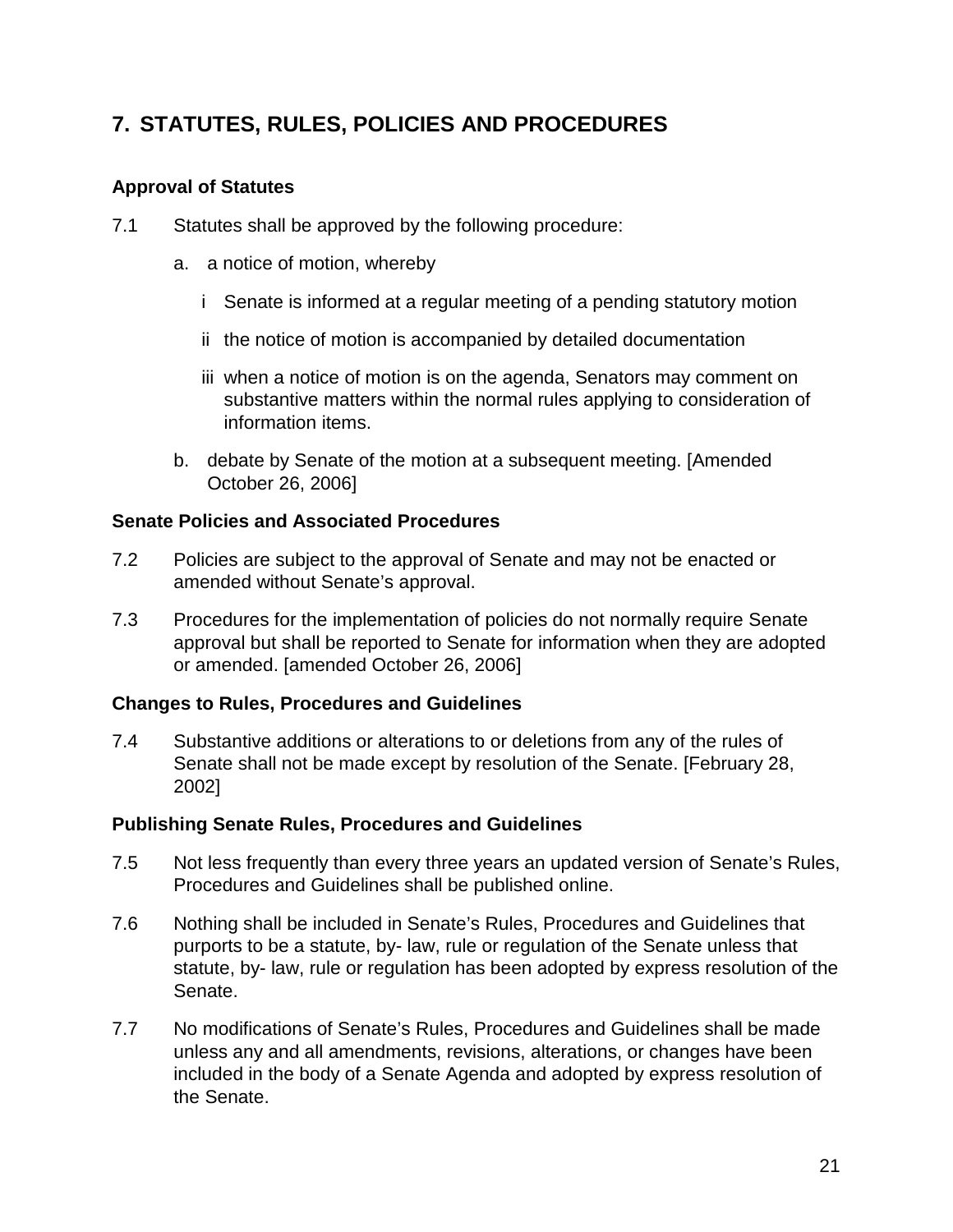- 7.8 The Executive Committee is responsible for overseeing the production of the Rules of Senate and proposed changes are normally reviewed and recommended to Senate by the Executive Committee. However, any member of the Senate may propose an amendment, revision, alteration, or change to the Rules of Senate [amended October 1, 2019]
- 7.9 Any written communication on any subject coming properly within the cognizance of any standing committee shall be referred to the Chair of that committee by the Secretary acting under the direction of the Chair.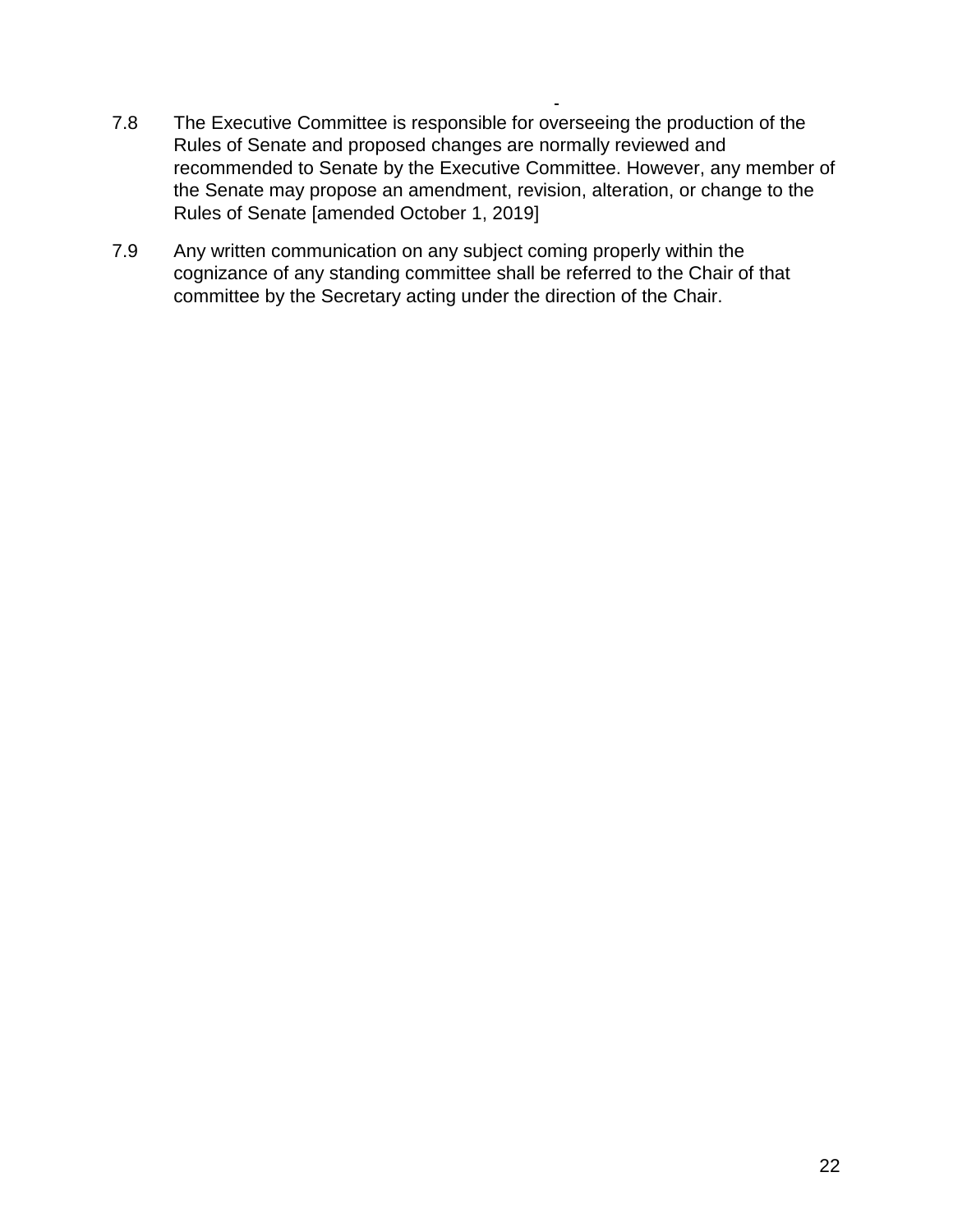# <span id="page-27-0"></span>**8. SENATE COMMITTEES**

# <span id="page-27-1"></span>**Establishment of Standing Committees**

8.1 Senate may establish standing committees to assist it in pursuing its mandate.

# <span id="page-27-2"></span>**Establishment of Special Committees**

- 8.2 Senate's rules on committees apply to special committees with the following exceptions:
	- a. The mandate of a special committee must be articulated in the motion establishing such a committee. The committee is restricted to that mandate unless Senate decides otherwise.
	- b. A special committee may exist no longer than two years, unless Senate extends its life for a specified period of time, not exceeding an additional two years.
	- c. When a special committee is appointed by resolution of the Senate, the mover of such resolution shall, unless otherwise specified by Senate, be a member and the first convener of the committee and is charged with calling the first meeting of the committee within one week of the Senate meeting at which the special committee was established.

# <span id="page-27-3"></span>**Faculty Councils**

- 8.3 Each Faculty of York University shall have a council which is responsible for academic governance in areas defined by Senate.
- 8.4 Faculty Councils are established by Senate by means of statutes.
- 8.5 Rules governing the membership of Faculty Councils are formally approved by Senate, and membership lists are approved by the Executive Committee of Senate on an annual basis.
- 8.6 Changes to the rules and procedures of Councils shall be reviewed by the Executive Committee to ensure their compliance with recognized principles and practices.
- 8.7 Faculty Councils may cite Senate's rules and procedures for disposition of an issue not adequately addressed in their own rules and procedures.

# <span id="page-27-4"></span>**Student Membership on the Councils of Faculties and Colleges**

8.8 The number of student members of each of the Councils of Faculties and Colleges is determined by the respective Councils on the understanding that: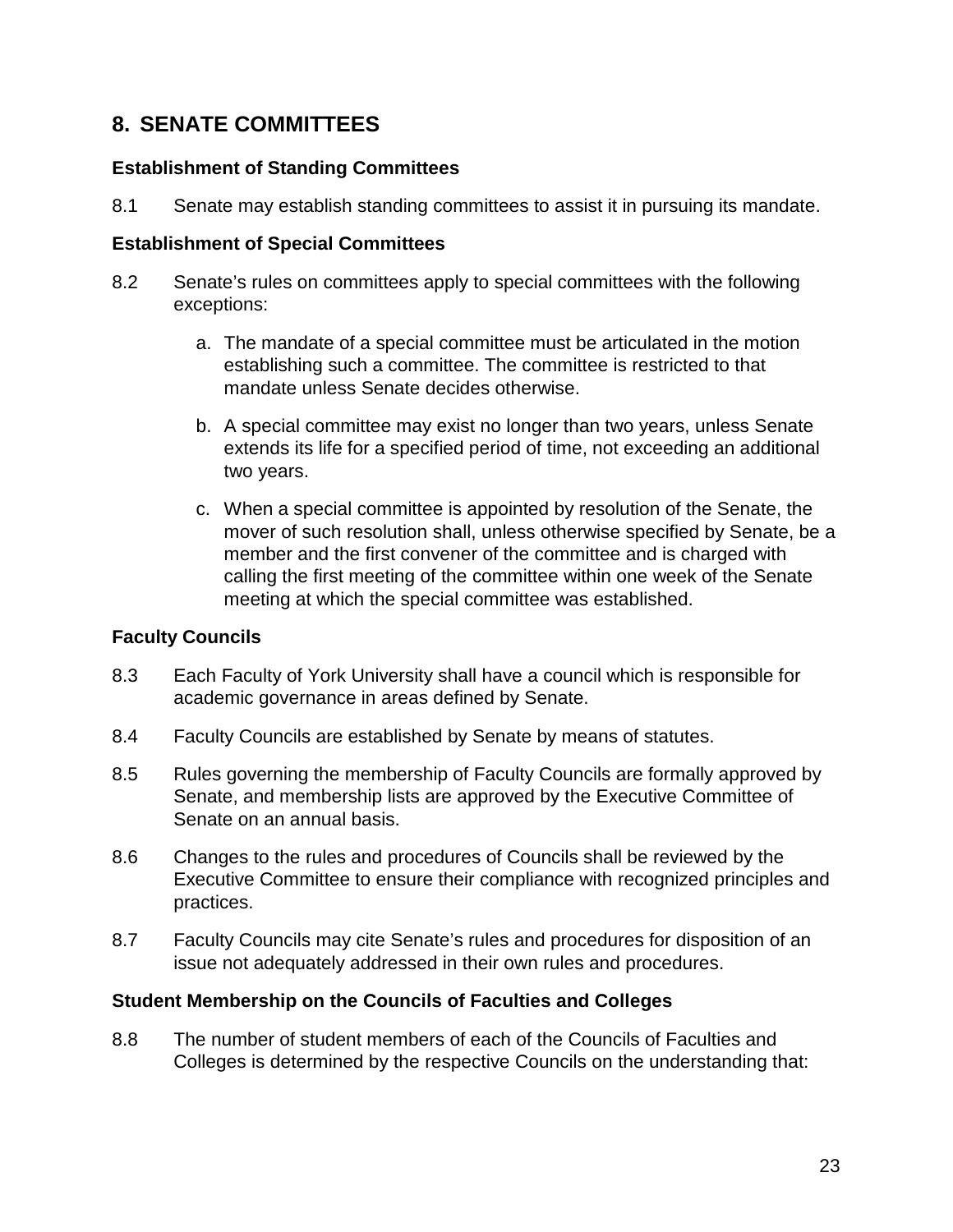- a. the number of student members on Councils of undergraduate Faculties and
- b. Colleges not exceed fifteen percent (15 per cent) of the total voting membership of each of those Councils, and
- c. the number of student members on Councils of graduate Faculties and Colleges (including the Osgoode Hall Law School) not exceed twenty-five percent (25 per cent) of the total voting membership of each of those Councils. [January 1969]

# <span id="page-28-0"></span>**List of Standing Committees**

8.9 Senate shall maintain the following standing committees whose terms of reference may be found at Appendix B.

Academic Policy, Planning and Research Academic Standards, Curriculum and Pedagogy Appeals Awards **Executive** Tenure and Promotions Tenure and Promotion Appeals

#### <span id="page-28-1"></span>**Composition of Senate Committees**

8.10 The number of faculty member seats on committees and legislated subcommittees of Senate is set at seven, except in those cases where Senate decides otherwise.

# <span id="page-28-2"></span>**Election to Senate Committees**

- 8.11 Senate elects the members of Senate committees that do not have seats designated by Faculty. Faculty Councils nominate candidates for membership on Senate committees that have seats designated for particular Faculties. Faculty Council nominees are not members of committees unless and until the Executive Committee has approved their membership.
- 8.12 Members of Senate Committees that do not have seats designated for particular Faculties are elected by Senate, and all Senators are entitled to vote on nominations.
- 8.13 Members of Senate committees that have seats that are designated for particular Faculties are nominated by Faculty Councils through their normal elections processes. Senate Executive is responsible for formally approving members nominated by Faculty Councils. [October 23, 2003]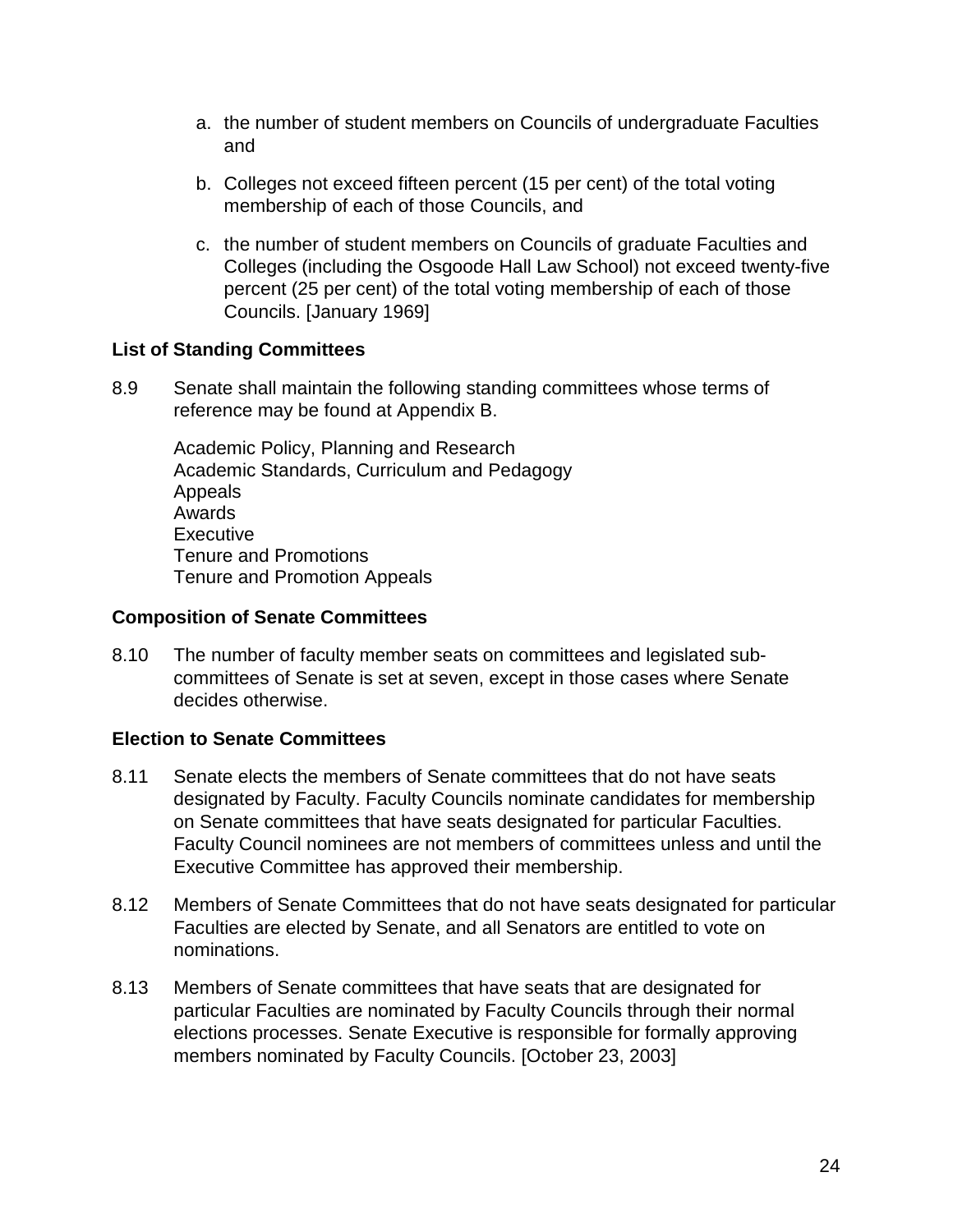# <span id="page-29-0"></span>**Eligibility for Committee Membership**

- 8.14 Committee membership is not confined to Senators.
- 8.15 No individual shall serve simultaneously on two Senate committees with the exception of ex-officio members.
- 8.16 Only tenured faculty members may serve on the Senate Committee on Tenure and Promotions and the Tenure and Promotions Appeals Committees. Candidates for election to these two committees shall have previously served on a unit or Faculty tenure and promotions committee. [April 22, 2010]

#### <span id="page-29-1"></span>**Nomination Process**

- 8.17 Senate Executive is responsible for developing and recommending to Senate slates of candidates for election to Senate committees that are not designated for Faculty membership.
- 8.18 Additional candidates not included in the recommendations made by the Executive Committee may be nominated by Senators at Senate meetings. Such candidates must be eligible for membership, willing to serve and available at the standing meeting time of the committee. The names of individuals nominated in this manner shall be communicated to the Secretary of Senate in advance of the meeting in order to determine if prospective additional candidates are eligible.
- 8.19 The Executive Committee shall establish and publish guidelines and procedures for nominations. See Appendix C [April 22, 2010]

#### <span id="page-29-2"></span>**Non-Succession**

8.20 Normally, no elected faculty member shall serve for more than three consecutive years on a Senate committee or legislated sub-committee. Senate Executive shall provide a rationale for any recommendation that would have the effect of extending the membership of an individual beyond three years. [April 22, 2010]

#### <span id="page-29-3"></span>**Conflict of Interest**

8.21 No individual shall serve on a Senate committee or legislated sub-committee at a time when they will be the subject of adjudication (e.g., for an award, tenure or promotion) by that Senate committee. [April 22, 2010]

#### **Timing of Elections**

8.22 Normally the process of electing members of all Senate committees shall conclude by July 1. [February 25, 2016]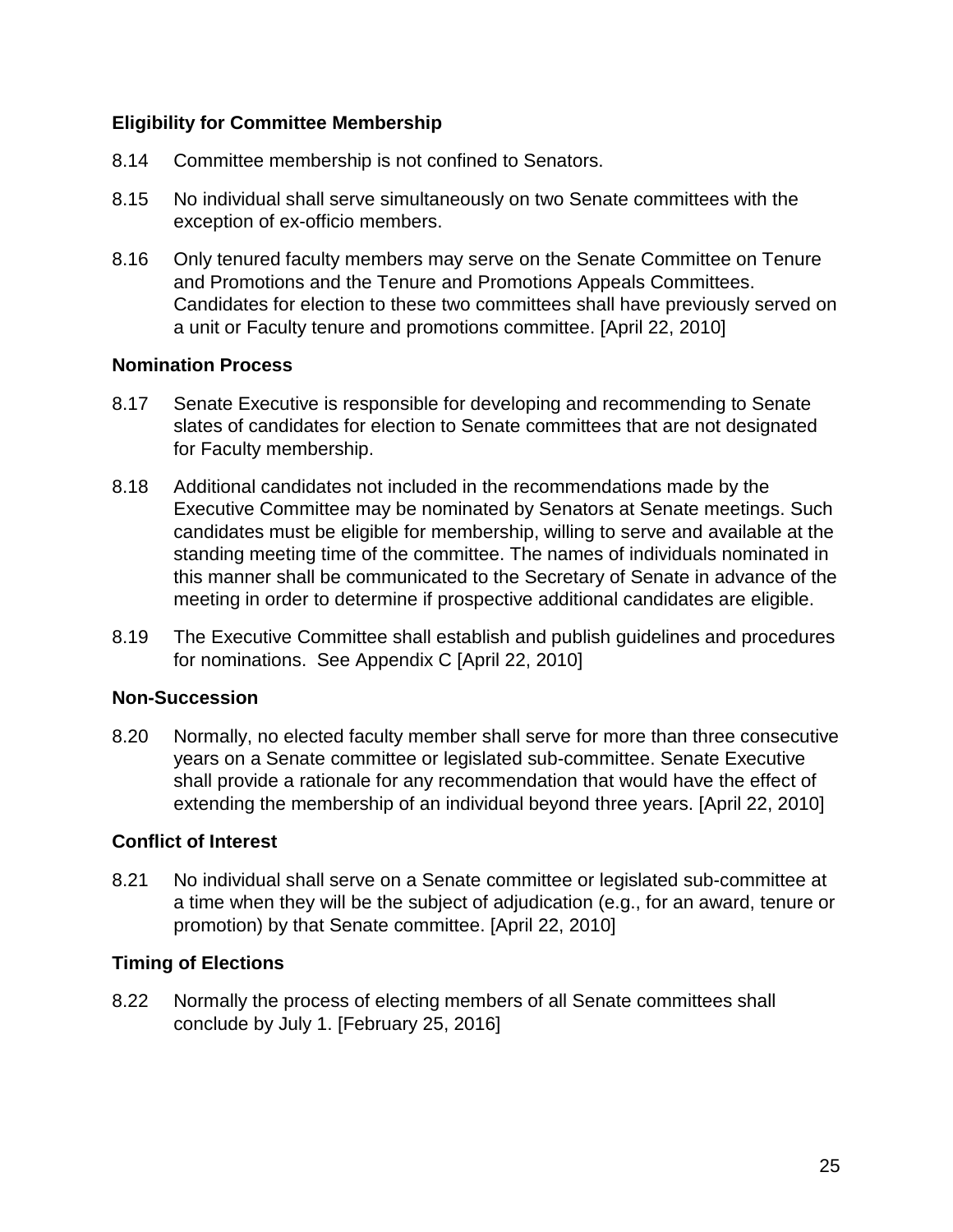#### <span id="page-30-0"></span>**Chairs and Vice-Chairs of Committees**

8.23 Each Senate committee and legislated sub-committee elects a Chair and Vice-Chair from among its members. Vice-Chairs are responsible for assisting Chairs in the performance of their duties and assuming the duties of Chair in the following year. [May 22, 1986]

#### <span id="page-30-1"></span>**General Rules Regarding Committee Membership**

- 8.24 The term of service for members on Senate Standing Committee is three years, except where the Senate, at the request of a particular committee, shall set a longer or shorter term. Students and contract faculty members serve one-year terms. [February 27, 1992]
- 8.25 Members of standing committees going on leave will be deemed to have resigned their seats.
- 8.26 Senators and members of committees must resign their seats if and when they register in another Faculty, end their employment at the University or change their Faculty appointment. Students who graduate at the Spring convocation may continue to serve until the end of June.
- 8.27 Committee members who are absent from three consecutive meetings shall be deemed to have resigned their seats except in cases of illness or other weighty grounds.
- 8.28 Only individuals who are Senators or who have been elected to Senate are eligible to be elected by Faculty Councils as members of the Executive Committee of Senate. Members of the Executive Committee elected by Faculty Councils shall only serve on the Committee coincident with their membership on Senate. The Faculty of Graduate Studies member of the Executive Committee shall be elected by the FGS Council from among Senators who hold appointments to that Faculty. [amended March 26, 2009]

#### <span id="page-30-2"></span>**Ex-officio Membership on Senate Committees**

- 8.29 The Chair of Senate is an *ex-officio* non-voting member of all Senate Committees with the exception of the Executive Committee (over which the Chair presides), the Committee on Academic Standards, Curriculum and Pedagogy, and the Academic Policy, Planning and Research Committee, where the Chair of Senate is an *ex-officio* voting member. [Amended March 26, 2009]
- 8.30 The President of the University is an ex-officio non-voting member of all Senate Committees with the exception of Executive, Academic Policy, Planning and Research, and Academic Standards, Curriculum and Pedagogy where the President is a voting member. [Amended May 28, 2009]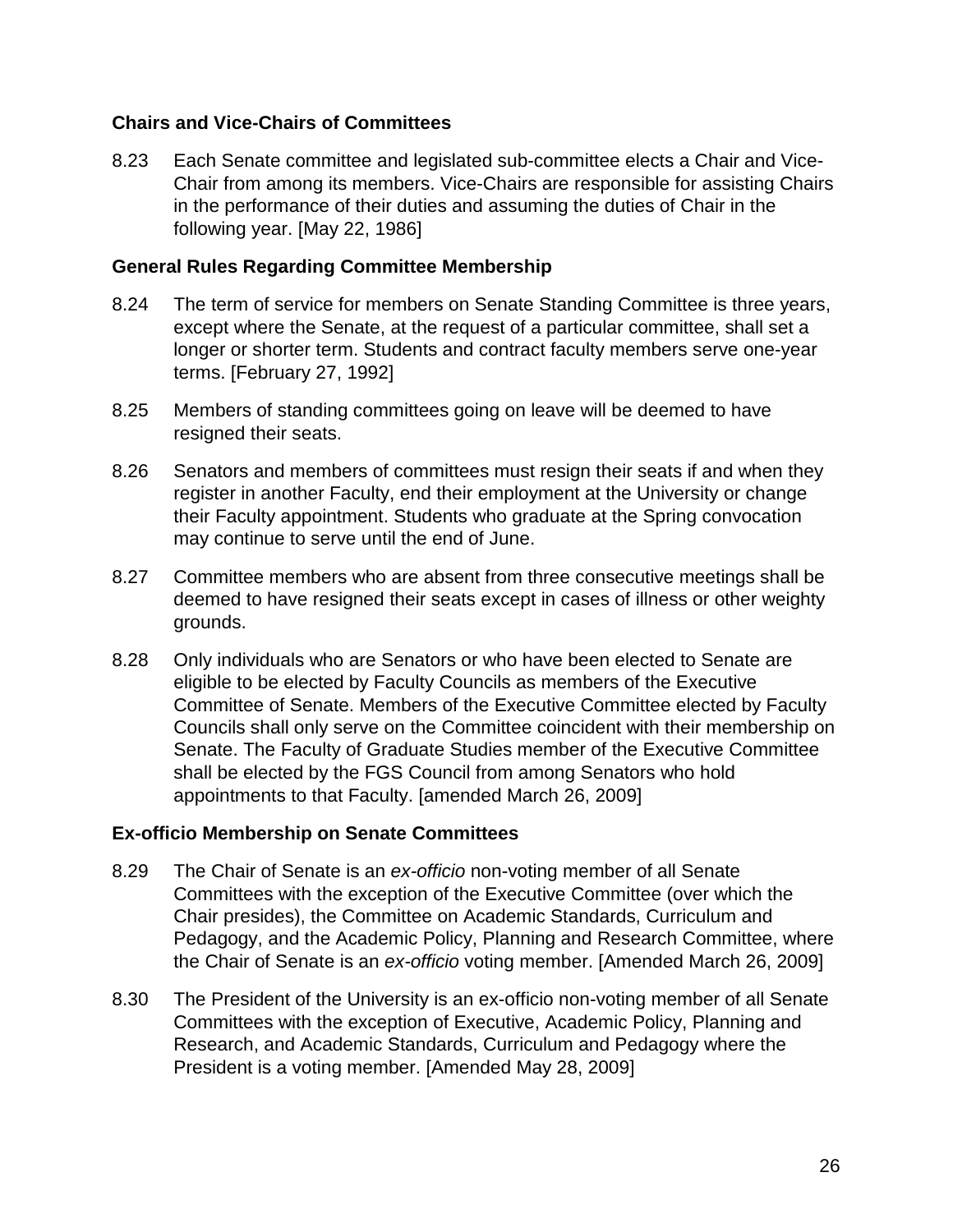- 8.31 The Secretary of Senate is an ex-officio non-voting member of all Senate Committees. [February 22, 1979]
- 8.32 Unless otherwise directed by Senate, ex-officio members of all other standing committees shall have the right to vote on their particular committees. [February 22, 1979]
- 8.33 Ex-officio members of Senate committees may designate alternates to represent them.
- 8.34 They may also request the attendance and participation of others to assist in committee deliberations. [February 25, 2016]

#### <span id="page-31-0"></span>**Ratification of Student Membership on Senate Committees**

8.35 Student Senators nominate student representatives on Senate committees. The names of the student Senators and the Committee assignments are presented to the Executive Committee for approval. Vacancies are to be filled as soon as possible. [amended October 26, 2006]

# **Student Membership on Senate Committees**

- 8.36 The student Senator caucus is composed of student Senators. The purpose of the caucus is to nominate students for membership on Senate committees and to provide a forum in which student Senators can discuss issues coming before Senate and its committees.
- 8.37 The Chair of the caucus shall be a member of Senate Executive. The Caucus shall nominate its Chair for the following year by June 30 in order that the Chair can serve on the Executive Committee during those months when summer authority is vested in the Executive Committee. The Chair shall be selected by the Caucus and quorum for this election shall be at least 25% of student senators.
- 8.38 Unless otherwise specified by Senate, students shall be members of all Senate committees. Normally there shall be two student members on each committee.
- 8.39 Normally, there shall be one graduate student and one undergraduate student on Senate Executive. Only student Senators shall be eligible to serve on Senate Executive.
- 8.40 Students who are not Senators may be nominated by the Caucus for membership on Senate committees (except Senate Executive) if student Senators are unable to accept nomination. In seeking to identify prospective nominees, the Caucus shall canvass the Graduate Student Association, York Federation of Students, and Faculty Councils for expressions of interest, and in doing so shall provide sufficient time for such organizations to notify their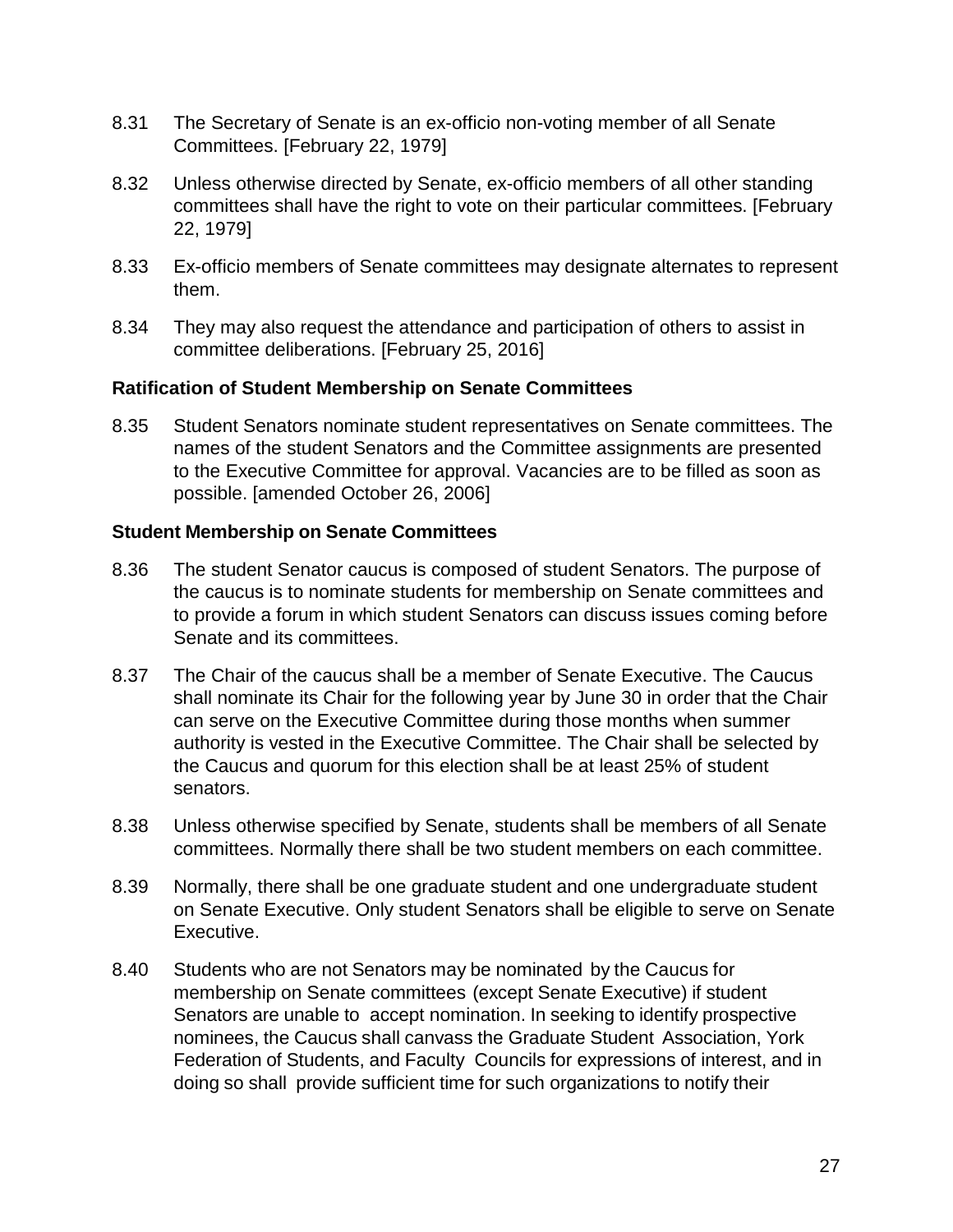membership and for prospective nominees to communicate their interest. [March 22, 2007 supersedes all previous rules approved by Senate]

# <span id="page-32-0"></span>*Ex-officio* **Membership on Faculty and College Councils**

8.41 The President, the Vice-President Academic and Provost, and the Chair and Secretary of Senate are ex-officio members of all Faculty and College Councils. [May 22, 1986]

# <span id="page-32-1"></span>**Committee Meeting Quorum**

8.42 Unless otherwise specified, quorum for Senate committees and sub-committees shall consist of a majority of voting members. Committees may establish a lower quorum for meetings held between 31 May and 30 September. [amended October 26, 2006]

# <span id="page-32-2"></span>**Senate Committee Communications and Documentation**

- 8.43 Any written communication on any subject coming properly within the cognizance of any standing committee is referred to the Chair of that committee by the Secretary acting under the direction of the Chair of Senate or the committee.
- 8.44 Minutes of all committees are kept in the Senate Secretariat and are available for inspection by members of the University. [Amended February 25, 2016]

# <span id="page-32-3"></span>**Committee Reporting Requirements and Expectations**

- 8.45 Each committee is required to report to Senate at least once each year and each legislated sub-committee is required to report to Senate through its parent Committee at least once each year. [amended January 25, 1979]
- 8.46 Committees must report to Senate Executive when policy initiatives are underway.
- 8.47 Respecting the flow of information from the administration to Committees of Senate, the committees shall have a right to expect quick and accurate support from the administration and shall have a right to expect prompt assistance from the President in cases where that support is delayed.

#### **Committee Sessions Held in Camera / Attendance of Non- Members**

- 8.48 Meetings of committees are open to Senators.
- 8.49 Senators may only speak if invited to do so by the Chair or with the consent of 2/3 of the members present and voting. Committees shall not unreasonably deny requests by Senators to attend and participate.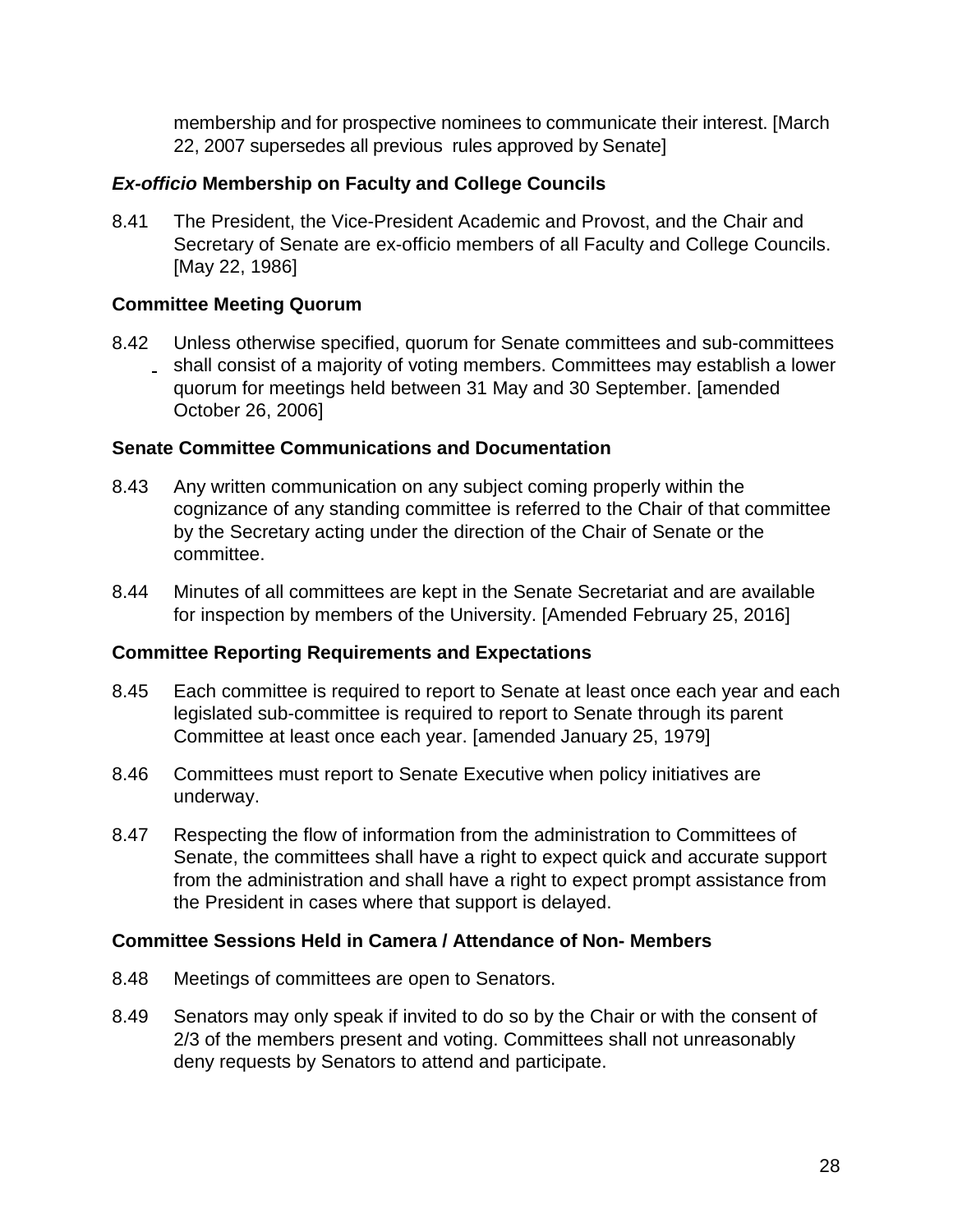- 8.50 When, in exceptional circumstances, all or part of a committee meeting is held in camera at the direction of the Chair or with the consent of a majority of members either in advance or present and voting, a rationale must be provided and recorded in the minutes.
- 8.51 Communications from Senators and other members of the community intended for committees shall be facilitated and brought to the attention of the Chair by the Secretary.
- 8.52 Meetings of adjudicative committees at which individual cases are to be decided – including panels -- shall be held in camera.
- 8.53 Only members may attend and participate at such meetings unless explicit provision is made for candidates, applicants, appellants and the like to do so.
- 8.54 Other members of the University community may request to attend meetings. Chairs may invite individuals to attend and shall make known all such requests to the members of committees. Other members of the community may only speak at meetings if invited to so by the Chair or with the consent of 2/3 of the members present and voting.
- 8.55 Only members may attend meetings of sub- committees unless a non-member has been invited to do so. [Amended February 25, 2016]

#### <span id="page-33-0"></span>**Voting and Consensus**

- 8.56 Committees shall strive for consensus within the principles laid out in the preamble to these rules and procedures.
- 8.57 Relationship of Senate Committees to Faculty Councils and Presidential Committees.
- 8.58 Each committee shall review the range of matters within its jurisdiction in order to determine whether or not some of those matters could best be dealt with by delegating the authority to act on them to the Faculty Councils.
- 8.59 Each committee should seek to improve its liaison with its Faculty Council counterparts if such exists.
- 8.60 Whenever a Presidential Committee is established, it should be asked to report to the appropriate Senate Committee. [Amended October 26, 2006]

#### <span id="page-33-1"></span>**Senate's Nominees to the Board of Governors**

8.61 Senate's nominees to the Board of Governors shall be elected from among the members of Senate who are full-time tenure-stream faculty or full-time tenurestream librarians and archivists. [amended October 24, 2019]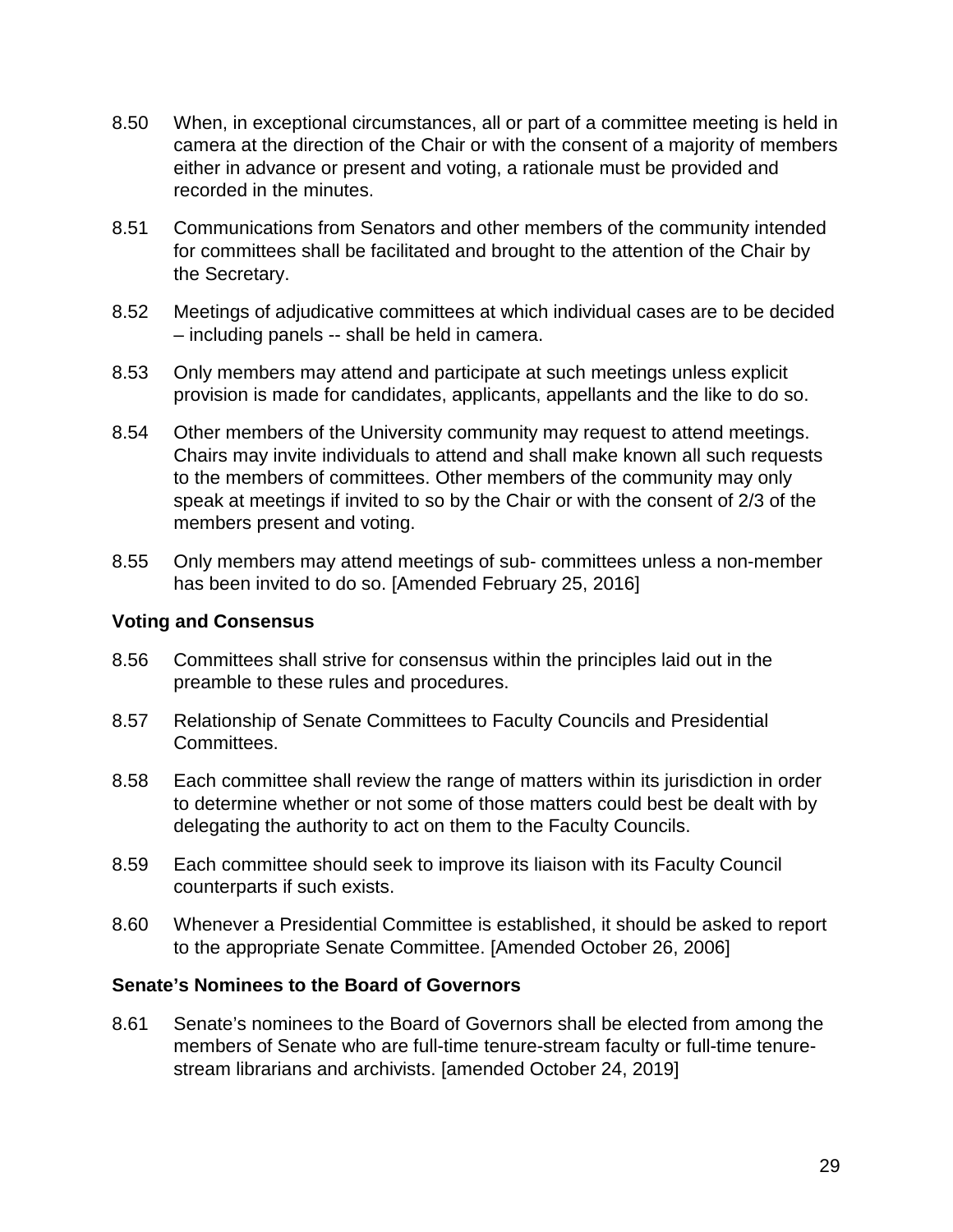# **Term of Office for the Academic Colleague**

8.62 The term of office for the Academic Colleague shall be two years. At the request of the Chair of Senate, a member of the Executive Committee may attend meetings in the absence of the Colleague. Colleagues relinquish their Faculty Council-elected seats upon election. [amended February 25, 2015]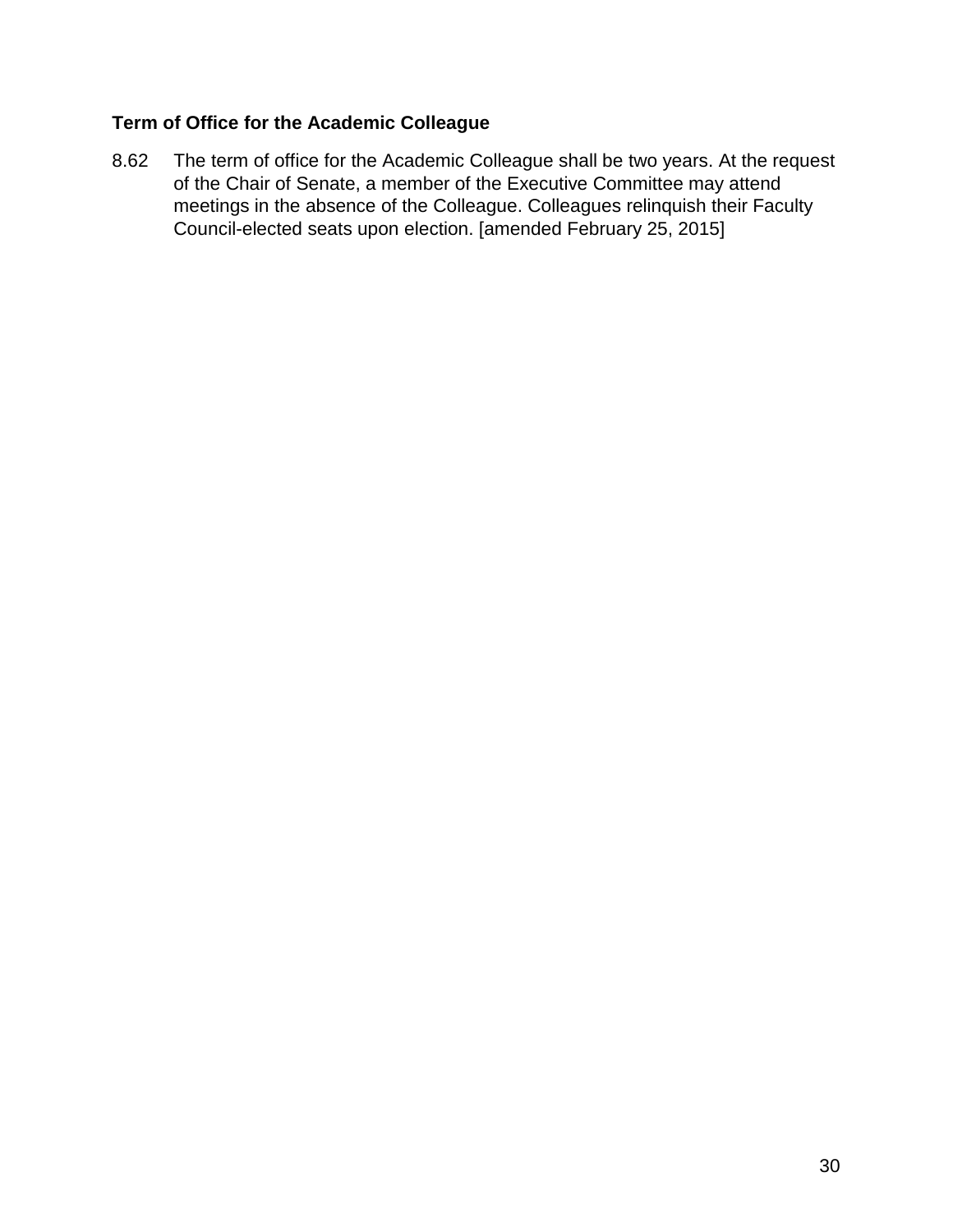# <span id="page-35-1"></span><span id="page-35-0"></span>**1. MEMBERSHIP OF SENATE**

# <span id="page-35-2"></span>**1.1 Membership specified by the York Act**

- i the Chancellor
- ii the Chair of the Board
- iii the President
- iv the Principal of Glendon [Principal du Glendon]
- v the Dean of each Faculty
- vi the University Librarian
- vii the Vice-Presidents of the University
- viii the Chairs of Faculty departments, divisions and schools [minimum of 21 chairs]
- ix no fewer than two and not more than four members of the Board and
- x such numbers of other persons as the Senate may determine, provided that full-time members of the teaching staff shall always constitute a majority of the members of the Senate.

# <span id="page-35-3"></span>**1.2 Membership of Senate as Determined by Resolution of Senate**

For the period July 1, 2019 to June 30, 2021 the membership of Senate shall be a maximum of 168 as follows:

1.2.1 Members specified by the York Act (Total of 21)

Chancellor (1) President (1) Vice-Presidents (5) Deans and Principal (11) Dean of Libraries (1) Two-to-four members of Board (2)

1.2.2 Faculty Members Elected by Faculty Councils (Total of 99) Arts, Media, Performance and Design 7 (minimum of 2 chairs) Education 4 Environmental Studies 4 Glendon 8 (minimum of 1 Chair) Health12 (minimum of 2 Chairs) Lassonde 8 (minimum of 1 Chair) Liberal Arts & Professional Studies 36 (minimum of 13 Chairs and 2 contract faculty members) Osgoode 4 Schulich 5 Science 11 (minimum of 2 Chairs) Librarians (Total of 2)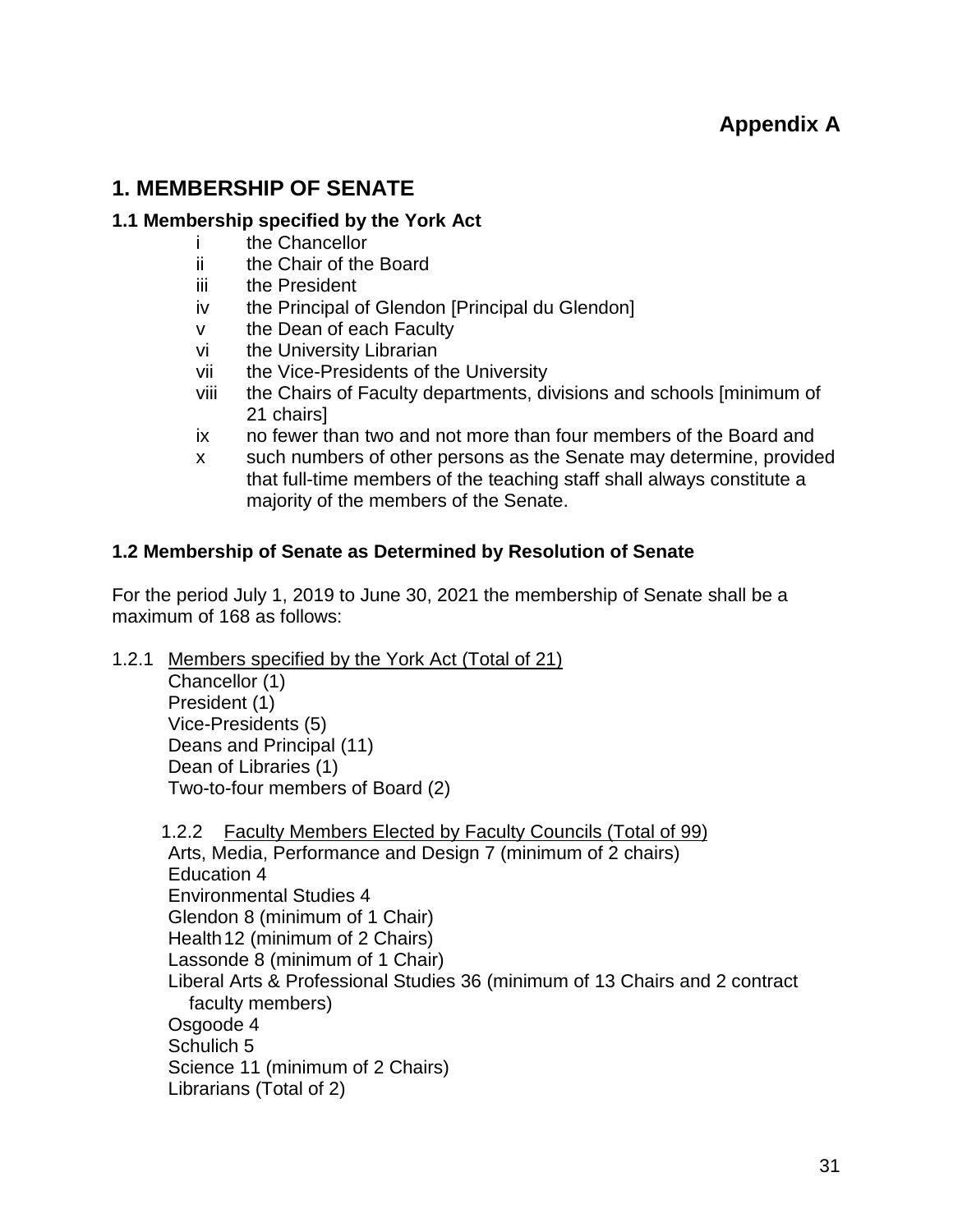1.2.3 Students (Total of 28) 2 for each Faculty except 6 for LA&PS Graduate Student Association (1) York Federation of Students (1)

1.2.4 Other Members (Total of 13) Chair of Senate (1) Vice-Chair of Senate (1) Secretary of Senate (1) Academic Colleague (1) President of YUFA (1) with a designated alternate YUSA Member (1) with a designated alternate Member of CUPE 3903 (1) with a designated alternate Alumni (2) College Heads (1) University Registrar (1) Vice-Provost Academic (1) Vice-Provost Students (1)

1.2.5 Chairs of Senate Committees who are not otherwise Senators (Estimated at a maximum of 5)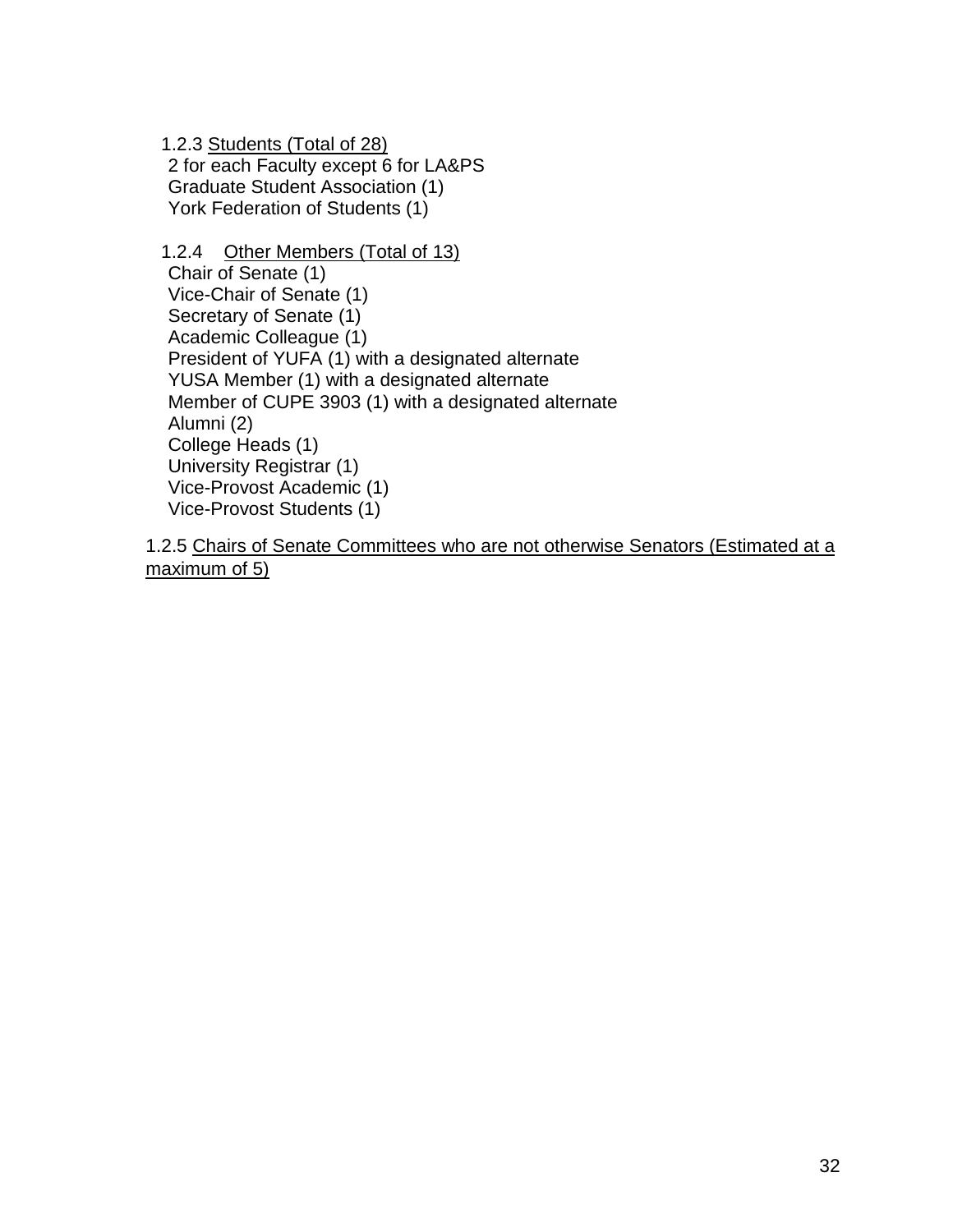# **Appendix B**

# <span id="page-37-1"></span><span id="page-37-0"></span>**STANDING COMMITTEES OF SENATE**

# <span id="page-37-2"></span>**1. ACADEMIC POLICY, PLANNING AND RESEARCH**

# <span id="page-37-3"></span>**Composition**

- 1.1. The Committee is composed of the following members:
	- a.Voting Members

One faculty member elected by each Faculty One Librarian or Archivist elected by Librarians and Archivists Two student Senators, normally one undergraduate and one graduate Chair of Senate President Vice-President Academic and Provost Vice-President Research and Innovation Academic Colleague Member Elected by the Council of Research Directors

b.Non-Voting Members

Secretary of Senate Observer from the York University Faculty Association

# <span id="page-37-4"></span>**Mission**

1.2. On behalf of Senate, and in a context whereby academic planning encompasses research, other scholarly endeavours, and teaching, the Committee shall be responsible for consultations and recommendations to Senate on academic plans and major academic policies and advise the President on the allocation of academic resources.

#### <span id="page-37-5"></span>**Terms of Reference**

- 1.3. Taking a broad, principled approach to planning, the Committee shall be responsible for:
	- a. recommendations to Senate (after which the Board of Governors) for the approval of new academic units (including Faculties, departments / schools, units, research centres, and the like), and for the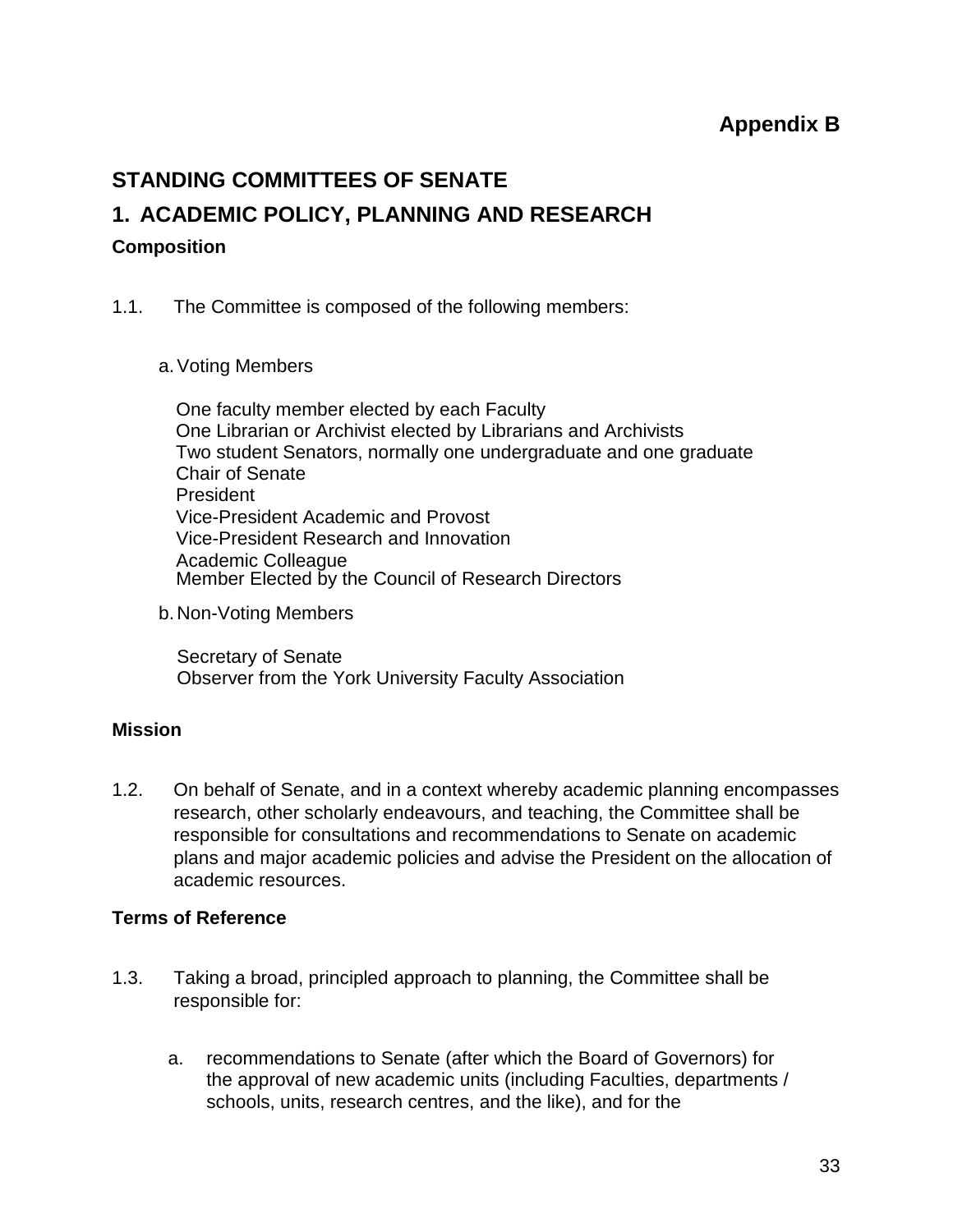disestablishment or transfer of such units and concurrences with recommendations to establish endowed chairs,

- b. reports to Senate on reviews of existing Faculties, units, centres and programs, (including but not necessarily limited to Faculty plans, Undergraduate Program Reviews, Graduate Program Appraisals, Faculty Plans, Organized Research Units, computer plans, non-degree studies reports) and recommendations for changes arising from such reports,
- c. recommendations to Senate on the University Academic Plan, together with monitoring and reporting on the implementation of UAP objectives
- d. the articulation of research, teaching and programmatic principles for academic planning and criteria for assessment of major initiatives, including shifts of academic resources,
- e. the establishment of academic priorities guiding the deployment of academic resources, and advice and recommendations on the allocation of academic resources,
- f. in consultation with others (including Senate committees), the coordination of program and policy development,
- g. the receipt of annual and periodic reports from the President and its *exofficio* vice- presidents, its sub- committees (including those required by external bodies) and others (including the Vice-President Finance and Administration), and the facilitation of Senate consideration through the transmittal of relevant reports.
- 1.4. To perform its functions the Committee shall have access to all relevant information through the Vice-President, Academic and Provost and its Technical Sub-Committee.
- 1.5. Standing agenda items shall include research, planning, major academic policies and initiatives, and other such matters of ongoing attention the Committee deems relevant to its mandate. The Committee shall serve as Senate's liaison with academic administrators and other collegial bodies dealing with matters related to its mandate.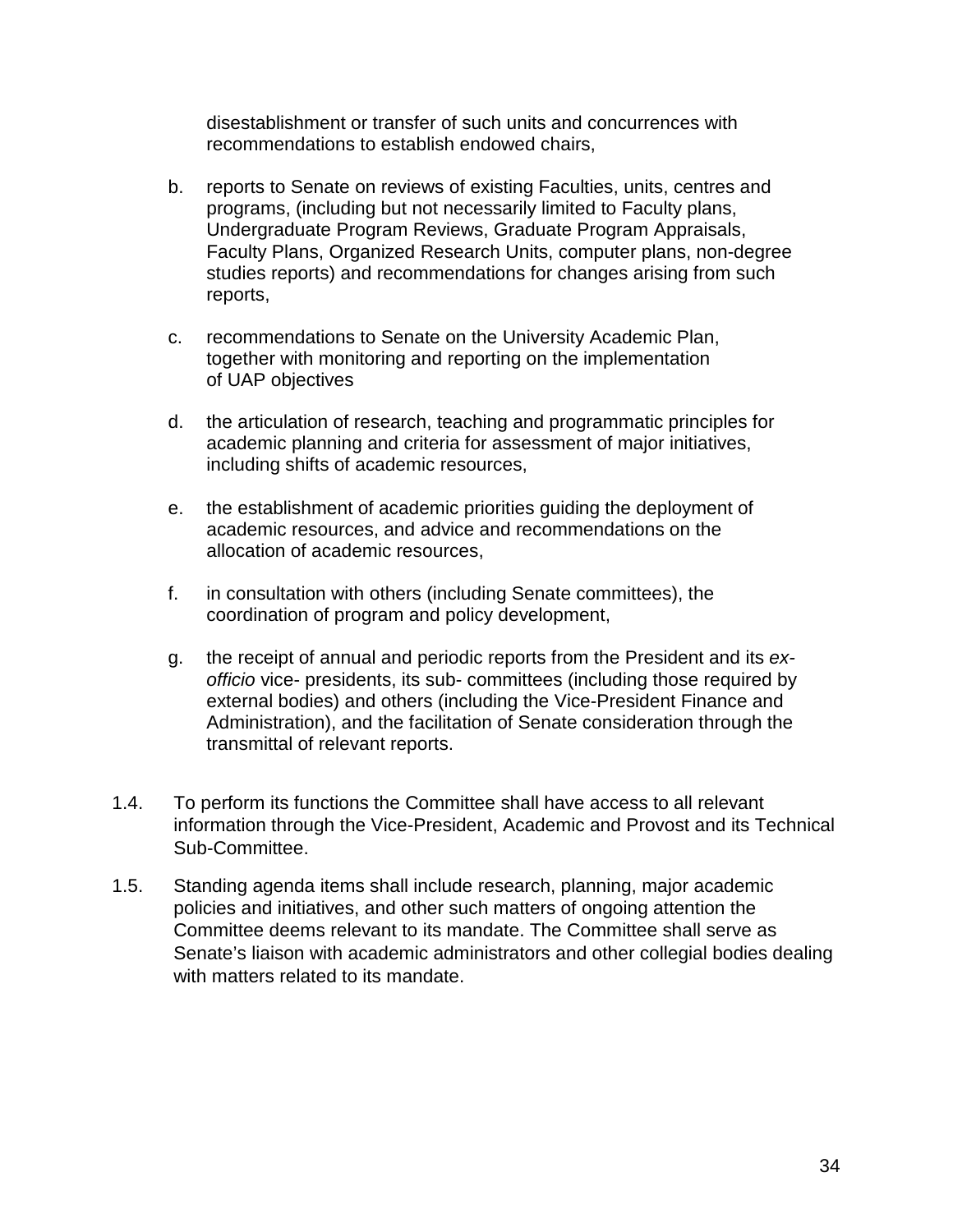#### <span id="page-39-0"></span>**Meetings and Sub-committees**

- 1.6. Normally the Committee shall meet twice monthly. It shall establish a Technical Sub- Committee and other such sub- committees and working groups as necessary to conduct its business in a timely, focused and effective manner.
- 1.7. Cyclical program reviews shall be overseen by the Joint Sub- Committee on Quality Assurance of the Academic Standards, Curriculum and Pedagogy Committee and the Academic Policy, Planning, Research Committee. [May 28, 2009]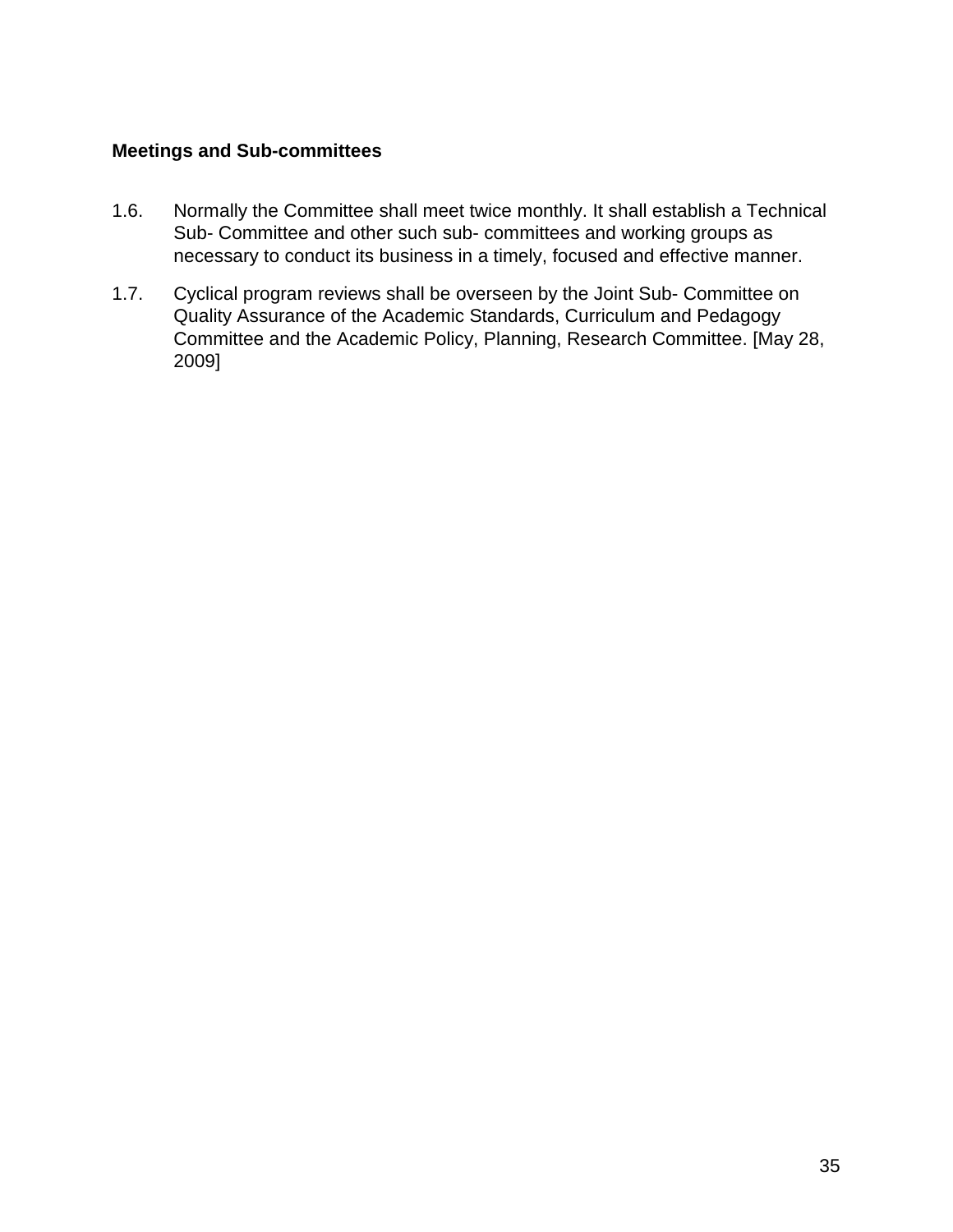# <span id="page-40-0"></span>**2. ACADEMIC STANDARDS, CURRICULUM AND PEDAGOGY**

# <span id="page-40-1"></span>**Composition**

1.1. The Committee is composed of the following members:

#### a. Voting Members

Seven faculty members elected by Senate One Librarian or Archivist elected by Senate Two student Senators, normally one undergraduate and one graduate One contract faculty member elected by Senate Chair of Senate Vice-President Academic and Provost (or delegate) Dean and Associate Vice-President Graduate (or delegate) Associate Vice-President Teaching and Learning University Registrar (or delegate) President

b. Non-Voting Members

Dean of Libraries (or delegate) Vice-Provost Students Secretary of Senate

#### <span id="page-40-2"></span>**Mission**

1.2. On behalf of Senate, and in a context where pedagogy, curriculum, and academic standards are critical aspects of the University's mission, and equity and the connection between research and pedagogy are fundamental principles, the Committee shall be responsible for the development and oversight of curriculum, academic standards and pedagogy.

#### <span id="page-40-3"></span>**Terms of Reference**

- 1.3. The Committee shall be responsible for formulating policy and making recommendations to Senate on matters concerning the planning, implementation, and evolution of the academic standards, regulations, curriculum and programs of Senate and Faculties, including research- informed pedagogy. Without limiting the generality of the foregoing, the Committee shall formulate and make recommendations to Senate on the following:
	- a. standards for admission (including the kinds of admission credentials and qualification), evaluation, examination, continuation and graduation
	- b. policies bearing on the advancement of teaching and learning in the context of the University's mission and planning objectives,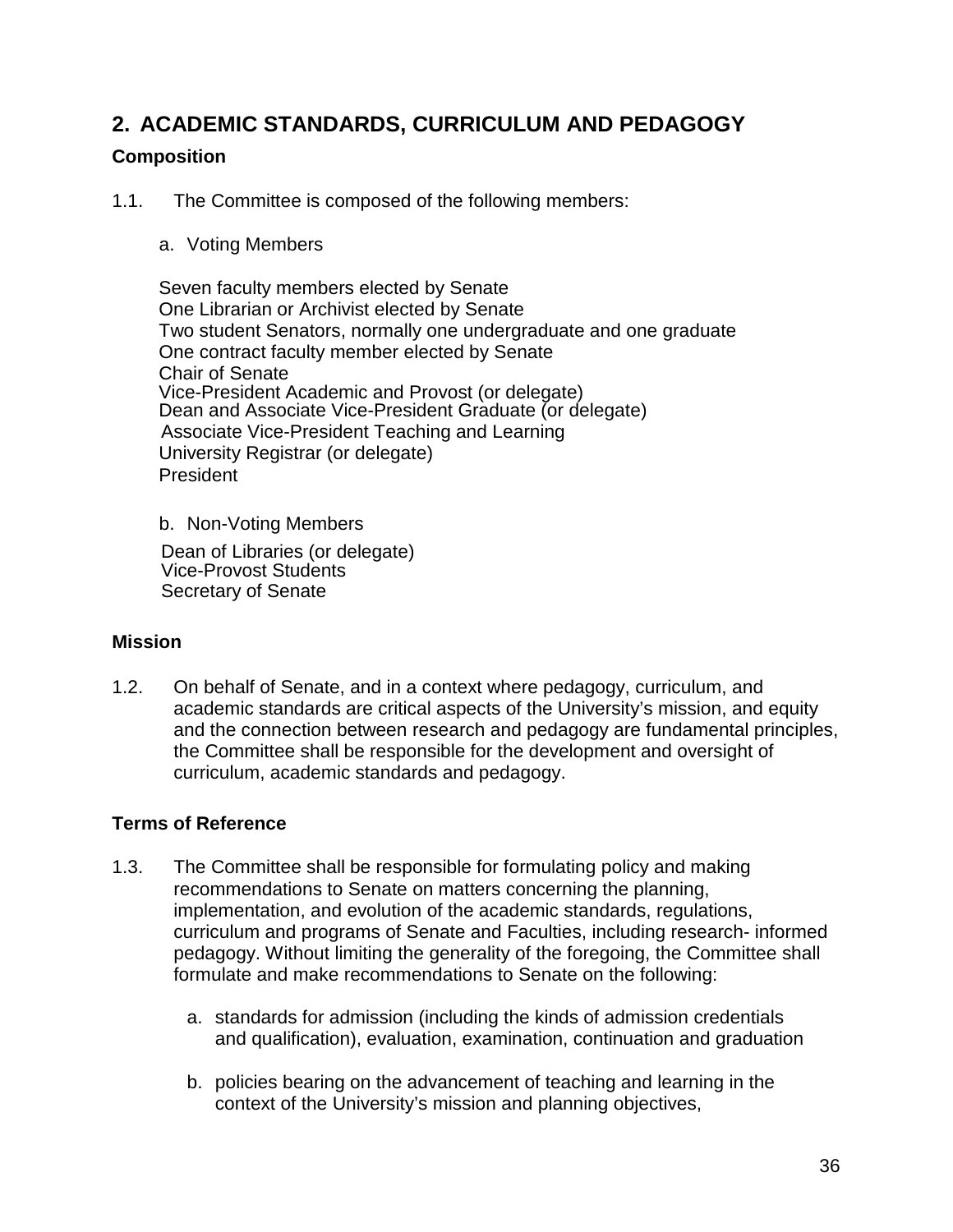including those related to evaluation

- c. sessional dates
- d. Senate and Faculty regulations
- e. the establishment, disestablishment and modification of degrees, programs, diplomas and certificates
- f. Senate policies and oversight of processes related to Undergraduate Program Reviews and Graduate Program Appraisals
- g. the form, modes, times and locations of course and program delivery.
- 1.4. The Committee shall also be responsible for coordination, oversight, accountability and reporting of such aspects of the above that are delegated to Faculties or units. The Committee shall serve as Senate's liaison with academic administrators and other collegial bodies dealing with matters related to its mandate.
- 1.5. Standing agenda items shall include academic standards, curriculum, regulations, teaching and learning, the forms, modes, times and location of program delivery and other such matters of ongoing attention the Committee deems relevant to its mandate.

#### **Meetings and Sub-Committees**

1.6. The Committee shall normally meet once each month and shall establish such sub-committees and working groups as necessary to conduct its business in a timely, focused and effective manner. Cyclical reviews shall be overseen by the Joint Sub-Committee on Quality Assurance of the A c a d e m i c Standards, Curriculum and Pedagogy Committee and the Academic Policy, Planning, Research Committee. [May 28, 2009]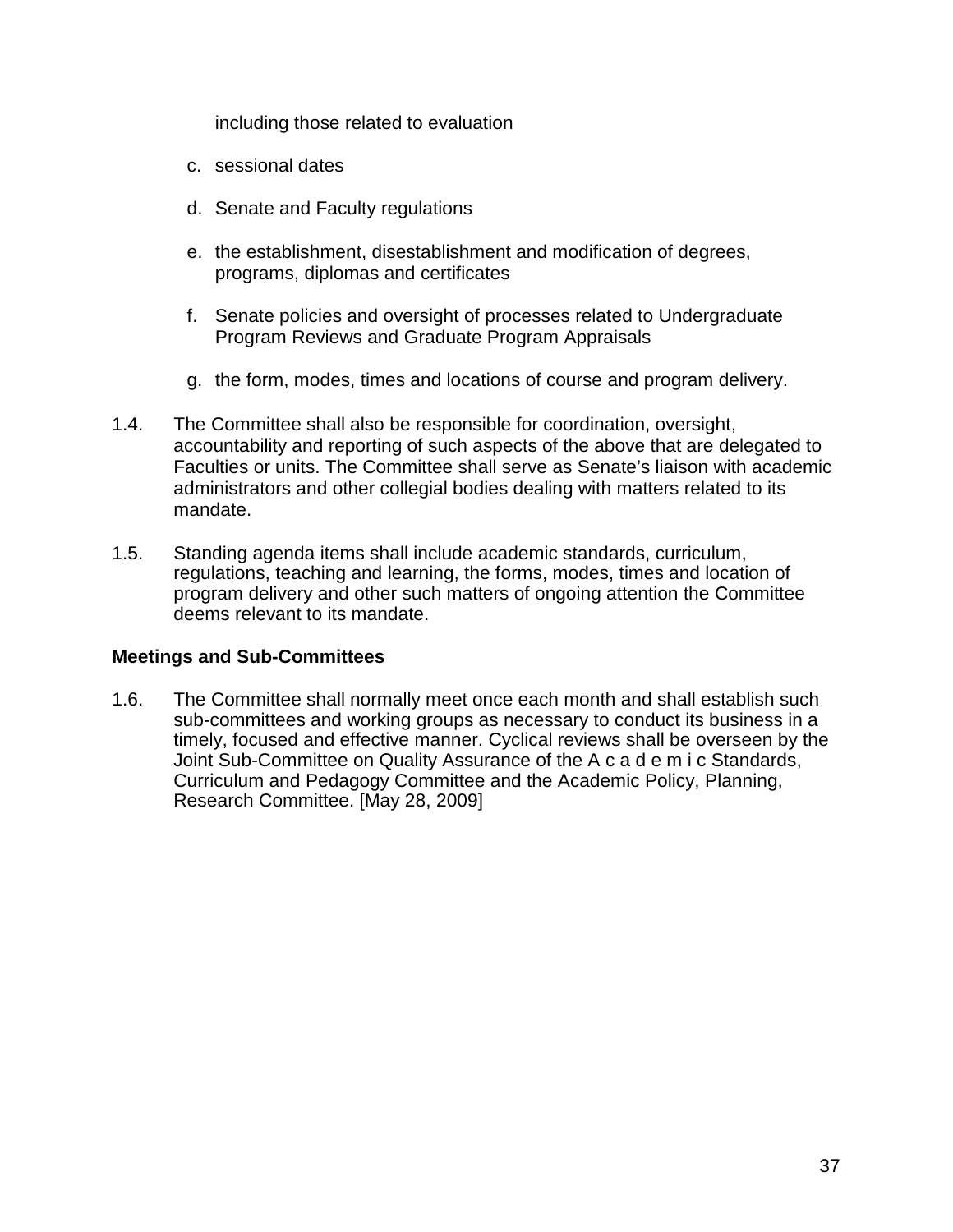# <span id="page-42-0"></span>**3. APPEALS**

# <span id="page-42-1"></span>**Composition**

- 3.1. The Committee is composed of the following members:
	- a. Voting Members

Eight faculty members elected by Senate Three students

b. Non-Voting Members Chair of Senate Secretary of Senate President of the University Vice President Academic and Provost

# <span id="page-42-2"></span>**Terms of Reference**

3.2. The Senate Appeals Committee is responsible for hearing appeals from members of the University regarding decisions of Faculty Committees in respect of petitions concerning academic regulations, grade re appraisals and charges of breach of academic honesty.

# **Procedural Direction**

3.3. The Committee gives direction on procedure to Faculty Councils and those committees of Senate which have appeal functions so that their procedures embody the appropriate standard of fairness and natural justice.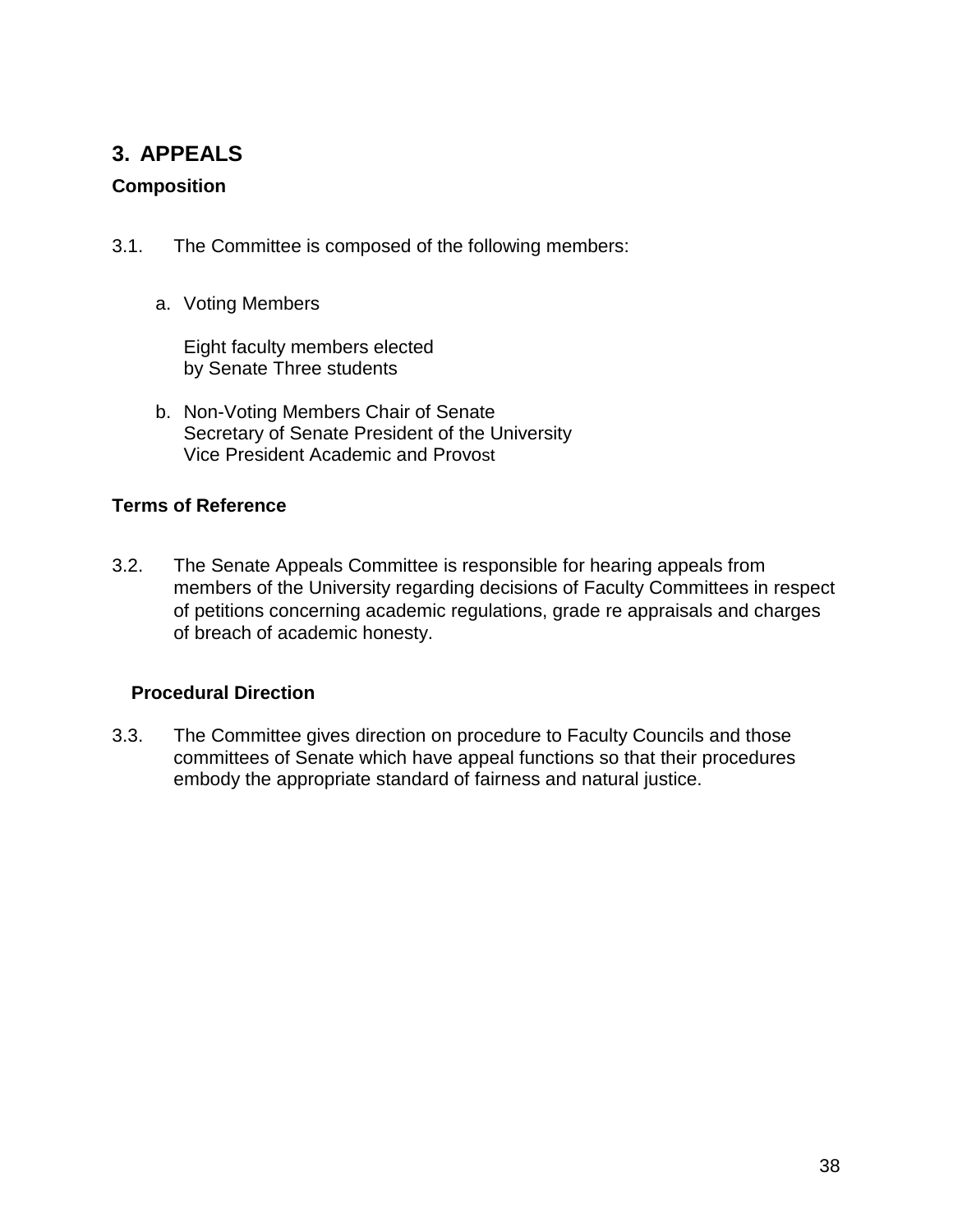# <span id="page-43-0"></span>**4. AWARDS**

# <span id="page-43-1"></span>**Composition**

- 4.1. The Committee is composed of the following members:
	- a. Voting Members

Seven faculty members elected by Senate One Librarian or Archivist elected by Senate Two student Senators, normally one undergraduate and one graduate President Vice-President Academic and Provost (or delegate) Vice-Provost Students (or delegate) Vice-President Research and Innovation (or delegate) One member designated by the Alumni Association

b. Non-Voting Members

Chair of Senate Secretary of Senate One member designated by Student Financial Services

# <span id="page-43-2"></span>**Mission**

4.2. On behalf of Senate, and in context of the high priority assigned to promoting, recognizing, and celebrating outstanding achievements in teaching, learning, service and research, the Committee shall be responsible for those aspects of awards, prizes and medals under Senate's jurisdiction.

# <span id="page-43-3"></span>**Terms of Reference**

- 4.3. The Committee shall be responsible for
	- a. developing, reviewing and recommending changes to policies, guidelines and criteria for prizes, medals, awards, scholarships and other academic distinctions that fall under Senate jurisdiction
	- b. adjudicating awards, or overseeing the adjudication of awards delegated to other bodies with the requisite expertise
	- c. reporting to Senate on the individual recipients or prestigious academic awards and on the nature, number, purposes and disbursements of such awards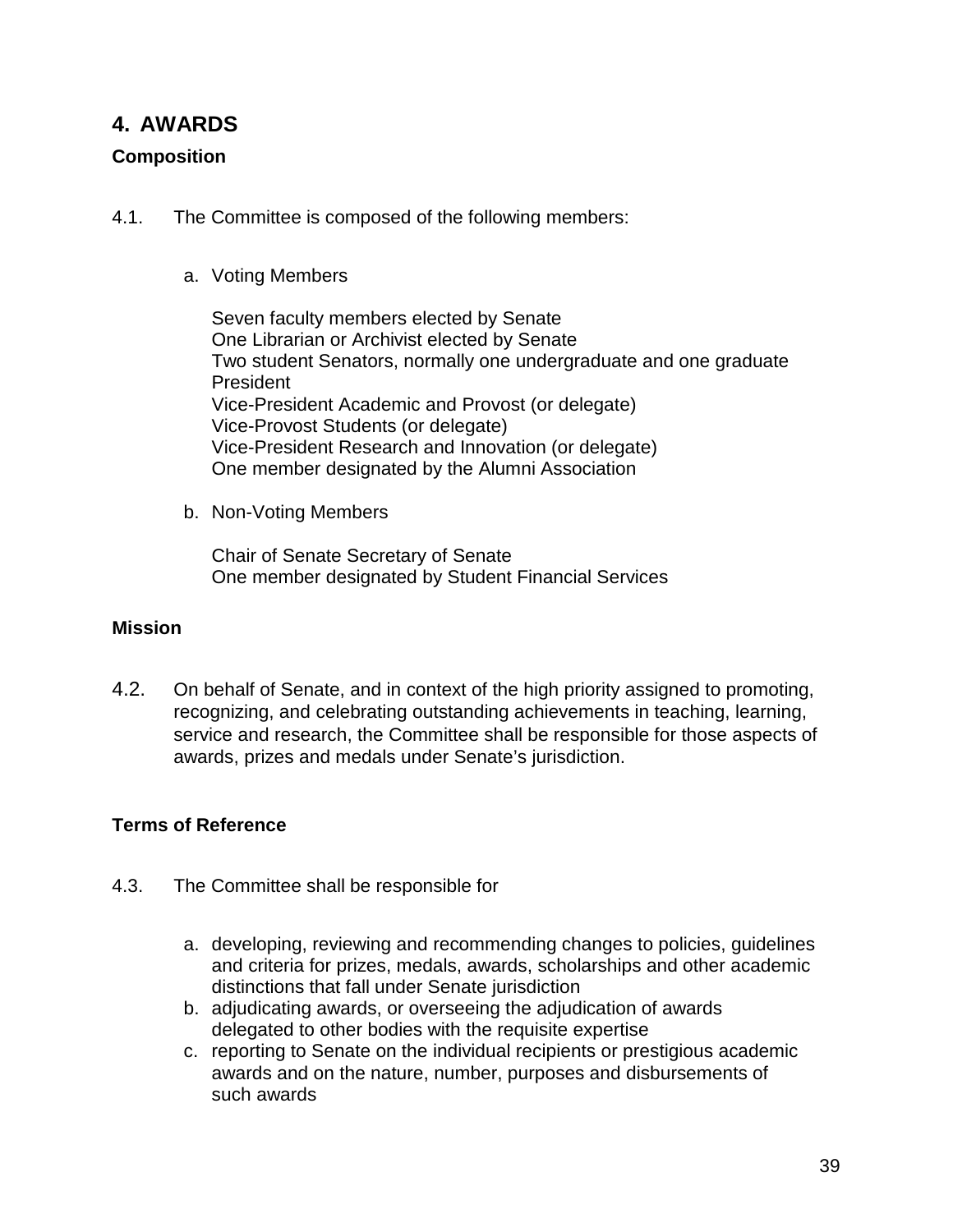- d. proposing the creation, elimination or amendment of awards
- e. overseeing honorary degrees guidelines on Senate's behalf (but not the selection of honorary degree recipients)
- f. advising Senate on awards policies generally and coordinating with other bodies as necessary.

# <span id="page-44-0"></span>**Meetings**

4.4. The Committee shall meet at least once each term. [May 28, 2009]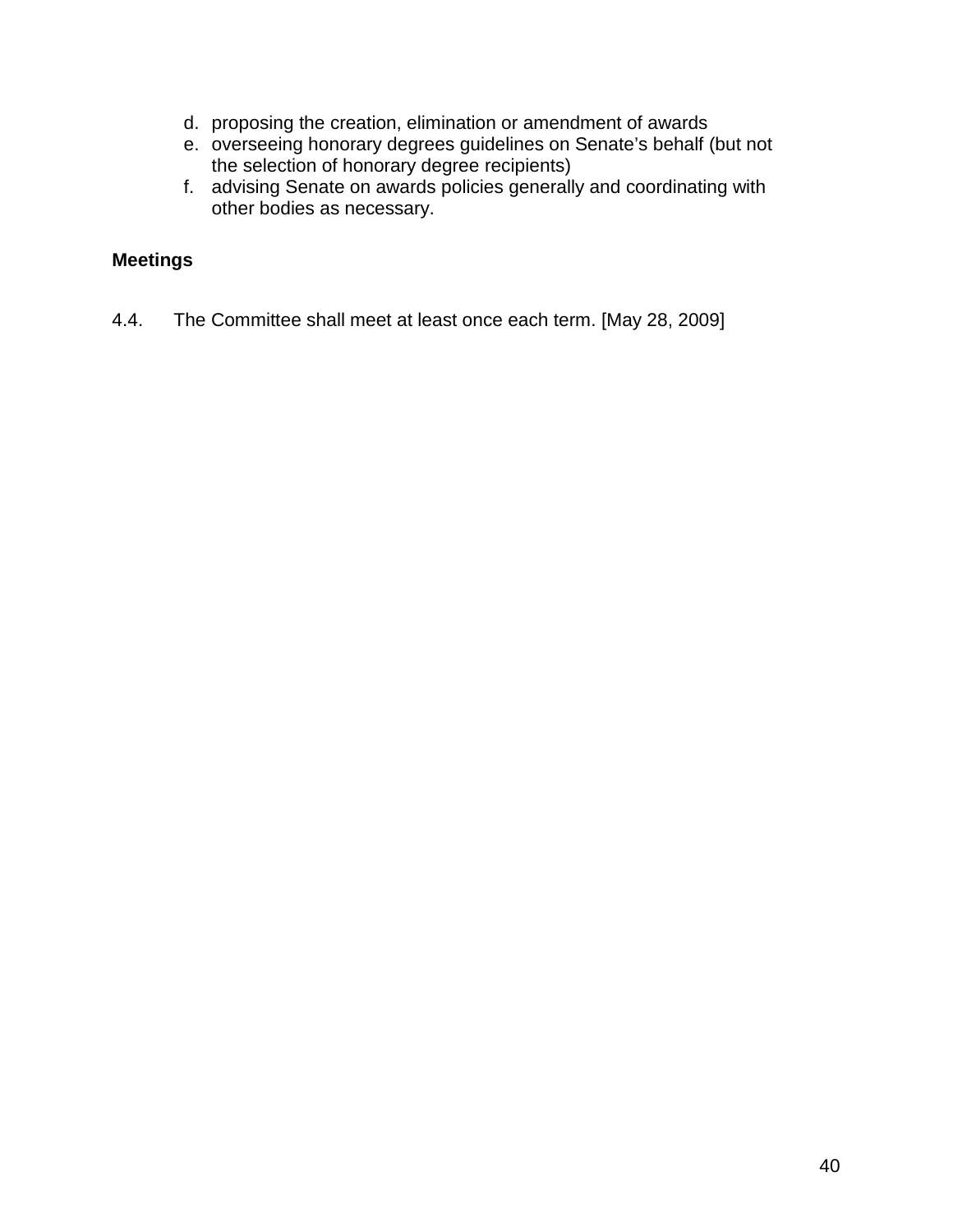# <span id="page-45-0"></span>**5. EXECUTIVE**

# <span id="page-45-1"></span>**Composition**

5.1 The Committee is composed of the following members:

# a.Voting Members

One faculty member elected from each Faculty Two students (normally one undergraduate and one graduate normally one is the Chair of the Caucus) Chair of Senate Vice Chair of Senate Senators on the Board of Governors President

b. Non-Voting Members

Vice President Academic and Provost Secretary of Senate

# <span id="page-45-2"></span>**Terms of Reference**

- 5.2 The Executive Committee is the committee responsible for coordinating the work of Senate and its committees, monitoring the organization and structure of Senate and other bodies, ensuring that equity considerations are integrated into the work of Senate and its committees, and serving as Senate's liaison with external bodies. The Executive Committee's responsibilities shall include, but not be limited to, the following:
	- a. coordination and communication of Senate business
	- b. organization and structure of Senate and other bodies
	- c. exercise of authority as defined by Senate policies
	- d. act for Senate under summer authority
	- e. approve faculty council membership lists and regulations
	- f. Senate liaison with the Board of Governors
	- g. preparation of Senate agendas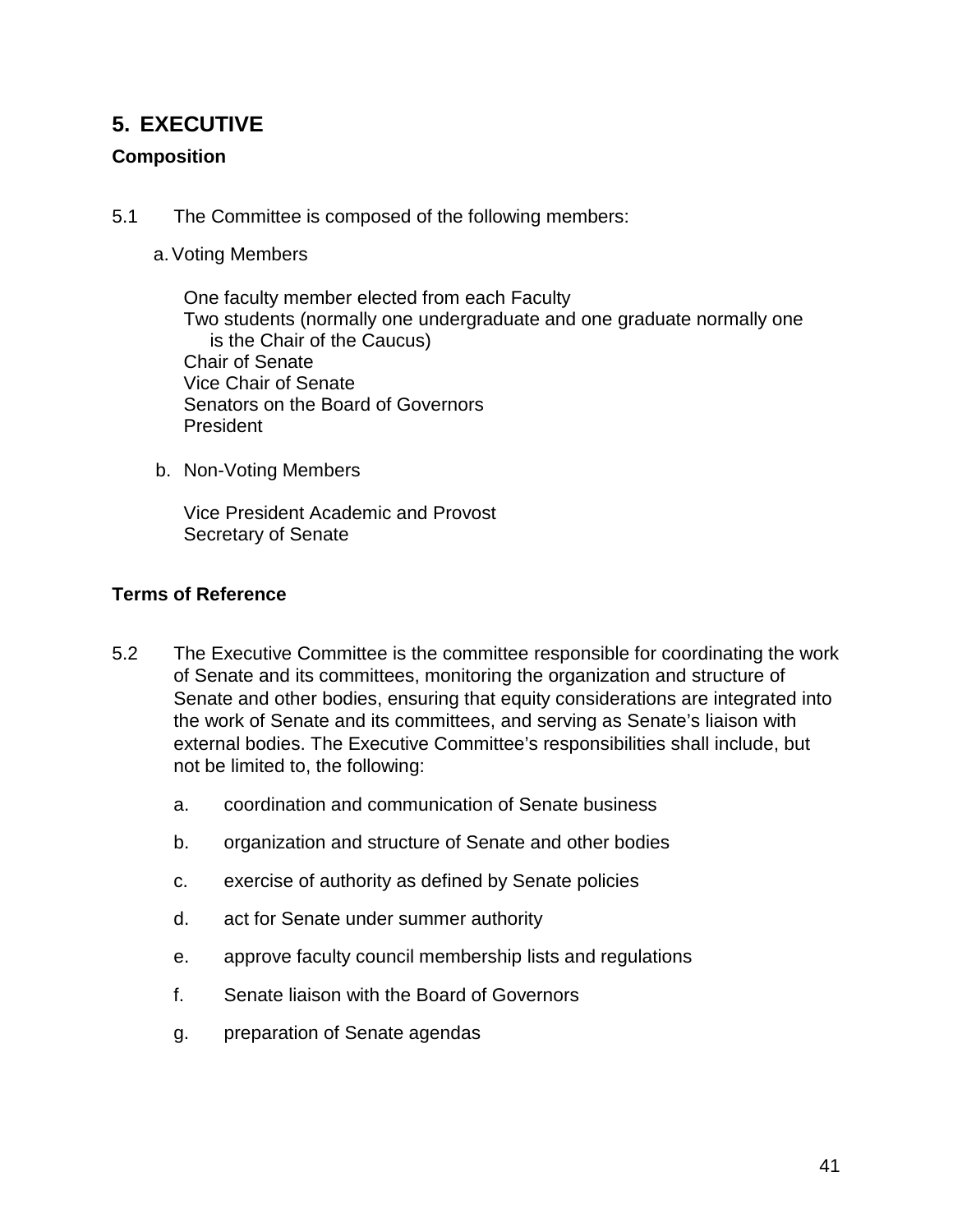- 5.3 In pursuance of its responsibilities, the Executive Committee directs the flow of Senate business to the appropriate committees, administers the process of nominating members to serve on Senate and its committees, sees that committees report on policy matters, and schedules the agenda of Senate to facilitate the consideration of reports and other policy matters. Matters of a kind that do not raise questions of substance will be examined by the Executive Committee and referred by it to appropriate Senate Committees for decision. All matters going to Senate will be directed to the Executive Committee, which may refer them to the appropriate committees. These committees will then return them to the Executive Committee, having pointed out those aspects which in their view merit Senate discussion. Senate and the Executive Committee should create special committees to deal with matters of general concern which do not fall within the accepted area of jurisdiction of an existing committee.
- 5.4 The Executive Committee shall be responsible for monitoring and making recommendations to Senate on all matters pertaining to: the organization of Senate and its committees, the organization and function of academic governance in the University Senate's relation both with other bodies in the University and with bodies external to it. The Executive Committee may make recommendations on behalf of Senate, and subject to Senate approval, to the Administration and the Board on matters related to the organization and structure of the University. The Committee shall seek the advice of appropriate Senate committees with regard to matters that touch on their mandates.
- 5.5 Between June meeting of the Senate and the first regular meeting of Senate in September, the Executive Committee of Senate shall possess and may exercise any or all of the powers, authorities, and discretions vested in or exercisable by the Senate, save and except only such acts as may by law be performed by the members of Senate themselves and the Executive Committee shall report to the Senate at its first regular meeting in September, what action has been taken under this authority. [April 24, 1975 amended March 25, 1982 amended June 24,1993 amended October 26, 2006]
- 5.6 The Executive Committee is granted the power to approve annually the membership lists of Councils in those cases where the lists are consistent with Senate-approved regulations governing memberships of Councils.
- 5.7 A summary of the Board's actions shall be made available to the Senate Executive regularly for distribution to Senate. In addition, the Executive Committee also acts as Senate's liaison with the Board of Governors. In exercising this function, the Committee meets at least once annually with the Executive Committee of the Board. The Executive Committee of Senate is the body authorized to pass information from Senate to Board and Board to Senate.
- 5.8 The Executive Committee shall be responsible for convening at least one meeting each year of all Senate committee chairs and vice chairs.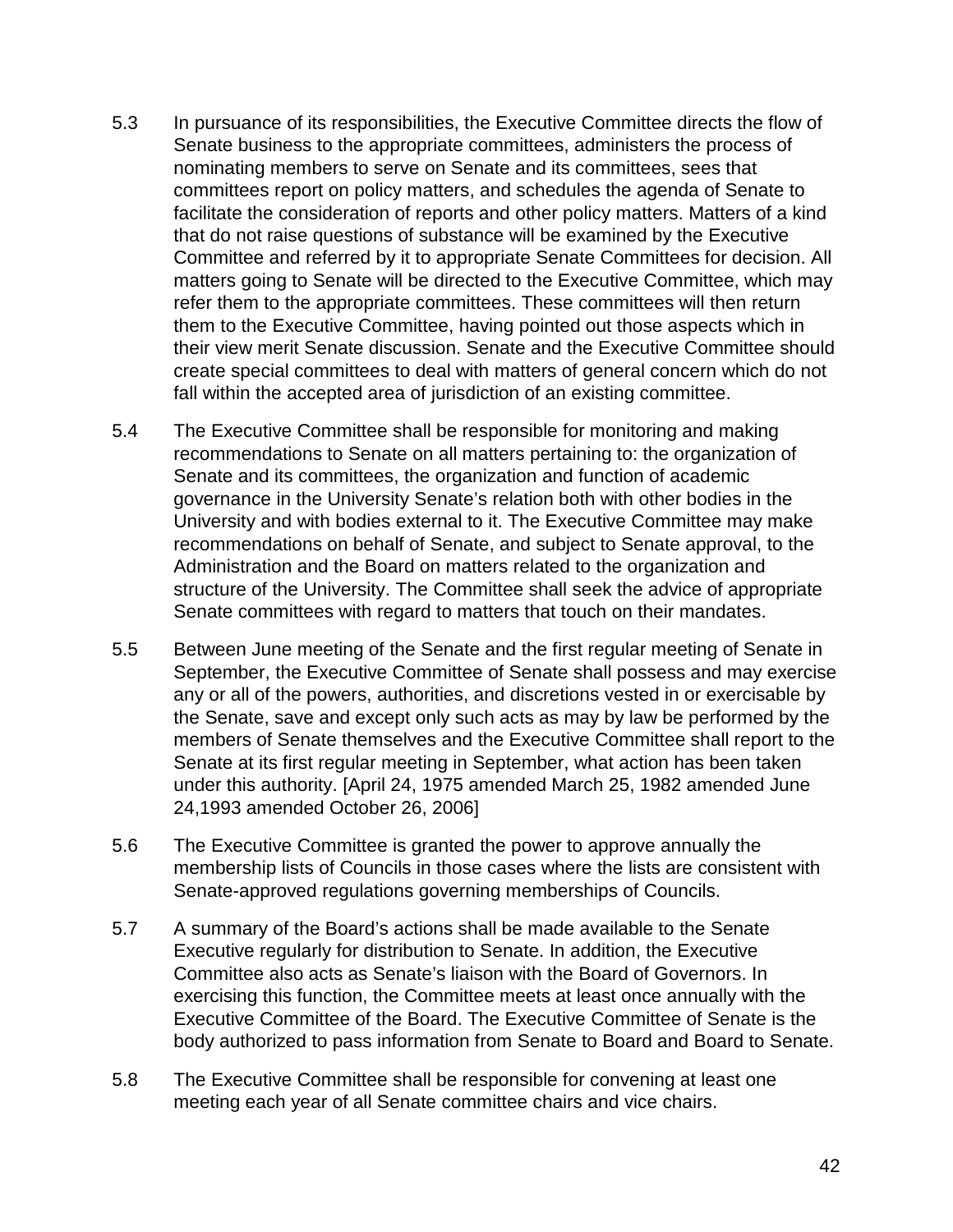# **Relevant Policies:**

**Senate Class Cancellation Policy**: [http://secretariat](http://secretariat-policies.info.yorku.ca/policies/class-cancellation-policy/)[policies.info.yorku.ca/policies/class-cancellation-policy/](http://secretariat-policies.info.yorku.ca/policies/class-cancellation-policy/)

#### <span id="page-47-0"></span>**Responsibilities in Preparing Senate Agendas**

- 5.9 The Executive Committee will ensure that issues placed before the Senate are clearly expressed and documented. In exercising this responsibility, the Executive Committee may
	- a. place a motion on the agenda of the Senate, where that motion is clearly expressed and adequately supported by documentation and rationale
	- b. delay a motion to coordinate its consideration with other complementary issues which are not yet ready for consideration by Senate but are expected to be ready for consideration in the near future
	- c. delay a motion pending clarification of the wording of the motion, provision of further documentation, or elaboration of the rationale
	- d. refer a motion to a committee for further preparatory work submit a separate report to the Senate expressing its own views on the substance of a motion coming before Senate
	- e. submit a separate report to the Senate expressing its own views on the substance of a motion coming before Senate
	- f. advise the Chair of Senate as to the jurisdiction of Senate in dealing with the substance of a motion
	- g. withhold motions which are deemed by the Chair of Senate to be ultra vires, slanderous, or otherwise not in order.
- 5.10 If the Executive Committee delays, refers, or otherwise withholds a motion from a meeting of the Senate, it shall report its decision and reasons at the next regular meeting of Senate.
- 5.11 The Executive Committee shall not
	- a. unreasonably delay Senate's consideration of a motion which is in order, which is clearly expressed, and which is adequately supported by documentation and rationale
	- b. delay, refer, or withhold a motion as a result of its judgment on the substance of the issue(s) presented in a motion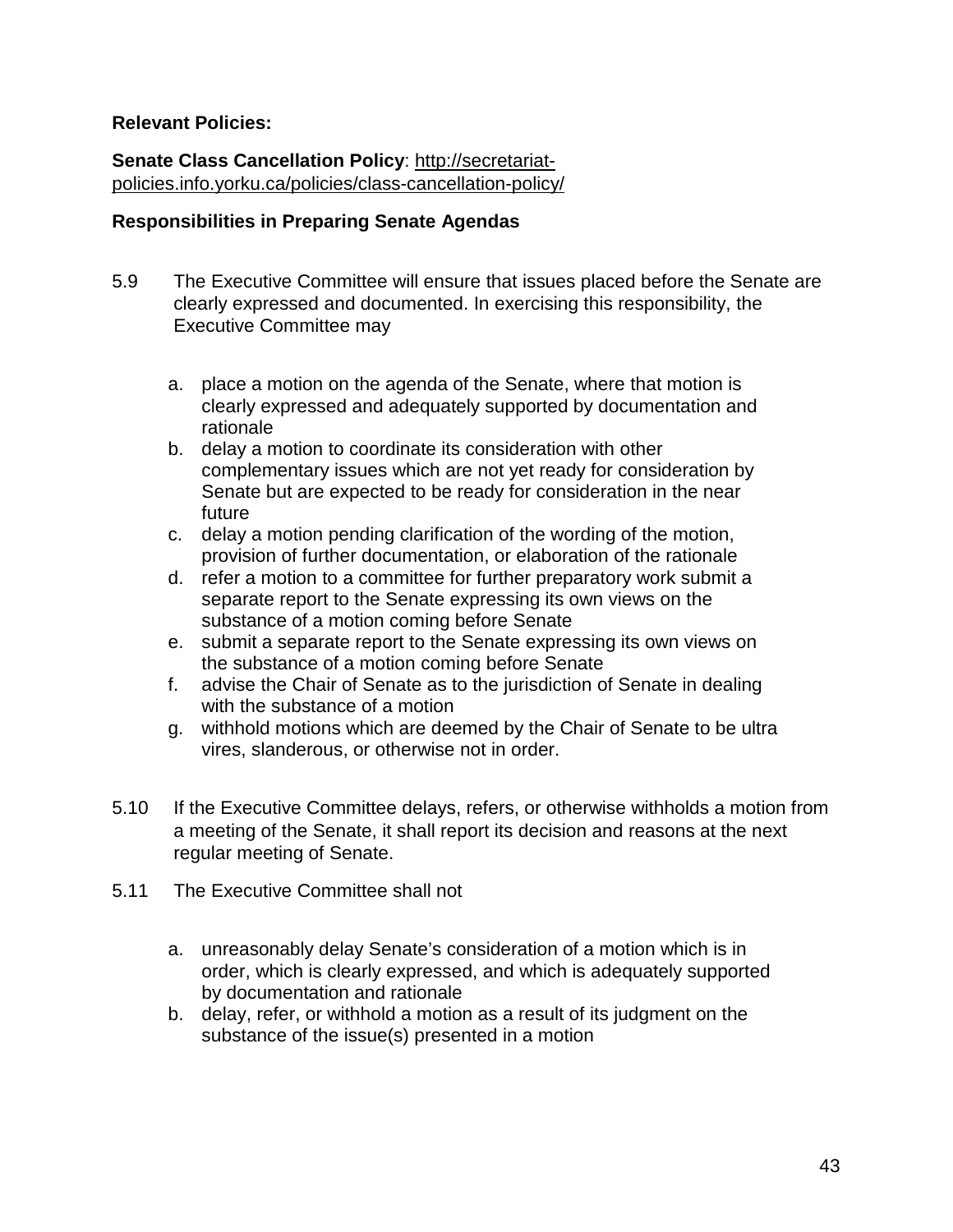# <span id="page-48-0"></span>**Sub-Committees of Executive Committee**

# <span id="page-48-1"></span>**Sub Committee on Equity**

#### <span id="page-48-2"></span>**Mandate**

5.12 The Sub Committee on Equity is responsible for reviewing, recommending revisions to, and proposing and pursuing policies in the domain of equity that are within Senate's mandate, either through its own initiative or by coordinating the work of Senate committees. It shall facilitate the consideration of equity matters and serve for Executive as Senate's liaison with other bodies of the University. The Sub-Committee will report twice annually to Senate on equity issues and report to bodies such as the President's Advisory Council on Human Rights. The Sub Committee shall also ensure that other Senate committees act and report on aspects of their mandates that relate to equity. In discharging its mandate, the Sub Committee shall seek such advice as is necessary and desirable.

# <span id="page-48-3"></span>**Composition**

5.13 The sub-committee is composed of the following members:

Chair of Senate (or delegate) Secretary of Senate (or delegate) Other Members of Senate Executive (normally including one student) Member of Academic Policy, Planning and Research Member of Academic Standards, Curriculum and Pedagogy

# <span id="page-48-4"></span>**Reporting**

- 5.14 The Sub Committee's reports to Senate Executive will be a standing item on the agenda of Senate Executive Committee, and the Sub Committee is required to inform Senate Executive of its activities on a regular basis. The Sub Committee will file its twice annual reports after consulting with other Senate committees.
- 5.15 In addition to members from Senate Executive, the membership of the Equity Sub-Committee shall include a member from each of Academic Policy, Planning, and Research, and Academic Standards, Curriculum, and Pedagogy. [March 27, 2003 May 28, 2009]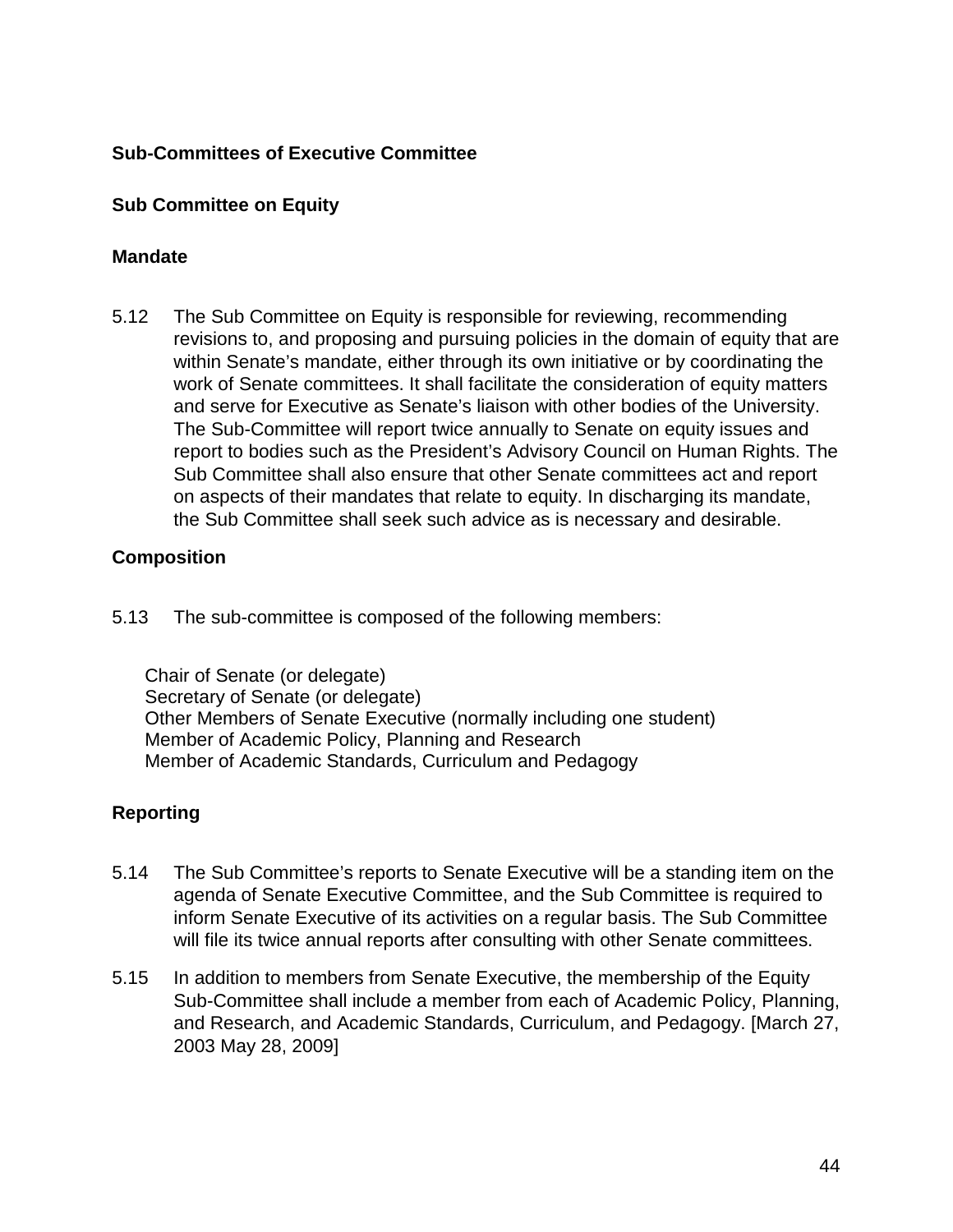# <span id="page-49-0"></span>**Sub-Committee on Honorary Degrees and Ceremonials**

#### <span id="page-49-1"></span>**Mandate**

- 5.16 Under the York Act, the Senate has authority, after consultation with the Board of Governors, to confer honorary degrees.
- 5.17 The former Senate Standing Committee on Honorary Degrees and Ceremonials was re- established as a Sub-Committee of the Executive Committee, with its membership to be determined by that Committee, on February 22, 1979.
- 5.18 The Sub Committee is authorized to make recommendations to Senate on matters of general format of degree granting convocations.
- 5.19 The Sub Committee is authorized to act on behalf of Senate with respect to the dates and detailed procedures of convocations and in the selection of honorary degree recipients, reporting to Senate at the next opportunity.

#### <span id="page-49-2"></span>**Composition**

5.20 The Sub Committee consists of elected faculty members representing each Faculty of the University, one student member, the Chancellor (whose membership provides a mechanism for consultation with the Board), a Head of a non-Faculty College designated by the Council of College Heads [May 22, 1986], the Convocation Officer, the President, Chair of Senate, Vice- President Academic and Provost, and Secretary of Senate and one member designated by the Alumni Association.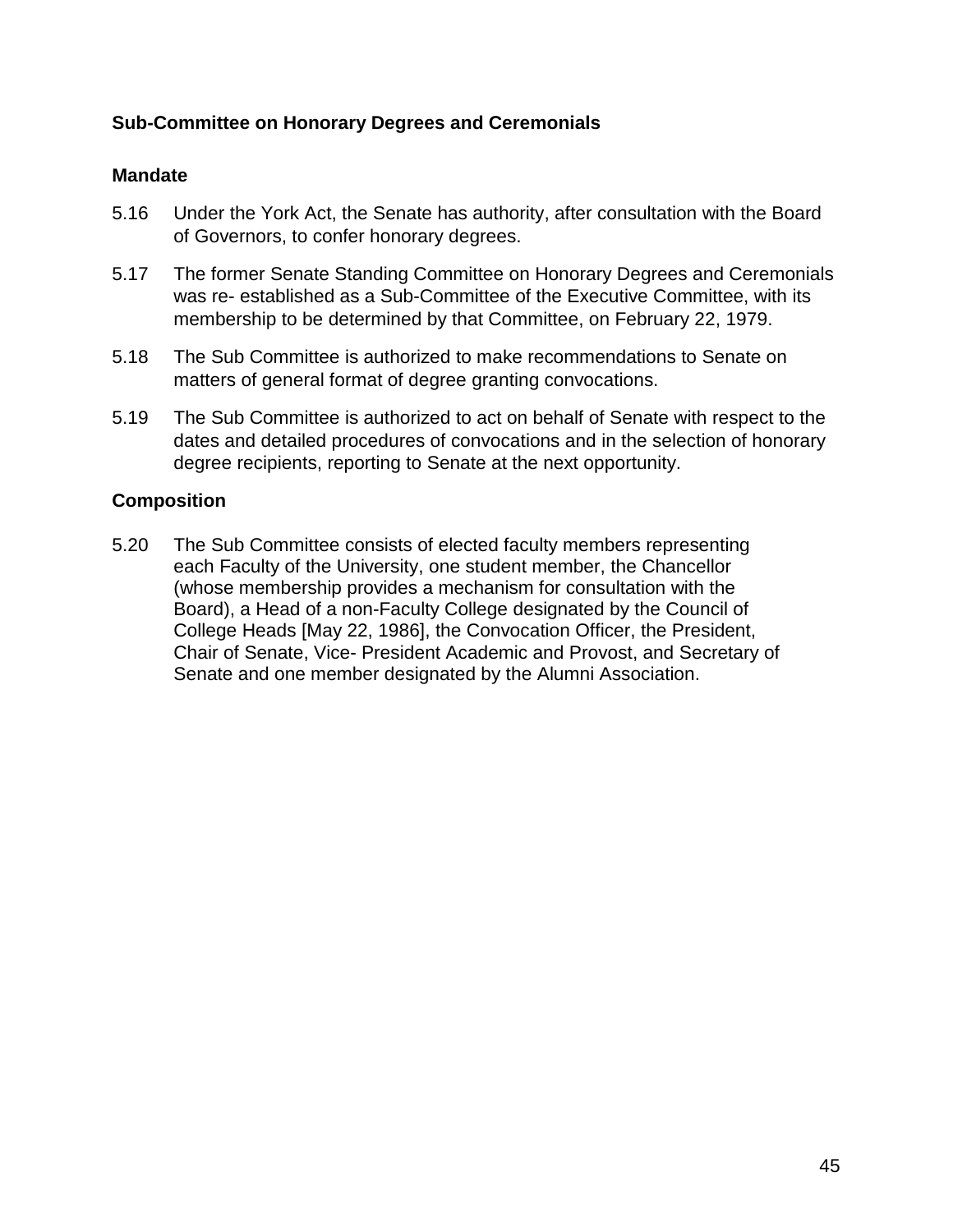# <span id="page-50-0"></span>**6. TENURE AND PROMOTION APPEALS**

# <span id="page-50-1"></span>**Composition**

6.1 The Committee is composed of the following members:

# a.Voting Members

Six faculty members elected by Senate (normally nominees for election to the Committee will have served on the Senate Tenure and Promotions Committee, or sub- committees)

b.Non-Voting Members

Chair of Senate Secretary of Senate President Vice-President Academic and Provost

6.2 No person shall serve simultaneously on tenure and promotions committees (including the Senate Tenure and Promotion Appeals Committee) at different levels. [December 18, 1975]

# <span id="page-50-2"></span>**Terms of Reference**

- 6.3 The Senate Tenure and Promotion Appeals Committee shall:
	- a. hear appeals against recommendations of a Review Committee in the following circumstances: a negative recommendation for tenure, or a delay recommendation for promotion to full professor
	- b. hear appeals against decisions of appeal committees denying a candidate advancement from pre- candidacy to candidacy
	- c. consider and rule on allegations of an apprehension of bias against members of Adjudicating and Senate Review committees. [May 24, 2007]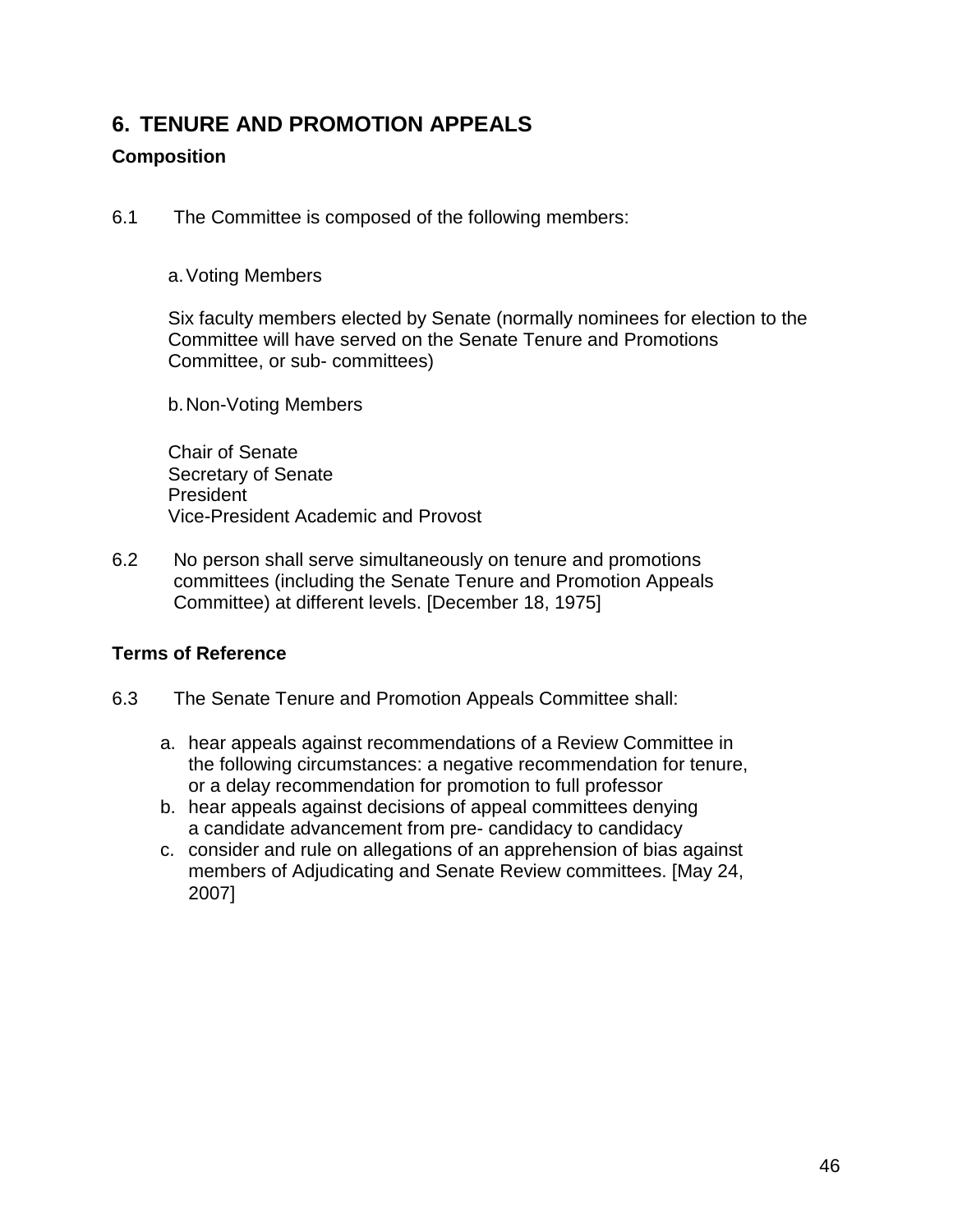# <span id="page-51-0"></span>**7. TENURE AND PROMOTIONS**

# <span id="page-51-1"></span>**Composition**

7.1 The Committee is composed of the following members:

#### a.Voting Members

Fourteen faculty members elected by Senate, at least two of whom must hold the rank of Full Professor, and at least eight of whom hold a rank above that of Assistant Professor Two students

b.Non-Voting Members

Chair of Senate Secretary of Senate President Vice President Academic and Provost [January 25, 1973 May 23, 1991]

7.2 Service on the Committee is for three years. Normally a third of the membership retires annually. Members are not eligible for successive re-election to the Committee. No person shall serve simultaneously on tenure and promotions committees at different levels. [Senate December 18, 1975]

# <span id="page-51-2"></span>**Terms of Reference**

7.3 The Standing Committee of the Senate on Tenure and Promotions serves as the President's Advisory Committee on Promotions and Tenure. The Committee's deliberations are held in camera, and they remain completely confidential and not open to debate in Senate. The Senate Committee on Tenure and Promotions reports to Senate on its work at least three times a year. [December 10, 1971 revised May 25, 1972]

# <span id="page-51-3"></span>**Special Quorum Rules**

7.4 Quorum for meetings of Senate Tenure and Promotion Committee panels shall be five members. [December 2006]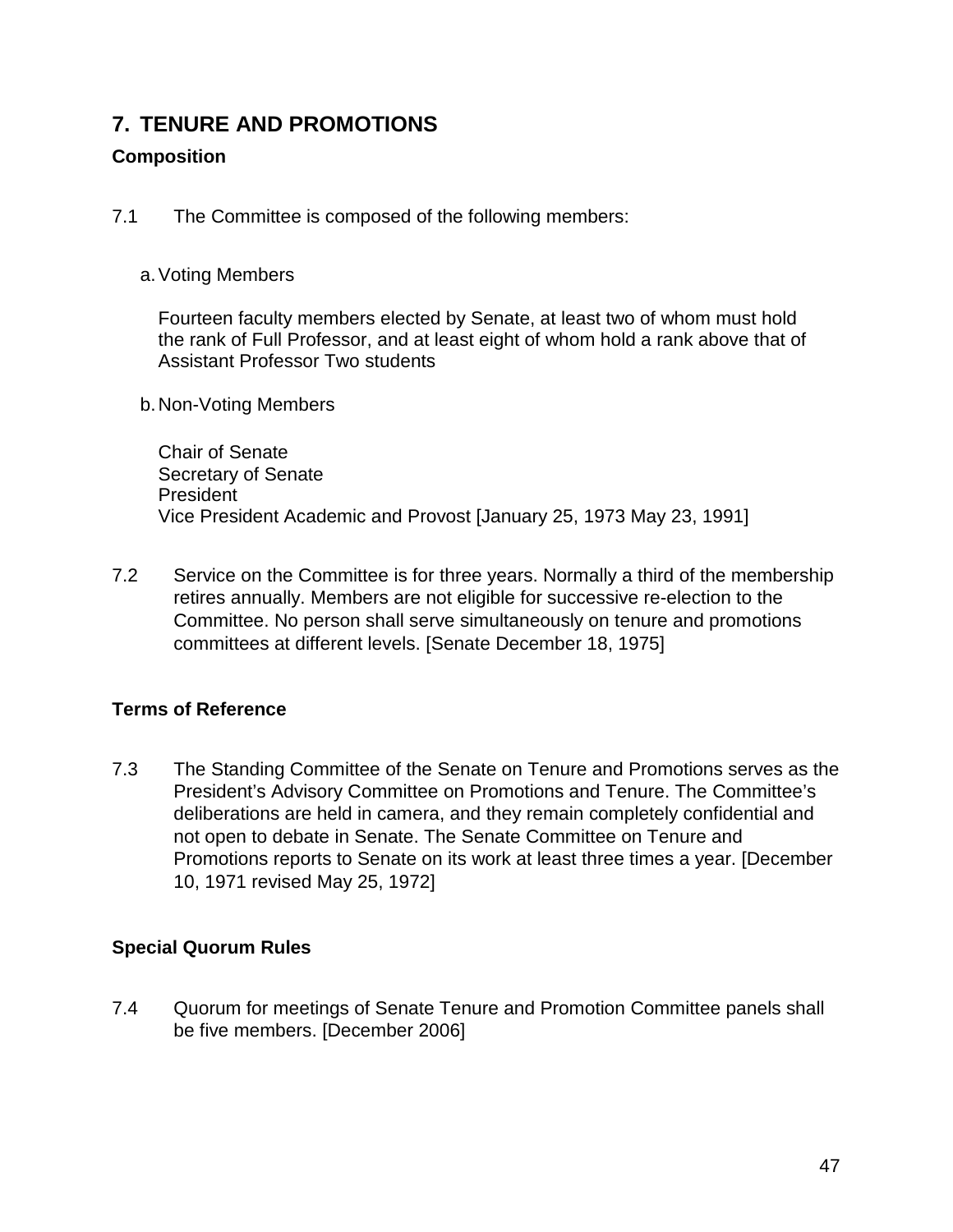# **APPENDIX C**

# <span id="page-52-1"></span><span id="page-52-0"></span>**1. SENATE NOMINATIONS RULES AND PROCEDURES**

1.1. The following are the general procedures and guidelines used by the Senate Executive Committee in the nomination process.

# <span id="page-52-2"></span>**Procedures**

- 1.2. In developing the slate of nominees for vacant positions, the following actions are taken:
	- a. call for nominations is issued which lists vacancies and provides information about committees and positions
	- b. Faculty Councils, Deans and Principal are asked for suggestions
	- c. members of the Senate Executive Committee suggest names
	- d. the names of those who have served on Senate Committees in the past are reviewed

# <span id="page-52-3"></span>**Elections and Acclamations**

1.3. Senate Executive shall endeavour to identify sufficient numbers of candidates to construct a slate leading to a vote and encourage Faculty Councils to maximize the number of individuals standing for election to Faculty- designated seats. This is a guiding principle and not a requirement for election processes, which may result in acclamations.

#### <span id="page-52-4"></span>**Nomination Guidelines and Criteria**

- 1.4. The selection of faculty members for nomination to Senate Committees and legislated sub committees will be conducted in such a way as to draw on the various talents of members of all Faculties of the University.
- 1.5. Notwithstanding the suggestions made or the interest shown by individuals, nominees selected for a ballot/acclamation are considered in the context of the following criteria:
	- a. the responsibilities of the position and any specific requirements which can be reasonably anticipated in the coming three-year period
	- b. the skills, including leadership skills, which the candidates would bring to the position
	- c. the experience which the candidates would bring to the position
	- d. the current and historical balance among Faculties, in the case of nondesignated committees
	- e. the current and historical gender balance